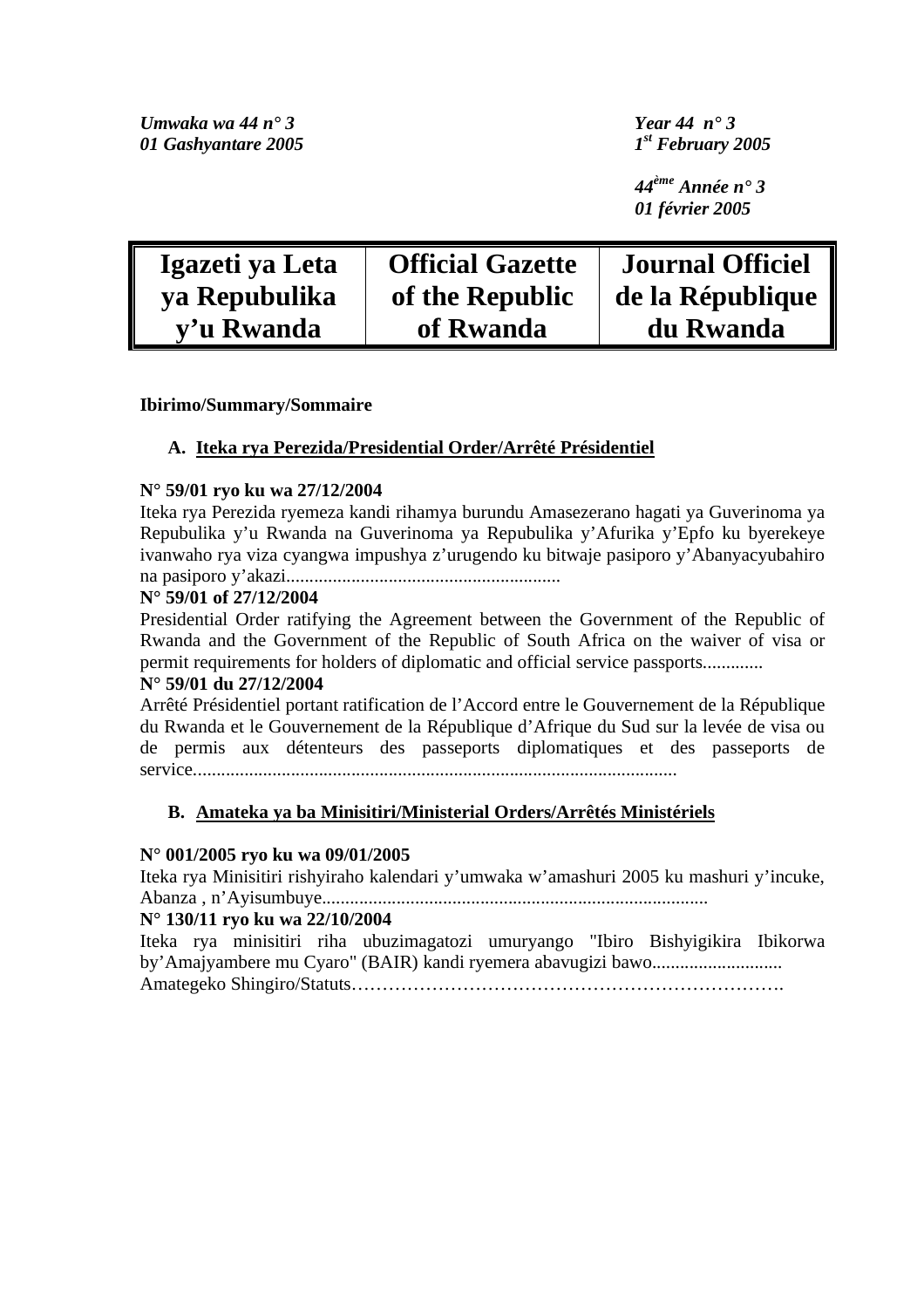### **N° 001/2005 of 09/01/2005**

Ministerial Order on school calendar in 2005 for nursery, primary and secondary schools..............................................................................................................................

### **N° 001/2005 du 09/01/2005**

Arrêté Ministériel fixant le calendrier de l'enseignement Préscolaire, Primaire et Secondaire pour l'année 2005…………………………………………………………..

### **N° 130/11 du 22/10/2004**

Arrêté Ministériel accordant la personnalité civile à l'association « Bureau d'Appui aux Initiatives Rurales » (BAIR) et portant agrément de ses Représentants Légaux…..

### **C. Ibindi/Divers**

- **ABR :** Amategeko Shingiro agenga Ishyirahamwe ry'Amabanki mu Rwanda/Statuts de l'Association des Banques au Rwanda………………………………………. Statutes of Rwanda Association of Banks (RAB)………….……………………
- **AREX:** Amategeko Shingiro agenga Umuryango Nyarwanda w'Abohereza Ibintu mu Mahanga/Statuts de l'Association Rwandaise des Exportateurs………………. Statutes of Rwanda Association of Exporters (RAE)................................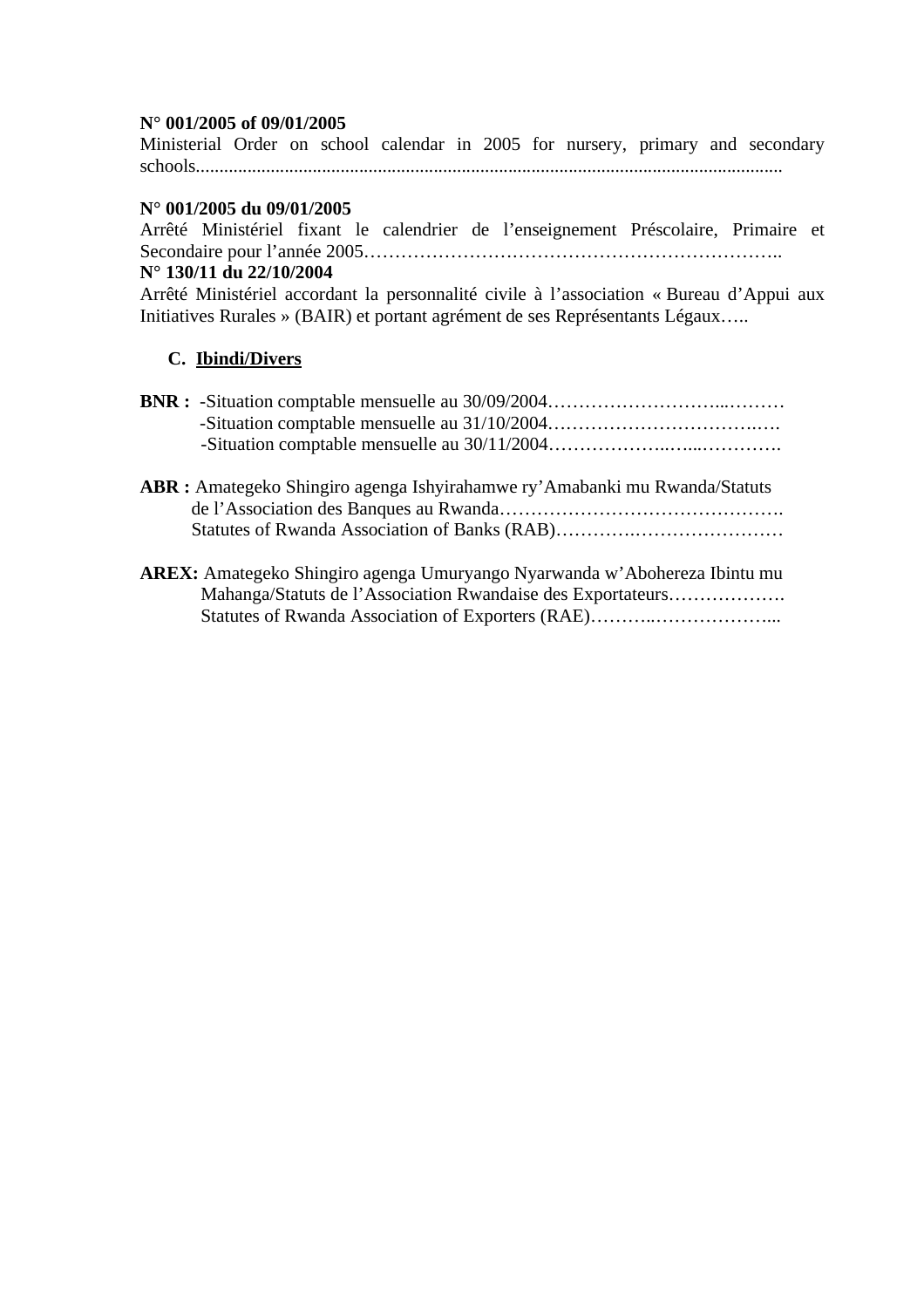### **ITEKA RYA PEREZIDA N° 59/01 RYO KU WA 27/12/2004 RYEMEZA KANDI RIHAMYA BURUNDU AMASEZERANO HAGATI YA GUVERINOMA YA REPUBULIKA Y'U RWANDA NA GUVERINOMA YA REPUBULIKA Y'AFURIKA Y'EPFO KU BYEREKEYE IVANWAHO RYA VIZA CYANGWA IMPUSHYA Z'URUGENDO KU BITWAJE PASIPORO Y'ABANYACYUBAHIRO NA PASIPORO Y'AKAZI**

#### **Twebwe, KAGAME Paul,**

Perezida wa Repubulika,

Dushingiye ku Itegeko Nshinga rya Repubulika y'u Rwanda ryo ku wa 4 Kamena 2003, nk'uko ryavuguruwe kugeza ubu, cyane cyane mu ngingo zaryo iya 98-3°, iya 112, iya 121, iya 189-1° n'iya 201;

Dushingiye kandi ku Masezerano hagati ya Guverinoma ya Repubulika y'u Rwanda na Guverinoma ya Repubulika y'Afurika y'Epfo ku byerekeye ivanwaho rya viza cyangwa impushya z'urugendo ku bitwaje pasiporo y'abanyacyubahiro na pasiporo y'akazi, yashyiriweho umukono i Pretoria ku wa 28 Nyakanga 2004;

Tubisabwe na Minisitiri w'Ububanyi n'Amahanga n'Ubutwererane;

Inama y'Abaminisitiri yateranye ku wa 17 Nzeri 2004 imaze kubisuzuma no kubyemeza;

### **TWATEGETSE KANDI DUTEGETSE:**

#### **Ingingo ya mbere:**

Amasezerano hagati ya Guverinoma ya Repubulika y'u Rwanda na Guverinoma ya Repubulika y'Afurika y'Epfo ku byerekeye ivanwaho rya viza cyangwa impushya z'urugendo ku bitwaje pasiporo y'abanyacyubahiro na pasiporo y'akazi, yashyiriweho umukono i Pretoria ku wa 28 Nyakanga 2004, yemejwe burundu kandi atangiye gukurikizwa uko yakabaye.

#### **Ingingo ya 2:**

Minisitiri muri Perezidansi ya Repubulika na Minisitiri w'Ububanyi n'Amahanga n'Ubutwererane basabwe kubahiriza iri teka.

#### **Ingingo ya 3:**

Iri teka ritangira gukurikizwa ku munsi ritangarijweho mu Igazeti ya Leta ya Repubulika y'u Rwanda.

Kigali, ku wa 27/12/2004

Perezida wa Repubulika **KAGAME Paul**  (sé)

Minisitiri w'Intebe **MAKUZA Bernard**   $(s<sub>é</sub>)$ 

Minisitiri w'Ububanyi n'Amahanga n'Ubutwererane **Dr. MURIGANDE Charles**   $(sé)$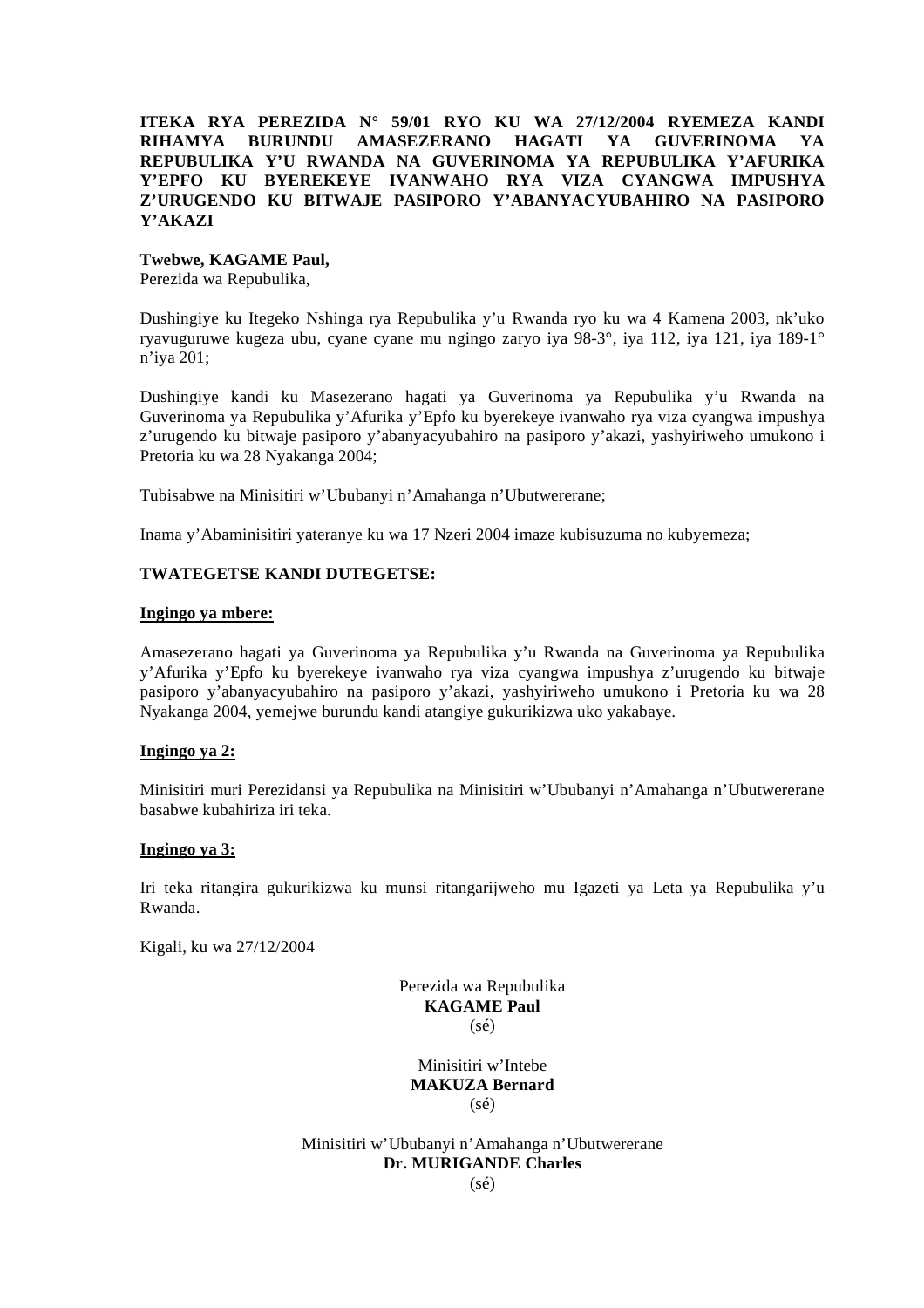#### Minisitiri muri Perezidansi ya Repubulika **NYIRAHABIMANA Soline**  (sé)

#### **Bibonywe kandi bishyizweho Ikirango cya Repubulika :**

Minisitiri w'Ubutabera **MUKABAGWIZA Edda**   $(sé)$ 

### **PRESIDENTIAL ORDER N° 59/01 OF 27/12/2004 RATIFYING THE AGREEMENT BETWEEN THE GOVERNMENT OF THE REPUBLIC OF RWANDA AND THE GOVERNMENT OF THE REPUBLIC OF SOUTH AFRICA ON THE WAIVER OF VISA OR PERMIT REQUIREMENTS FOR HOLDERS OF DIPLOMATIC AND OFFICIAL/SERVICE PASSPORTS**

#### **We, KAGAME Paul,**

President of the Republic;

Given the Constitution of the Republic of Rwanda of 4 June 2003, as amended to date, especially in its articles 98-3°, 112, 121, 189-1° and 201;

Given the Agreement between the Government of the Republic of Rwanda and the Government of the Republic of South Africa on the waiver of visa or permit requirements for holders of diplomatic and official/service passports, signed at Pretoria on 28 July 2004;

On proposal by the Minister of Foreign Affairs and Co-operation;

After consideration and adoption by the Cabinet in its session of 17 September 2004;

#### **HAVE ORDERED AND HEREBY ORDER:**

#### **Article One:**

The Agreement between the Government of the Republic of Rwanda and the Government of the Republic of South Africa on the waiver of visa or permit requirements for holders of diplomatic and official/service passports, signed at Pretoria on 28 July 2004 is hereby approved and ratified and takes its full and whole effect.

#### **Article 2:**

The Minister in the President's Office and the Minister of Foreign Affairs and Co-operation are responsible for the implementation of this order.

#### **Article 3:**

This order comes into force on the date of its publication in the Official Gazette of the Republic of Rwanda.

Kigali, on 27/12/2004

The President of the Republic **KAGAME Paul**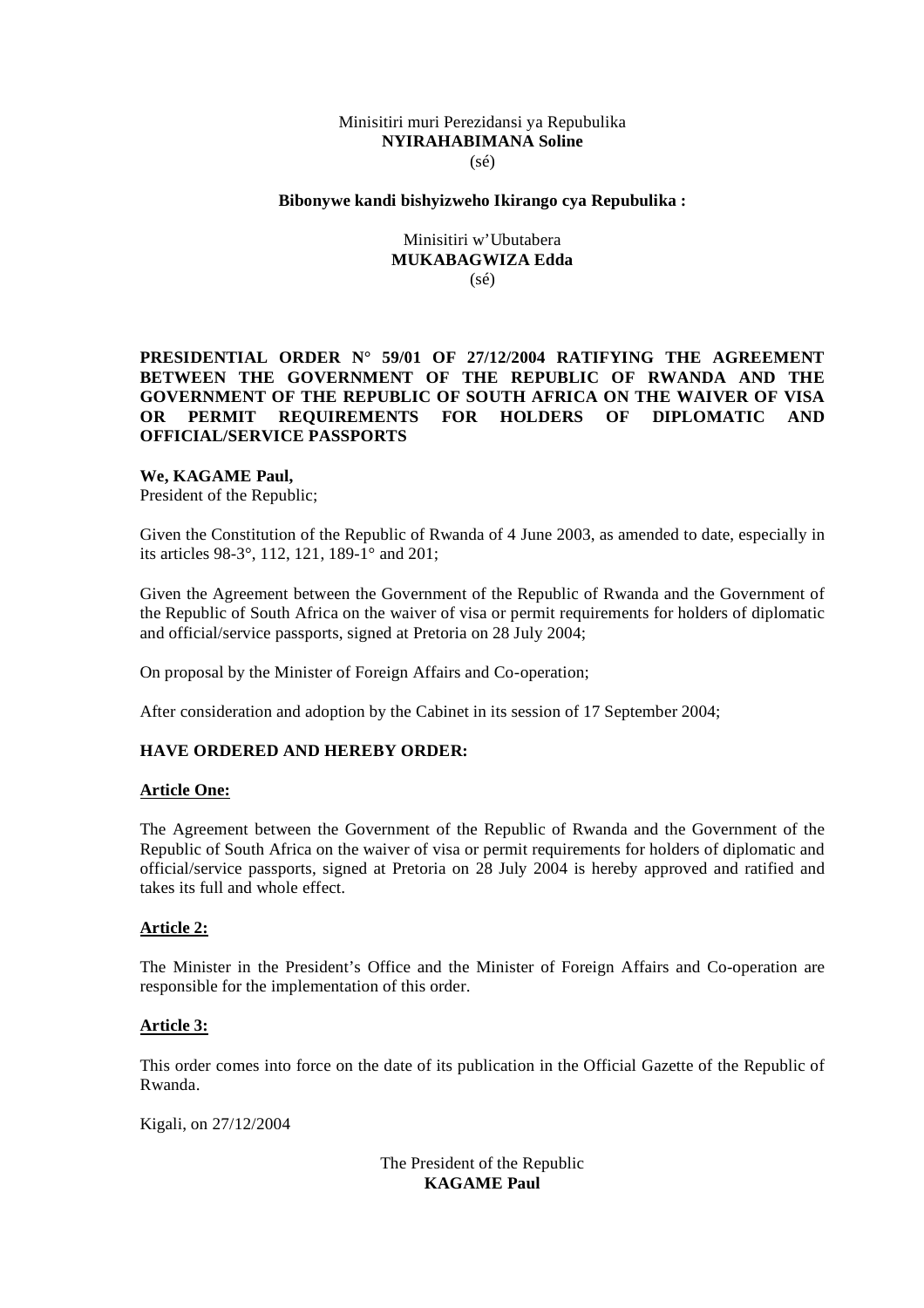(sé)

### The Prime Minister **MAKUZA Bernard**  (sé)

#### The Minister of Foreign Affairs and Co-operation **Dr. MURIGANDE Charles**   $(sé)$

#### The Minister in the President's Office **NYIRAHABIMANA Soline**   $(sé)$

#### **Seen and sealed with the Seal of the Republic :**  The Minister of Justice **MUKABAGWIZA Edda**   $(sé)$

### **ARRETE PRESIDENTIEL N° 59/01 DU 27/12/2004 PORTANT RATIFICATION DE L'ACCORD ENTRE LE GOUVERNEMENT DE LA REPUBLIQUE DU RWANDA ET LE GOUVERNEMENT DE LA REPUBLIQUE D'AFRIQUE DU SUD SUR LA LEVEE DE VISA OU DE PERMIS AUX DETENTEURS DES PASSEPORTS DIPLOMATIQUES ET DES PASSEPORTS DE SERVICE**

#### **Nous, KAGAME Paul,**

Président de la République,

Vu la Constitution de la République du Rwanda du 4 juin 2003, telle que révisée à ce jour, spécialement en ses articles 98-3°, 112, 121, 189-1° et 201 ;

Vu l'Accord entre le Gouvernement de la République du Rwanda et le Gouvernement de la République d'Afrique du Sud sur la levée de visa ou de permis aux détenteurs des passeports diplomatiques et des passeports de service, signé à Pretoria en date du 28 juillet 2004 ;

Sur proposition du Ministre des Affaires Etrangères et de la Coopération ;

Après examen et adoption par le Conseil des Ministres en sa séance du 17 septembre 2004 ;

### **AVONS ARRETE ET ARRETONS :**

#### **Article premier :**

L'Accord entre le gouvernement de la République du Rwanda et le Gouvernement de la République d'Afrique du Sud sur la levée de visa ou de permis aux détenteurs des passeports diplomatiques et des passeports de service, signé à Pretoria en date du 28 juillet 2004, est ratifié et sort plein et entier effet.

### **Article 2 :**

Le Ministre à la Présidence de la République ainsi que le Ministre des Affaires Etrangères et de la Coopération sont chargés de l'exécution du présent arrêté.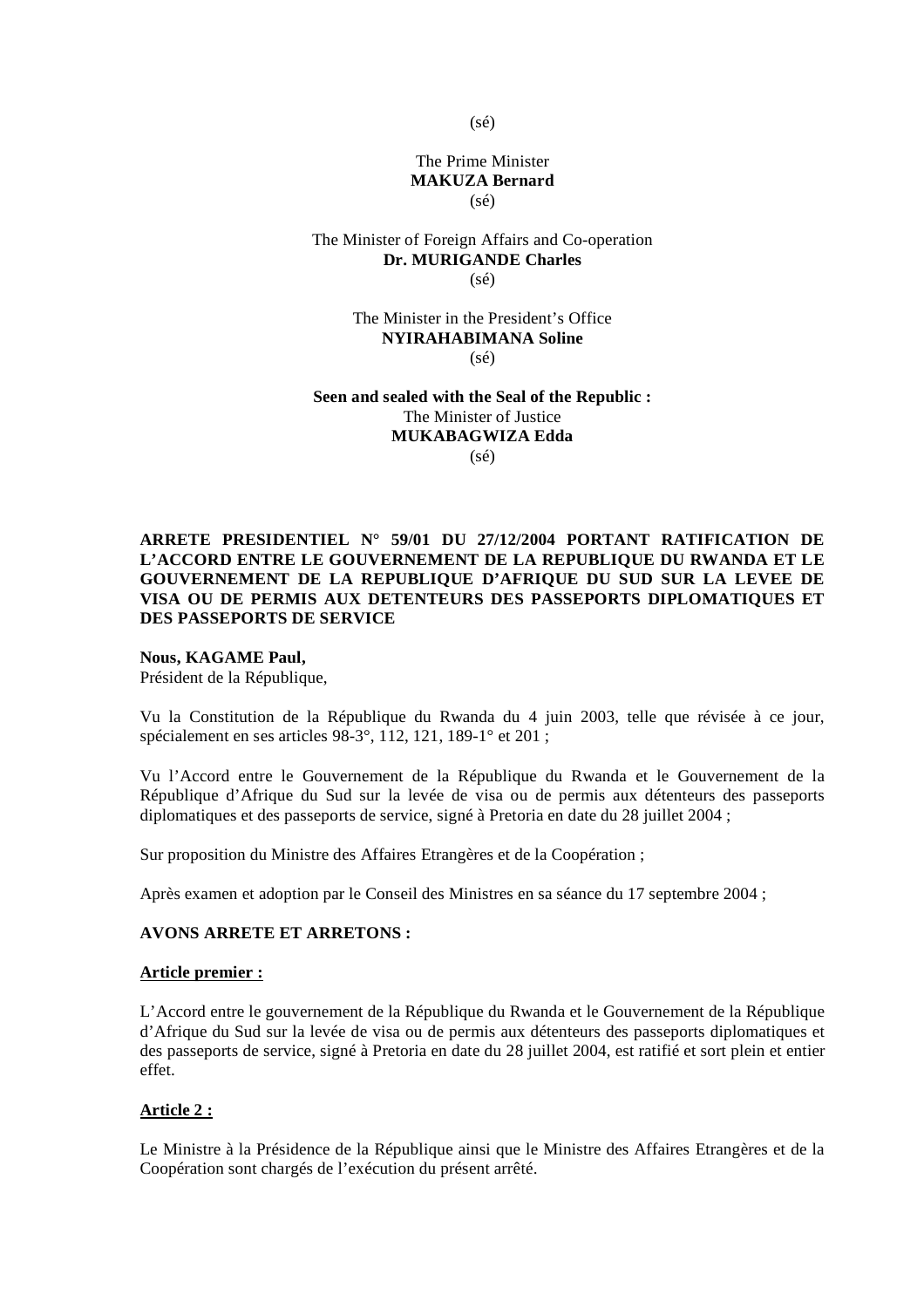### **Article 3 :**

Le présent arrêté entre en vigueur le jour de sa publication au Journal Officiel de la République du Rwanda.

Kigali, le 27/12/2004

### Le Président de la République **KAGAME Paul**  (sé)

Le Premier Ministre **MAKUZA Bernard**  (sé)

### Le Ministre des Affaires Etrangères et de la Coopération **Dr. MURIGANDE Charles**   $(s\acute{e})$

### Le Ministre à la Présidence de la République **NYIRAHABIMANA Soline**  (sé)

Vu et scellé du Sceau de la République :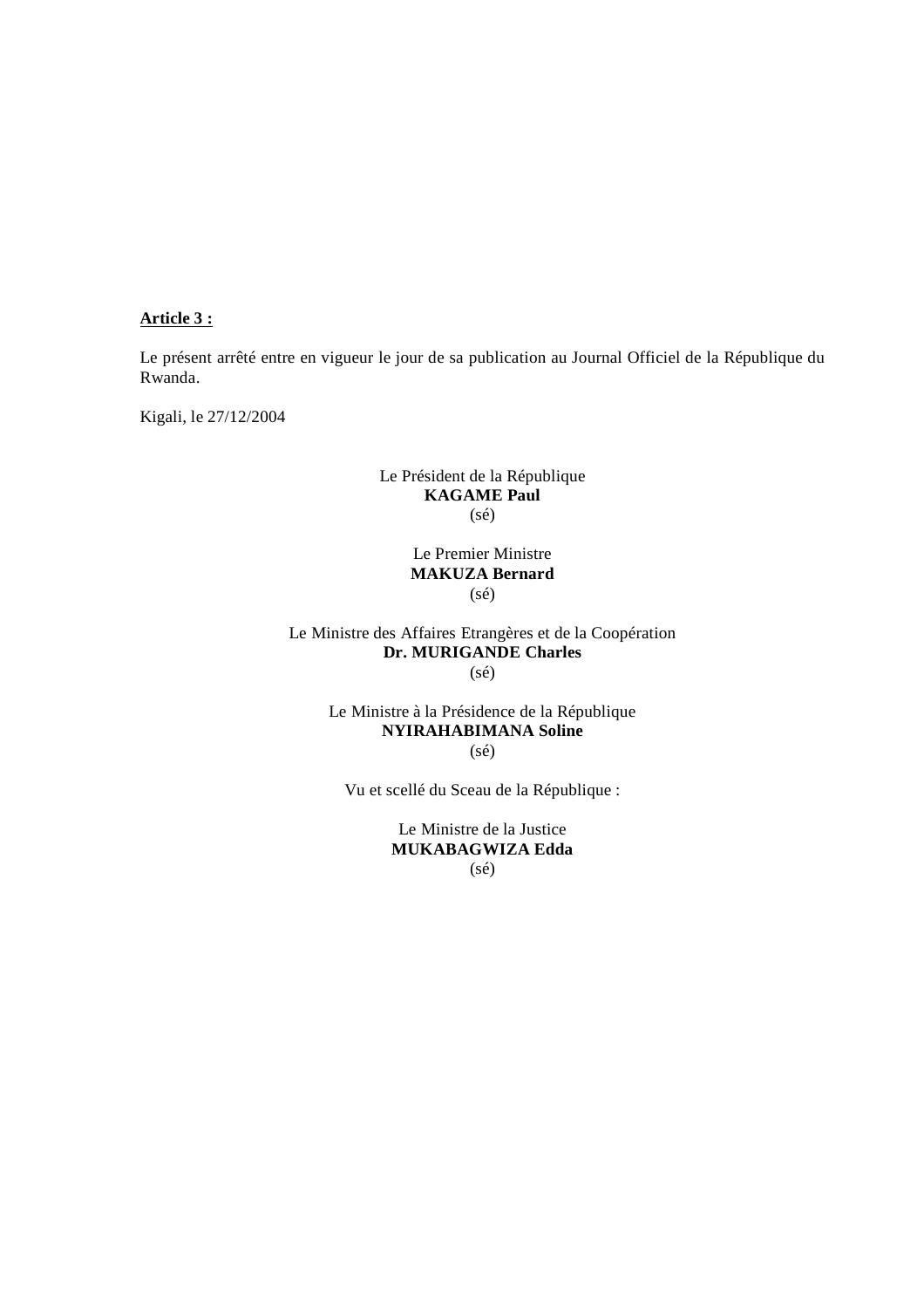### **ITEKA RYA MINISITIRI N° 001/2005 RYO KU WA 09/01/2005 RISHYIRAHO KALENDARI Y'UMWAKA W'AMASHURI 2005 KU MASHURI Y'INCUKE, ABANZA N'AYISUMBUYE**

Minisitiri w'Uburezi, Ubumenyi, Ikoranabuhanga n'Ubushakashatsi ;

Ashingiye ku Itegeko Nshinga rya Repubulika y'u Rwanda ryo ku wa 4 Kamena 2003, cyane cyane mu ngingo zaryo : iya 40, iya 120 igika cya mbere, iya 121 igika cya kabiri n'iya 201 igika cya mbere ;

Ashingiye ku Itegeko Ngenga n° 20/2003 ryo ku wa 03 Kanama 2003 rigena imiterere y'uburezi, cyane cyane mu ngingo zaryo : iya 16, iya 19 n'iya 21 ;

Ashingiye ku Itegeko n° 29/2003 ryo ku wa 30 Kanama 2003 rigenga imitunganyirize n'imikorere y'amashuri y'incuke, abanza n'ayisumbuye, cyane cyane mu ngingo zaryo : iya 8 n'iya 11 ;

Ashingiye ku Iteka rya Perezida n° 509/13 ryo ku wa 10 Ukwakira 1985 rishyiraho amategeko rusange agenga Amashuri Abanza, Agamije Amajyambere y'Imyuga n'Ayisumnuye, cyane cyane mu ngingo zaryo : iya 74 n'iya 75 ;

Ashingiye ku Iteka rya Perezida n° 27/01 ryo ku wa 18 Nyakanga 2004 rigena amwe mu mateka y'Abaminisitiri yemezwa atanyuze mu nama y'Abaminisitiri, cyane cyane mu ngingo yaryo ya mbere

 $-6^\circ$ ;

#### **ATEGETSE :**

#### **Ingingo ya mbere :**

Iri teka rya Minisitiri rishyiraho Kalendari y'umwaka w'amashuri 2005 ku mashuri y'incuke, abanza n'ayisumbuye.

#### **Ingingo ya 2:**

Umwaka w'amashuri 2005 ku banyeshuri bose bo mu mashuri y'incuke n'abanza hamwe n'abanyeshuri bo mu myaka: uwa mbere, uwa 2, uwa 4 n'uwa 5 y'amashuri yisumbuye, uzatangira ku wa mbere tariki ya 10 Mutarama 2005 urangire ku wa gatanu tariki ya 11 Ugushyingo 2005.

Ugizwe n'ibyumweru mirongo ine na bitatu (43) bigabanyijwemo ibyumweru mirongo itatu na bitandatu (36) by'inyigisho n'ibyumweru birindwi (7) bigenewe ibiruhuko.

#### **Ingingo ya 3:**

Umwaka w'amashuri 2005 ku banyeshuri barangiza umwaka wa gatatu w'icyiciro rusange cy'amashuri yisumbuye hamwe n'abarangiza A3 na A2, uzatangira ku wa mbere tariki ya 10 Mutarama 2005 urangire ku wa gatanu tariki ya 26 Ugushyingo 2005.

Ugizwe n'ibyumweru mirongo ine na bitanu (45), bigabanyijwemo ibyumweru mirongo itatu na bitandatu (36) by'inyigisho, ibyumweru birindwi (7) bigenewe ibiruhuko n'ibyumweru bibiri (2) bigenewe ibizamini.

#### **Ingingo ya 4:**

Umwaka w'amashuri 2005 ugabanyijwemo ibihembwe bitatu bigennye ku buryo bukurikira:

Igihembwe cya mbere, ku banyeshuri bose bo mu mashuri y'incuke, abanza n'ayisumbuye, kizatangira ku wa mbere tariki ya 10 Mutarama 2005 kirangire ku wa gatanu tariki ya 25 Werurwe 2005.

Iki gihembwe, kigizwe n'ibyumweru cumi na kimwe (11), gikurikirwa n'ikiruhuko cy'ibyumweru bitatu (3) kizatangira ku itariki ya 26 Werurwe 2005 kirangire ku itariki ya 17 Mata 2005.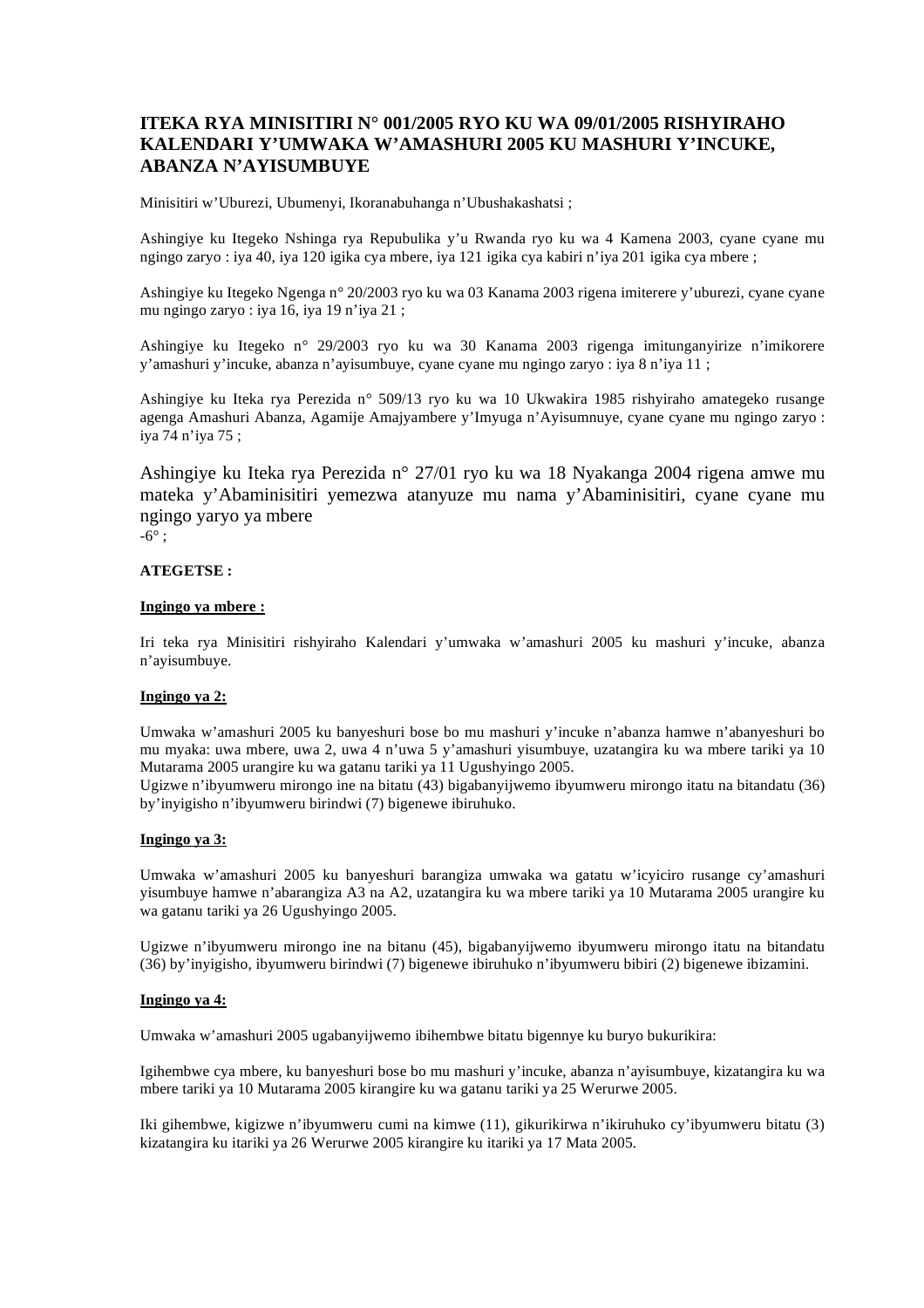Igihembwe cya kabiri, ku banyeshuri bose bo mu mashuri y'incuke, abanza n'ayisumbuye, kizatangira ku wa mbere tariki ya 18 Mata 2005 kirangire ku wa gatanu tariki ya 22 Nyakanga 2005.

Iki gihembwe, kigizwe n'ibyumweru cumi na bitatu (13), gikurikirwa n'ikiruhuko cy'ibyumweru bine (4) kizatangira ku itariki ya 23 Nyakanga 2005 kirangire ku itariki ya 21 Kanama 2005.

Igihembwe cya gatatu, ku banyeshuri bose bo mu mashuri y'Incuke, abo mu mashuri abanza hamwe n'abanyeshuri bo mu mwaka wa mbere, uwa 2, uwa 3 n'uwa 5 bo mu mashuri yisumbuye, bizatangira ku wa mbere tariki ya 22 Kanama 2005 kirangire ku wa gatanu tariki ya 11 Ugushyingo 2005, kikaba kigizwe n'ibyumweru cumi na bibiri (12).

Ku banyeshuri barangiza umwaka wa gatatu w'icyiciro rusange cy'amashuri yisumbuye no ku barangiza A3 na A2, igihembwe cya gatatu kizatangira ku wa mbere tariki ya 22 Kanama 2005 kirangire ku wa gatandatu tariki ya 26 Ugushyingo 2005, kikaba kigizwe n'ibyuweru cumi na bine (14).

#### **Ingingo ya 5:**

Ibizamini bisoza umwaka w'amashuri 2005, ku banyeshuri bose bo mu mashuri y'incuke n'abanza kimwe no ku banyeshuri barangiza umwaka wa mbere, uwa 2, uwa 4 n'uwa 5 y'amashuri yisumbuye, bizakorwa mu byumweru bibiri (2) bya nyuma by'umwaka w'amashuri 2005.

Ibizamini bisoza umwaka w'amashuri 2005, ku banyeshuri barangiza umwaka wa gatatu w'icyiciro rusange cy'amashuri yisumbuye kimwe n'abarangiza A3 na A2, bizakorwa kuva ku itariki ya 12 Ugushyingo 2005 kugeza tariki ya 25 Ugushyingo 2005.

#### **Ingingo ya 6:**

Iyi kalendari igenewe amashuri yose y'incuke, abanza n'ayisumbuye yo mu Gihugu yaba aya Leta, ay'abafatanya na Leta ku bw'amasezerano n'ayigenga.

Imbonerahamwe igaragaza uko umwaka w'amashuri 2005 ugabanyije, iri ku mugereka w'iri teka.

### **Ingingo ya 7:**

Uretse iminsi y'ikiruhuko yagenwe kuri kalendari ya Leta, iyindi yihariye ku mashuri iba iy'ikiruhuko kuri ayo mashuri iyo Minisitiri y'Uburezi, Ubumenyi, Ikorabuhangwa n'Ubushakashatsi ibyemeje.

#### **Ingingo ya 8:**

Abayobozi b'Amashuri y'Incuke, Abanza n'Ayisumbuye, inzego zibishinzwe mu Turere cyangwa Imijyi, mu Ntara cyangwa Umujyi wa Kigali, basabwe gushyira mu bikorwa iri teka.

#### **Ingingo ya 9:**

Ingingo zose z'amateka ya Minisitiri abanziriza iri kandi zinyuranye naryo zivanyweho.

#### **Ingingo ya 10:**

Iri teka ritangira gukurikizwa umunsi ritangarijweho mu Igazeti ya Leta ya Repubulika y'u Rwanda.

Kigali, ku wa 09/01/2005

Minisitiri w'Uburezi, Ubumenyi, Ikoranabuhanga n'Ubushakashatsi **Prof. MURENZI Romain**  (sé) Umunyamabanga wa Leta ushinzwe Amashuri Abanza n'Ayisumbuye **Dr. MUJAWAMARIYA Jeanne d'Arc** 

 $(sé)$ 

#### **Bibonywe kandi bishyizweho Ikirango cya Repubulika :**  Minisitiri w'Ubutabera **MUKABAGWIZA Edda**   $(s<sub>ef</sub>)$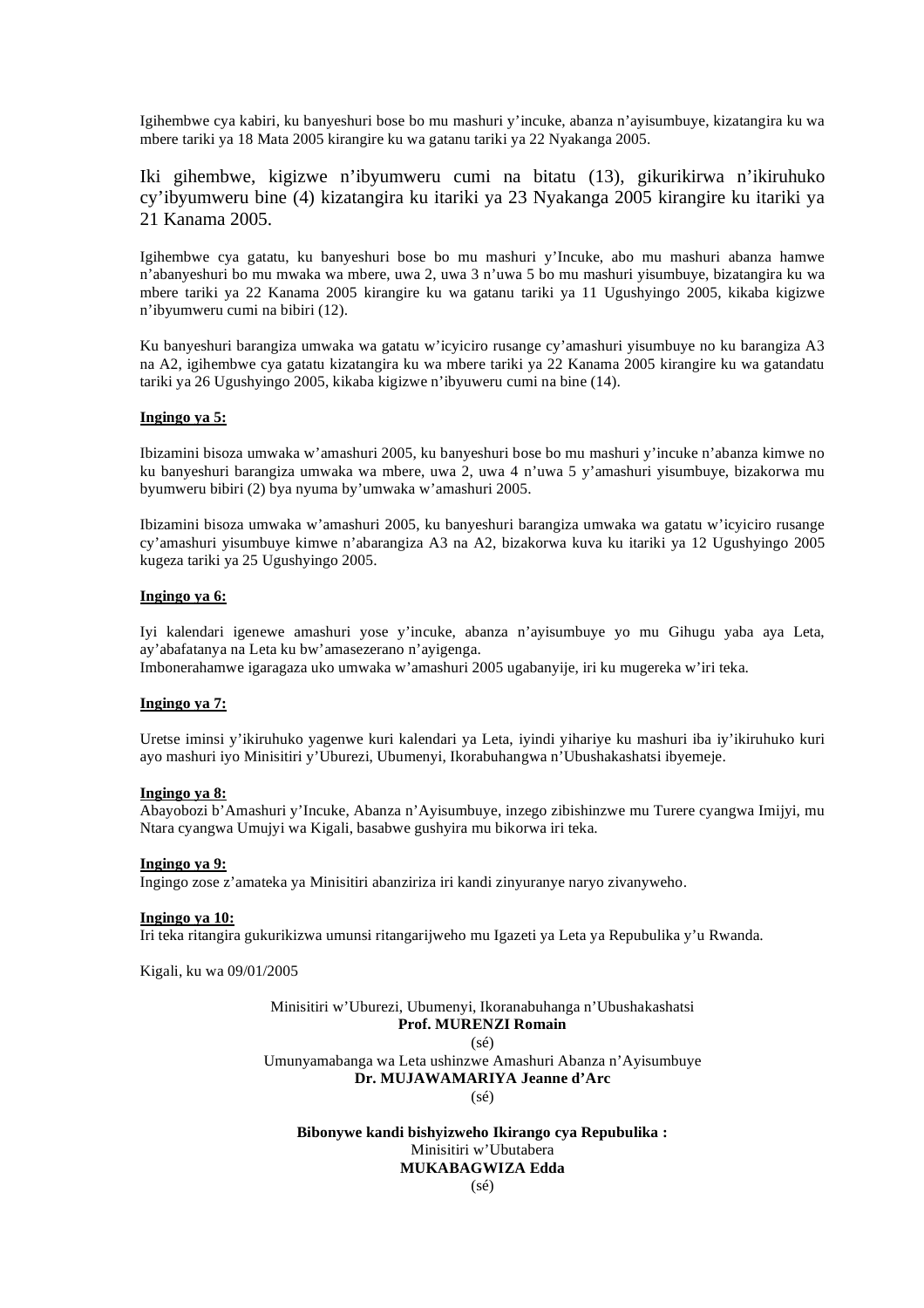#### **UMUGEREKA W'ITEKA RYA MINISITIRI N° 001/2005 RYO KU WA 09/01/2005 RISHYIRAHO KALENDARI Y'UMWAKA W'AMASHURI 2005 KU MASHURI Y'INCUKE, ABANZA N'AYISUMBUYE**

#### **IMBONERAHAMWE IGARAGAZA UKO UMWAKA W'AMASHURI 2005 UGABANIJE**

| <b>IGIHEMBWE CY'UMWAKA</b>                              | D. AMATARIKI          | UKO KINGANA  |
|---------------------------------------------------------|-----------------------|--------------|
| Igihembwe cya mbere                                     | 10/01/2005-25/03/2005 | Ibyumweru 11 |
| Ikiruhuko cya mbere                                     | 26/03/2005-17/04/2005 | Ibyumweru 3  |
| Igihembwe cya kabiri                                    | 18/04/2005-22/07/2005 | Ibyumweru 13 |
| Ikiruhuko cya kabiri                                    | 23/07/2005-21/08/2005 | Ibyumweru 4  |
| Igihembwe cya gatatu                                    | 22/08/2005-11/11/2005 | Ibyumweru 12 |
| Ibizamini ku barangiza icyiciro $12/11/2005-25/11/2005$ |                       | Ibyumweru 2  |
| rusange n'abarangiza A2 na A3                           |                       |              |

Kigali, ku wa 09/01/2005

#### Minisitiri w'Uburezi, Ubumenyi, Ikoranabuhanga n'Ubushakashatsi **Prof. MURENZI Romain (sé)**

Umunyamabanga wa Leta ushinzwe Amashuri Abanza n'Ayisumbuye **Dr. MUJAWAMARIYA Jeanne d'Arc (sé)** 

**Bibonywe kandi bishyizweho Ikirango cya Repubulika :** 

Minisitiri w'Ubutabera **MUKABAGWIZA Edda (sé)**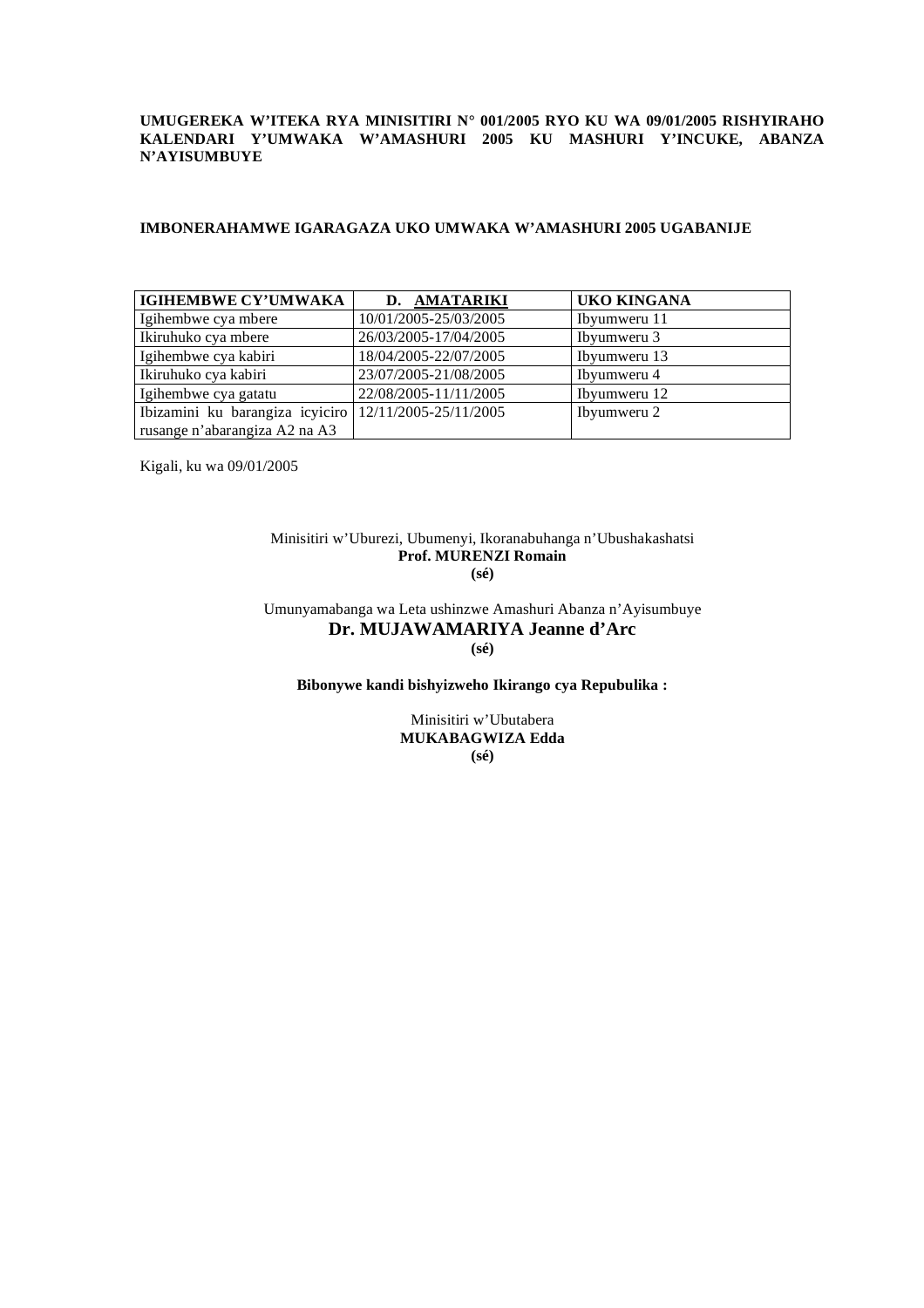### **ITEKA RYA MINISITIRI N° 130/11 RYO KU WA 22/10/2004 RIHA UBUZIMAGATOZI UMURYANGO « IBIRO BISHYIGIKIRA IBIKORWA BY'AMAJYAMBERE MU CYARO » (BAIR) KANDI RYEMERA ABAVUGIZI BAWO**

### **Minisitiri w'Ubutabera ;**

Ashingiye ku Itegeko Nshinga rya Repubulika y'u Rwanda ryo ku wa 04 Kamena 2003, cyane cyane mu ngingo yaryo ya 120 n'iya 121 ;

Ashingiye ku Itegeko n° 20/2000 ryo ku wa 26 Nyakanga 2000 ryerekeye imiryango idaharanira inyungu, cyane cyane mu ngingo yaryo ya 8, iya 9 n'iya 10 ;

Amaze kubona Iteka rya Perezida n° 27/01 ryo ku wa 18 Nyakanga 2004 rigena amwe mu mateka y'abaminisitiri yemezwa atanyuze mu Nama y'Abaminisitiri, cyane cyane mu ngingo yaryo ya mbere ;

Abisabwe n'Umuvugizi w'umuryango « Ibiro Bishyigikira Ibikorwa by'Amajyambere mu Cyaro » (BAIR) mu rwandiko rwakiriwe ku wa 29 Werurwe 2002 ;

### **ATEGETSE :**

### **Ingingo ya mbere :**

Ubuzimagatozi buhawe umuryango "Ibiro Bishyigikira Ibikorwa by'Amajyambere mu Cyaro" (BAIR), ufite icyicaro i Gisenyi, Umujyi wa Gisenyi, Intara ya Gisenyi.

### **Ingingo ya 2:**

Umuryango ugamije:

-kumenya ibibazo by'amashyirahamwe no kubishakira ibisubizo;

-gushyigikira abanyacyaco mu byerekeye mu biribwa, imitunganyirize n'imicungire

y'amashyirahamwe kwiga no gukora imishinga iciriritse ibyara inyungu;

-gucengeza mu baturage imico n'imyifatire igamije imiyoborere myiza n'igihugu kigendera ku mategeko;

-gushyigikira ibikorwa bigamije kurandura burundu ikintu cyose gikurura amacakubiri hagati y'amoko anyuranye agize umuryango nyarwanda;

-gushyiraho ingamba zihamye zo gufata neza ubutaka no kurengera ibidukikije.

### **Ingingo ya 3:**

Uwemerewe kuba Umuvugizi w'umuryango "Ibiro Bishyigikira Ibikorwa by'Amajyambere mu Cyaro" (BAIR) ni Bwana NZABONIMPA Anselme, umunyarwanda utuye i Kayove, Akarere ka Kayove, Intara ya Gisenyi.

Uwemerewe kuba Umusimbura w'Uhagarariye uwo muryango ni Bwana NYAMWEMA John Isräel, umunyarwanda utuye i Mutura, Akarere ka Mutura, Intara ya Gisenyi.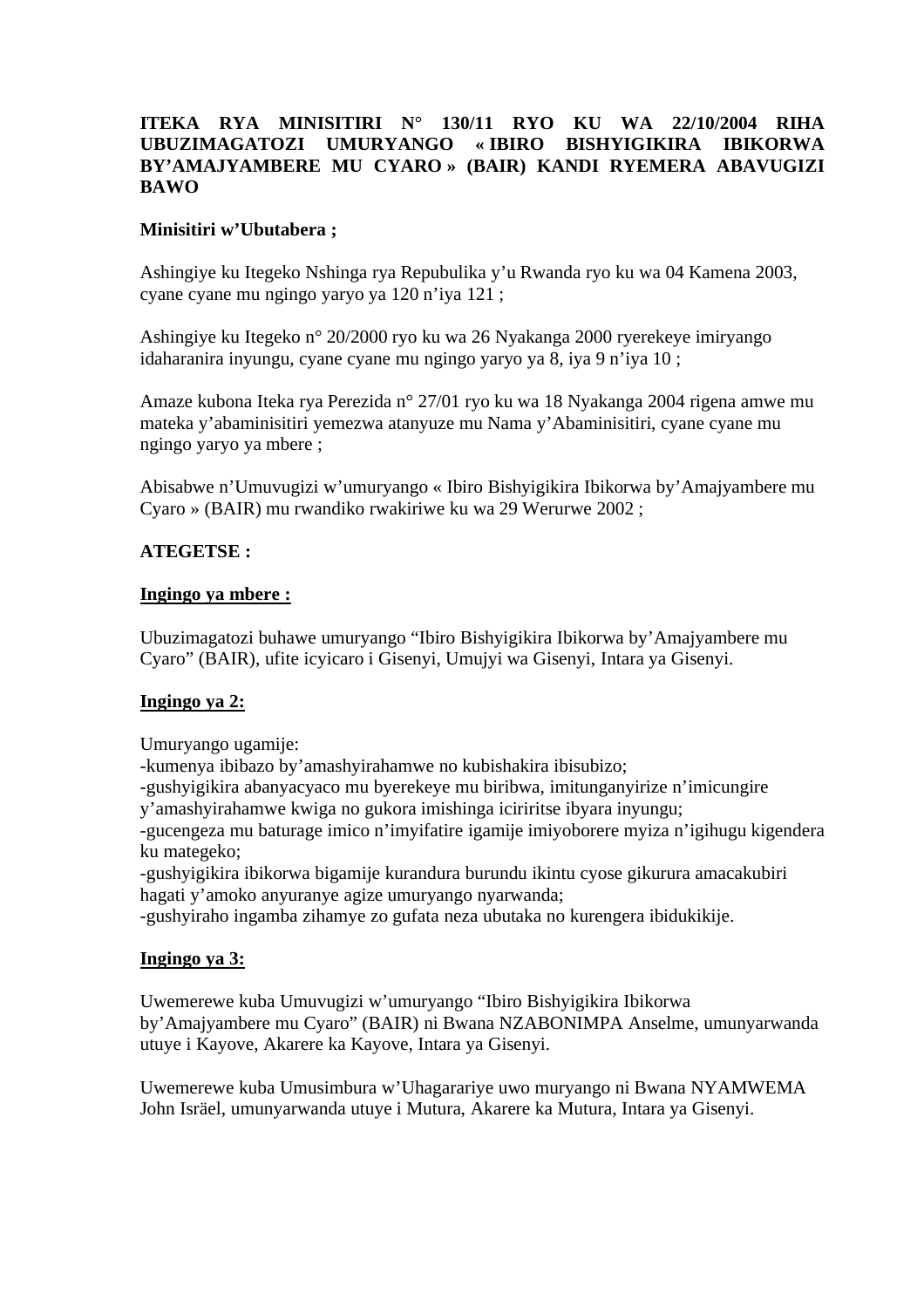### **Ingingo ya 4:**

Iri teka ritangira gukurikizwa umunsi rishyiriweho umukono.

Kigali, ku wa 22/10/2004

### **Minisitiri w'Ubutabera MUKABAGWIZA Edda (sé)**

#### **ASSOCIATION SANS BUT LUCRATIF**

BUREAU D'APPUI AUX INITIATIVES RURALES (B.A.I.R.).

#### **STATUTS**

#### CHAPITRE PREMIER

#### **DENOMINATION, SIEGE, DUREE ET OBJET**

#### **Article premier :**

Il est constitué entre les soussignés, une association sans but lucratif dénommée «**Bureau d'Appui aux Initiatives Rurales**», **B.A.I.R.** en sigle, régie par les présents statuts et soumise aux dispositions de la loi n° 20/2000 du 26 juillet 2000 relative aux associations sans but lucratif.

#### **Article 2 :**

Le siège de l'association est établi à Gisenyi, Ville de Gisenyi, Province de Gisenyi, B.P.241 Gisenyi. Il peut néanmoins être transféré en toute autre localité de la République du Rwanda sur décision de l'Assemblée Générale.

### **Article 3 :**

L'association exerce ses activités sur toute l'étendue de la Province de Gisenyi. Elle peut néanmoins les étendre à d'autres provinces du Rwanda sur décision de l'Assemblée Générale. Elle est créée pour une durée indéterminée.

### **Article 4 :**

L'association a pour objet :

-décerner les problèmes réels des associations et des intergroupements à vocation agricole et proposerdes ébauches de solution ;

-encadrer la population paysanne dans les domaines de la sécurité alimentaire, de l'organisation et de la gestion des associations, de l'étude et de l'exécution de petits projets générateurs de revenus ;

-inculquer au sein de la population rurale des attitudes et des comportements ayant trait à la bonne

#### **UMURYANGO UDAHARANIRA INYUNGU**

 IBIRO BISHYIGIKIRA IBIKORWA BY'AMAJYAMBERE MU CYARO (B.A.I.R.).

#### **AMATEGEKO SHINGIRO**

#### UMUTWE WA MBERE

#### **IZINA, INTEBE, IGIHE N'INTEGO**

#### **Ingingo ya mbere :**

Abashyize umukono kuri aya mategeko bashinze umuryango udaharanira inyungu witwa «**Ibiro Bishyigikira Ibikorwa by'Amajyambere mu Cyaro**», **B.A.I.R.** mu magambo ahinnye, ugengwa n'aya mategeko shingiro kimwe n'itegeko n° 20/2000 ryo kuwa 26 Nyakanga 2000 ryerekeye imiryango idaharanira inyungu.

#### E. **Ingingo ya 2 :**

Icyicaro cy'umuryango gishyizwe i Gisenyi, Umujyi wa Gisenyi, Intara ya Gisenyi, B.P.241 Gisenyi. Gishobora ariko kwimurirwa mu kandi karere ka Repubulika y'u Rwanda byemejwe n'Inteko Rusange.

#### **Ingingo ya 3 :**

Umuryango ukorera imirimo yawo ku butaka bwose bw'Intara ya Gisenyi. Ushobora ariko kwagurira ibikorwa byawo mu zindi ntara z'u Rwanda byemejwe n'Inteko Rusange. Igihe uzamara ntikigenwe.

#### **Ingingo ya 4 :**

Umuryango ugamije : -kumenya ibibazo by'amashyirahamwe no kubishakira ibisubizo;

-gushyigikira abanyacyaro mu byerekeye kwihaza mu biribwa, imitunganyirize n'imicungire y'amashyirahamwe, kwiga no gukora imishinga

iciriritse ibyara inyungu;

-gucengeza mu baturage imico n'imyitwarire igamije imiyoborere myiza n'igihugu kigendera ku mategeko;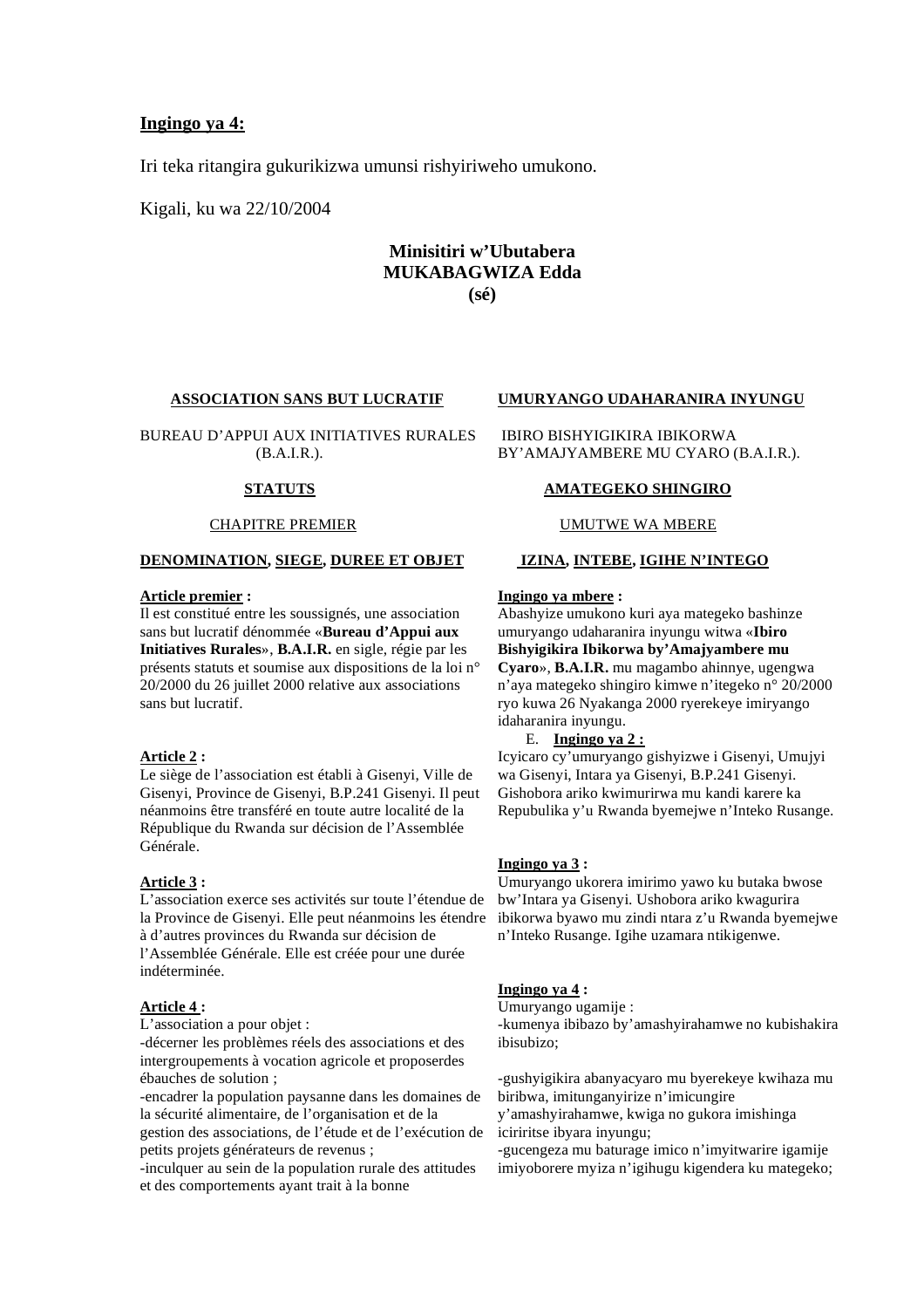#### gouvernance et à l'Etat de Droit ;

-promouvoir des initiatives susceptibles d'endiguer à jamais les divisions entre les différentes composantes de la société rwandaise ;

-développer des stratégies appropriées de conservation du sol et de protection de l'environnement.

#### **CHAPITRE II : DES MEMBRES**

#### **Article 5 :**

L'association se compose des membres fondateurs, des membres adhérents et des membres d'honneur. Sont membres fondateurs les signataires des présents statuts. Sont membres adhérents, toutes personnes physiques ou morales qui, sur demande et après avoir souscrit aux présents statuts, sont agéées par l'Assemblée Générale. Les mebres fondateurs et les membres adhérents sont les mebres effectifs de l'association. Ils ont les mêmes droits et devoirs vis-à-vis de l'association.

Les membres d'honneur sont toutes personnes physiques ou morales auxquelles l'Assemblée Générale aura décerné ce titre en reconnaissance des services spéciaux et appréciables rendus à l'association.

#### **Article 6 :**

Les membres effectifs prennent l'engagement de participer inconditionnellement aux activités de l'association. Ils assistent aux assemblées générales avec voix délibérative. Ils ont le devoir de verser une cotisation dont le montant est fixé par l'Assemblée Générale.

### **Article 7 :**

Les demandes d'adhésion sont adressées par écrit au Président du conseil d'Administration qui les soumet à l'approbation de l'Assemblée Générale.

#### **Article 8 :**

Les membres d'honneur sont proposés par le Conseil d'Administration et agréés par l'Assemblée Générale . Ils jouent un rôle consultatif mais ne peuvent pas prendre part au vote lors de l'assemblée générale.

#### **Article 9 :**

La qualité de membre se perd par le décès, la démission volontaire volontaire, l'exclusion ou la dissolution de l'association. La démission volontaire est adressée par écrit au Président du Conseil d'Administration et soumise à l'approbation de l'Assemblée Générale.

L'exclusion est prononcée par l'Assemblée Générale à la majorité de 2/3 des voix contre un membre qui ne se conforme plus aux présents statuts et au règlement intérieur de l'association.

-gushyigikira ibikorwa bigamije kurandura burundu ikintu cyose gikurura amacakubiri hagati y'amoko anyuranye agize umuryango nyarwanda; -gushyiraho ingamba zihamye zo gufata neza ubutaka no kurengera ibidukikije.

#### **UMUTWE WA II : ABANYAMURYANGO**

#### **Ingingo ya 5 :**

Umuryango ugizwe n'abanyamuryango bawushinze, abanyamuryango bawinjiyemo n'abanyamuryango b'icyubahiro. Abanyamuryango bawushinze ni abashyize umukono kuri aya mategeko shingiro. Abanyamuryango bawinjiyemo ni abantu bose cyangwa imiryango babisabye kwiyemeza gukurikiza aya mategeko shingiro, bakemerwa n'Inteko Rusange. Abanyamuryango bawushinze n'abawinjiyemo ni abanyamuryango nyakuri. Bafite uburenganzira bumwe n'inshingano zimwe ku birebana n'umuryango. Abanyamuryango b'icyubahiro ni abantu ku giti cyabo cyangwa imiryango bemerwa n'Inteko Rusange kubera ibikorwa byiza by'akarusho bakoreye umuryango.

#### **Ingingo ya 6 :**

Abanyamuryango nyakuri biyemeza gukorera umuryango nta buhemu. Baza mu Nteko Rusange kandi bafite uburenganzira bwo gutora. Bagomba gutanga umusanzu ugenwa n'Inteko Rusange.

#### **Ingingo ya 7:**

Inzandiko zisaba kwinjira mu muryango zohererezwa Perezida w'Inama y'Ubuyobozi, akazishyikiriza Inteko Rusange kugirango ibyemeze.

#### **Ingingo ya 8:**

Abanyamuryango b'icyubahiro batangwa n'Inama y'Ubuyobozi, bakemezwa n'Inteko Rusange . Bagishwa inama gusa, ariko ntibatora mu nteko rusange.

#### **Ingingo ya 9 :**

Umuntu areka kuba umunyamuryango iyo apfuye , iyo yeguye ku bushake, iyo yirukanywe cyangwa iyo umuryango usheshwe. Usezeye ku bushake yandikira Perezida w'Inama y'Ubuyobozi, bikemezwa n'Inteko Rusange.

Icyemezo cyo kwirukana umunyamuryango gifatwa n'Inteko Rusange ku bwiganze bwa 2/3 by'amajwi iyo atacyubahiriza aya mategeko shingiro n'amabwiriza ngengamikorere y'umuryango.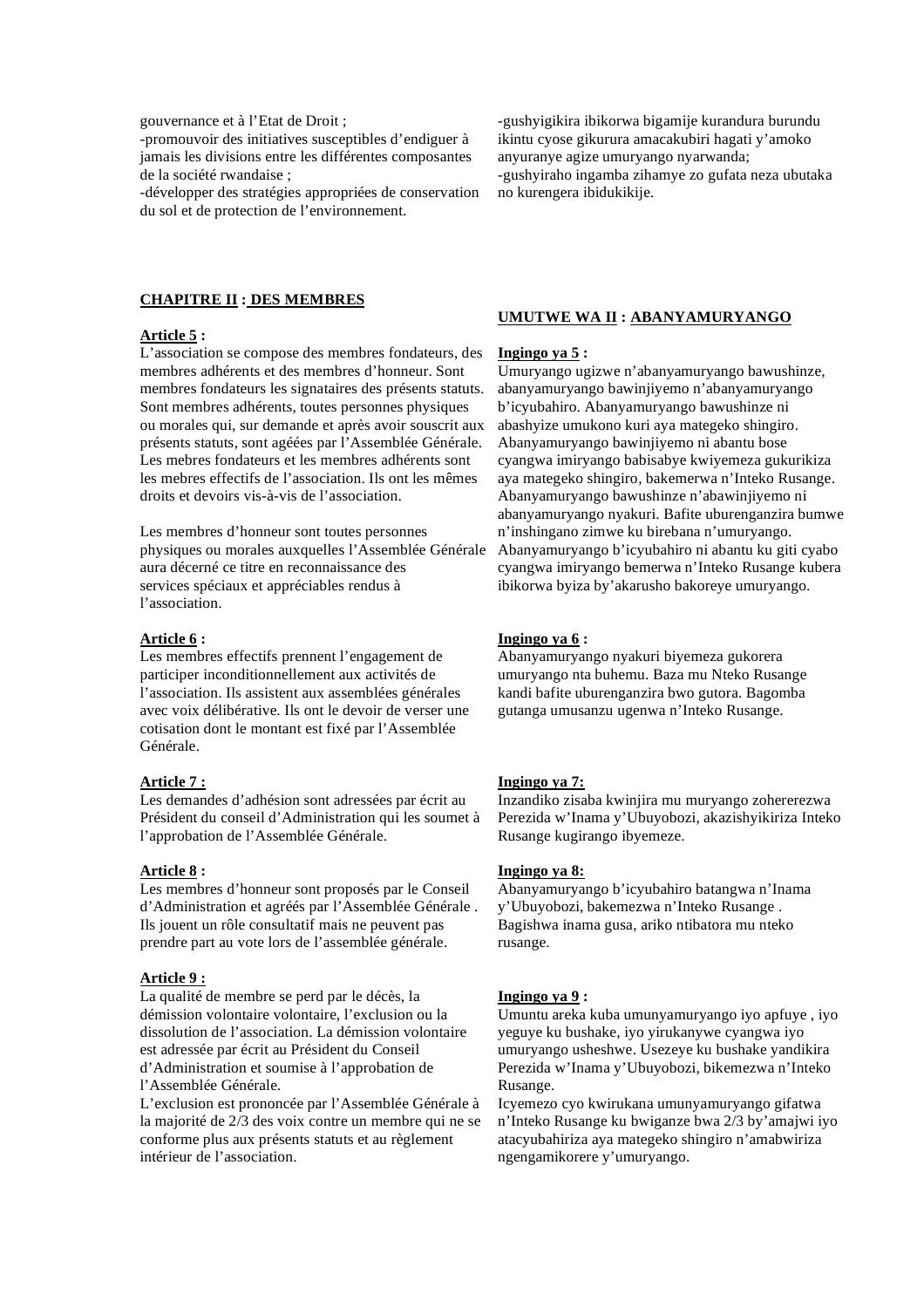### **CHPITRE III : DU PATRIMOINE**

#### **Article 10 :**

L'association peut posséder, soit en jouissance, soit en propriété, des biens meubles et immeubles nécessaires à la réalisation de ses objectifs.

### **Article 11 :**

Le patrimoine de l'association est constitué par : -les cotisations des membres ;

- -les dons, les legs et les subventions diverses ;
- -des revenus issus des activités de l'association.

#### **Article 12 :**

Les biens de l'association sont sa propriété exclusive. Elle affecte ses ressources à tout ce qui concourt directement ou indirectement à la réalisation de son objet.

 Aucun membre ne peut s'en arroger le droit de possession ni en exiger une part quelconque en cas de démission, d'exclusion ou de dissolution de l'association.

#### **Article 13 :**

En cas de dissolution, l'Assemblée Générale désigne un ou plusieurs curateurs chargés de procéder à la liquidation des biens de l'association. Après inventaire des biens meubles et immeubles de l'association et apurement du passif, l'actif du patrimoine sera cédé à une autre association poursuivant les objectifs similaires.

### **CHAPITRE IV : DES ORGANES**

### **Article 14 :**

- Les organes de l'association sont : -l'Assemblée Générale ;
- -le Conseil d'Administration ;
- -le Conseil de Surveillance.

#### **Section première : De l'Assemblée Générale**

#### **Article 15 :**

L'Assemblée Générale est l'organe suprême de l'association. Elle est composée de tous les membres de l'association.

#### **Article 16 :**

L'Assemblée Générale est convoquée et présidée par le Président du Conseil d'Administration ou à défaut, par le Vice-Président.

En cas d'absence, d'empêchement ou de défaillance simultané du Président et du Vice-Président,

l'Assemblée Générale est convoquée par écrit par 1/3 des membres effectifs. A cette occasion, l'Assemblée élit en son sein un Président pour la session.

### **Article 17 :**

L'Assemblée Générale se réunit deux fois par an en sessions ordinaires. Les invitations indiquant l'ordre du

#### **UMUTWE WA III : UMUTUNGO**

#### **Ingingo ya 10 :**

Umuryango ushobora gutira cyangwa gutunga ibintu byimukanwa n'ibitimukanwa ukeneye kugirango ugere ku ntego zawo.

### **Ingingo ya 11 :**

Umutungo w'umuryango ugizwe na : -imisanzu y'abanyamuryango; -impano, imirage n'imfashanyo zinyuranye ; -umusaruro ukomoka ku bikorwa by'umuryango.

#### **Ingingo ya 12 :**

Umutungo w'umuryango ni uwawo bwite. Ugenera umutungo wawo ibikorwa byose byatuma ugera ku ntego zawo ku buryo buziguye cyangwa butaziguye.

Nta munyamuryango ushobora kuwiyitirira cyangwa ngo agire icyo asaba igihe asezeye, yirukanywe cyangwa iyo umuryango usheshwe.

#### **Ingingo ya 13 :**

Igihe umuryango usheshwe, Inteko Rusange ishyiraho umuntu umwe cyangwa benshi bashinzwe kurangiza iryo seswa .

Iyo hamaze gukorwa ibarura ry'ibintu byimukanwa n'ibitimukanwa by'umuryango no kwishyura imyenda, umutungo usigaye uhabwa undi muryango ufite intego zisa.

#### **UMUTWE WA IV : INZEGO**

### **Article 14 :**

Inzego z'umuryango ni : -Inteko Rusange ; -Inama y'Ubuyobozi ; -Inama y'Ubugenzuzi.

#### **Igice cya mbere : Ibyerekeye Inteko Rusange**

#### **Ingingo ya 15 :**

Inteko Rusange nirwo rwego rw'ikirenga rw'umuryango. Igizwe n'abanyamuryango bose.

#### **Ingingo ya 16:**

Inteko Rusange ihamagazwa kandi ikayoborwa na Perezida w'Inama y'Ubuyobozi ; yaba adahari cyangwa atabonetse, bigakorwa na Visi-Perezida. Igihe Perezida na Visi-Perezida badahari, batabonetse cyangwa banze, Inteko Rusange ihamagazwa mu nyandiko isinyweho na 1/3 cy'abanyamuryango nyakuri. Icyo gihe, abagize Inteko Rusange bitoramo Perezida w'inama.

#### **Ingingo ya 17 :**

Inteko Rusange iterana kabiri mu mwaka mu nama zisanzwe. Inzandiko z'ubutumire zikubiyemo ibiri ku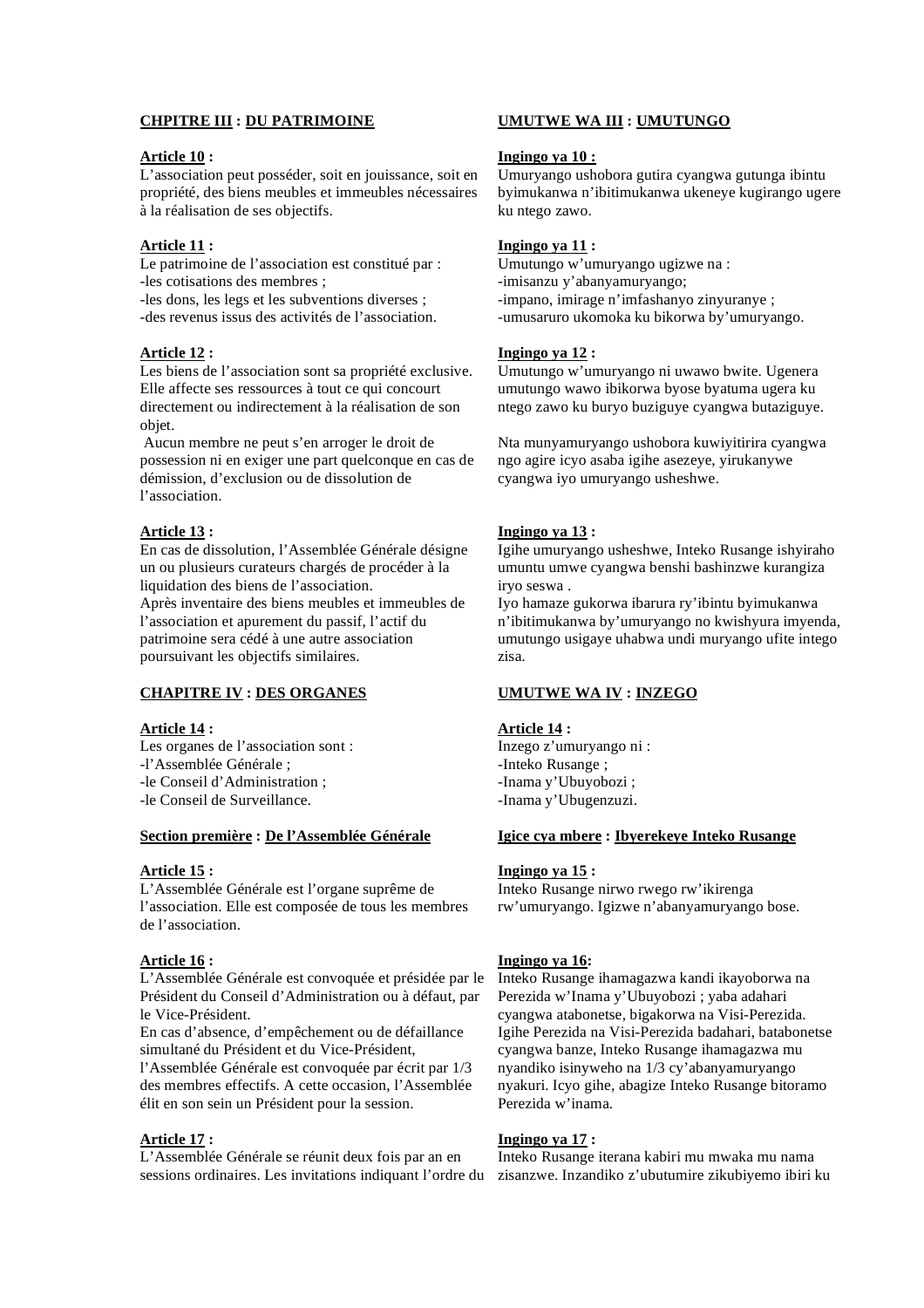jour, le lieu, la date et l'heure de la réunion. Elles sont remises aux membres au moins 30 jours avant la réunion.

### **Article 18 :**

L'Assemblée Générale siège et délibère valablement lorsque les 2/3 de membres effectifs sont présents. Si ce quorum n'est pas atteint, une nouvelle convocation est lancée dans un délai de 15 jours. A cette échéance, l'Assemblée Générale siège et délibère valablement quel que soit le nombre de participants.

#### **Article 19 :**

L'Assemblée Générale extraordinaire se tient autant de fois que de besoin. Les modalités de sa convocation et de sa présidence sont les mêmes que celles de l'Assemblée Générale ordinaire, sauf que les délais de sa convocation sont de 8 jours.

#### **Article 20 :**

Sauf pour les cas expressément prévus par la loi relative aux associations sans but lucratif et par les présents statuts, les décisions de l'Assemblée Générale sont prises à la majorité absolue des voix. En cas de parité de voix, celle du Président compte double.

#### **Article 21 :**

Les pouvoirs dévolus à l'Assemblée Générale sont ceux définis à l'article 16 de la loi n° 20/2000 du 26 juillet 2000 relative aux associations sans but lucratif, à savoir :

-adoption et modification des statuts et du règlement d'ordre intérieur ;

-nomination et révocation des représentants légaux et des représentants légaux suppléants ;

-détermination des activités de l'association ;

-admission, suspension ou exclusion d'un membre ;

-approbation des comptes annuels ;

-acceptation des dons et legs ;

-dissolution de l'association.

#### **Section deuxième : Du Conseil d'Administration**

#### **Article 22 :**

Le Conseil d'Administration est composé :

-du Président : Représentant Légal ;

-du Vice-Président : Représentant Légal Suppléant ;

- -d'un Secrétaire ;
- -d'un Trésorier ;
- -5 Conseillers.

#### **Article 23 :**

Les membres du Conseil d'Administration constituent le Bureau de l'Assemblée Générale. Ils sont élus par l'Assemblée Générale parmi les membres effectifs pour un mandat de trois ans renouvelable.

En cas de démission volontaire ou forcée prononcée par l'Assemblée Générale ou de décès d'un membre du Conseil d'Administration au cours du mandat, le successeur élu achève le mandat de son prédécesseur.

murongo w'ibyigwa, ahantu, itariki n'isaha inama izateraniraho, zishyikirizwa abanyamuryango nibura mbere y'iminsi 30.

#### **Ingingo ya 18:**

Inteko Rusange iterana kandi igafata ibyemezo iyo 2/3 by'abanyamuryango nyakuri bahari. Iyo uwo mubare utuzuye, indi nama itumizwa mu minsi 15. Icyo gihe, Inteko Rusange iraterana kandi igafata ibyemezo bifite agaciro uko umubare w'abahari waba ungana kose.

#### **Ingingo ya 19 :**

Inteko Rusange idasanzwe iterana buri gihe iyo bibaye ngombwa. Uburyo bwo kuyihamagaza no kuyiyobora ni bumwe n'ubw'Inteko Rusange isanzwe, uretse ko igihe cyo kuyitumiza ari iminsi 8.

#### **Ingingo ya 20 :**

Uretse ibiteganywa ukundi n'itegeko ryerekeye imiryango idaharanira inyungu kimwe n'aya mategeko shingiro, ibyemezo by'Inteko Rusange bifatwa hakurikijwe ubwiganze busesuye bw'amajwi. Iyo amajwi angana, irya Perezida rigira uburemere bw'abiri.

### **Ingingo ya 21:**

Ububasha bw'Inteko Rusange ni bumwe n'ubuteganywa mu ngingo ya 16 y'itegeko n° 20/2000 ryo kuwa 26 Nyakanga 2000 ryerekeye imiryango idaharanira inyungu , aribwo : -kwemeza no guhindura amategeko agenga umuryango n'amabwiriza mbonezamikorere yawo ; -gushyiraho no kuvanaho abahagarariye umuryango n'ababungirije ; -kwemeza ibyo umuryango uzakora ; -kwemerera , guhagarika no kwirukana umunyamuryango ; -kwemeza buri mwaka imicungire y'imari ;

-kwemera impano n'indagano ;

-gusesa umuryango.

#### **Igice cya kabiri : Inama y'Ubuyobozi**

#### **Ingingo ya 22 :**

Inama y'Ubuyobozi igizwe na : -Perezida : Umuvugizi w'umuryango ; -Visi-Perezida : Umuvugizi Wungirije ; -Umunyamabanga ; -Umubitsi ;

-Abajyanama 5.

#### **Ingingo ya 23 :**

Abagize Inama y'Ubuyobozi nibo bagize Biro y'Inteko Rusange. Batorwa n'Inteko Rusange mu banyamuryango nyakuri mu gihe cy'imyaka itatu ishobora kongerwa.

Iyo umwe mu bagize Inama y'Ubutegetsi yeguye ku bushake, avanywe ku mwanya we n'Inteko Rusange cyangwa yitabye Imana, umusimbuye arangiza manda uwo asimbuye yari yaratorewe.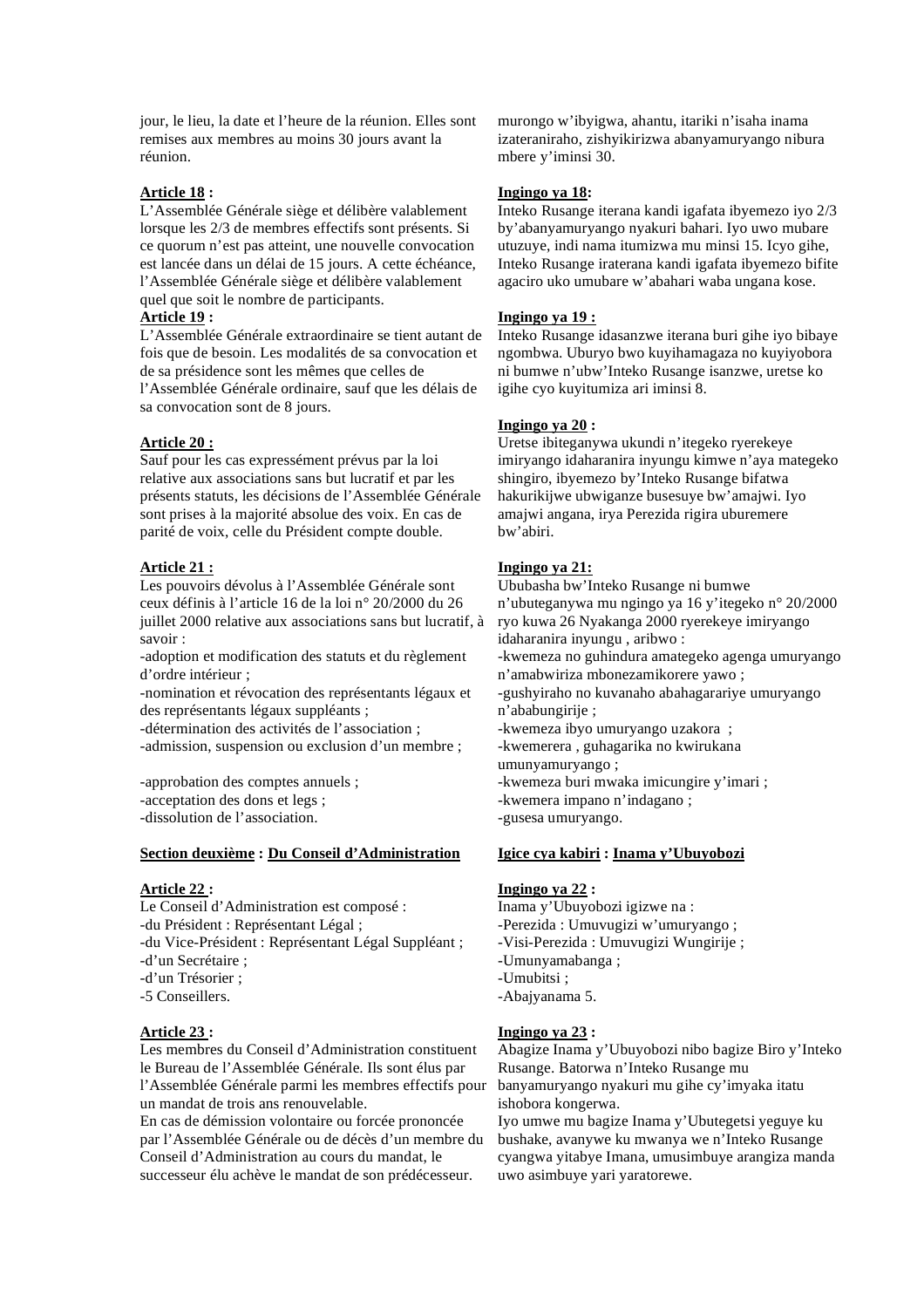### **Article 24 :**

Le Conseil d'Administration se réunit autant de fois que de besoin, mais obligatoirement une fois par trimestre, sur convocation et sous la direction, soit de

son Président, soit du Vice-Président en cas d'absence ou d'empêchement du premier.

Il siège et délibère à la majorité absolue des membres. En cas de parité de voix, celle du Président compte double.

#### **Article 25 :**

Le Conseil d'Administration est chargé de : -exécuter les décisions et les recommandations de l'assemblée générale ;

-s'occuper de la gestion quotidienne de l'association ; -rédiger le rapport annuel d'activités de l'exercice écoulé ;

-élaborer les prévisions budgétaires à soumettre à l'Assemblée Générale ;

-proposer à l'assemblée générale les modifications aux statuts ;

-préparer les sessions de l'assemblée générale ;

-négocier les accords de coopération et de financement avec des partenaires ;

-recruter, nommer et révoquer le personnel de différents services de l'association.

#### **Section troisième : Du Conseil de Surveillance**

#### **Article 26 :**

L'Assemblée Générale nomme annuellement un collège de trois Commissaires aux comptes ayant pour mission de contrôler en tout temps la gestion des finances de l'association et lui en fournir avis. Ils ont accès, sans les déplacer, aux livres et aux écritures comptables de l'association. Ils rendent des comptes à l'Assemblée Générale.

#### **Article 27 :**

L'Assemblée Générale peut mettre fin au mandat d'un Commissaire aux comptes qui ne remplit pas convenablement sa mission et pourvoir à son remplacement pour achever son mandat.

### **CHAPITRE V : MODIFICATION DES STATUTS ET DISSOLUTION DE L'ASSOCIATION**

#### **Article 28 :**

Les présents statuts peuvent faire objet de modifications sur décision de l'Assemblée Générale à la majorité absolue des voix, sur proposition du Conseil d'Administration ou à la demande de la 1/2 des membres effectifs.

#### **Article 29 :**

Sur décision de la majorité de 2/3 des voix, l'Assemblée Générale peut prononcer la dissolution de l'association, sa fusion avec ou son affiliation à toute autre association poursuivant un but analogue.

#### **Ingingo ya 24 :**

Inama y'Ubuyobozi iterana igihe cyose bibaye ngombwa, ariko byanze bikunze rimwe mu gihembwe, ihamagawe kandi iyobowe na Perezida wayo, yaba adahari cyangwa atabonetse, bigakorwa na Visi-Perezida.

Iterana kandi igafata ibyemezo hakurikijwe ubwiganze busesuye bw'abayigize.Iyo amajwi angana,irya Perezida rigira uburemere bw'abiri.

#### **Ingingo ya 25 :**

Inama y'Ubuyobozi ishinzwe :

-gushyira mu bikorwa ibyemezo n'ibyifuzo by'inteko rusange ;

-kwita ku micungire ya buri munsi y'umuryango ; -gukora raporo y'ibyakozwe mu mwaka urangiye ;

-gutegura ingengo y'imari igomba gushyikirizwa inteko rusange ;

-gushyikiriza inteko rusange ingingo z'amategeko zigomba guhindurwa ;

-gutegura inama z'inteko rusange ;

-kugirana imishyikirano n'indi miryango igamije ubutwererane no gushaka inkunga ; -gushaka, gushyiraho no kuvanaho abakozi bo nzego

zinyuranye z'imirimo y'umuryango.

### **Igice cya gatatu : Inama y'Ubugenzuzi**

#### **Ingingo ya 26 :**

Inteko Rusange ishyiraho buri mwaka abagenzuzi b'imari batatu bafite inshingano zo kugenzura buri gihe imicungire y'imari y'umuryango no kuvuga icyo bayitekerezaho.

Bafite uburenganzira bwo kureba mu bitabo n'inyandiko z'ibaruramari z'umuryango ariko batabivanye mu bubiko. Batanga raporo zabo mu Nteko Rusange.

#### **Ingingo ya 27 :**

Inteko Rusange ishobora kuvanaho Umugenzuzi w'umutungo utuzuza neza inshingano ze, igashyiraho umusimbura wo kurangiza manda ye.

#### **UMUTWE WA V : GUHINDURA AMATEGEKO N'ISESWA RY'UMURYANGO**

#### **Ingingo ya 28 :**

Aya mategeko ashobora guhindurwa byemejwe n'Inteko Rusange ku bwiganze busesuye bw'amajwi, bisabwe n'Inama y'Ubuyobozi cyangwa na 1/2 cy'abanyamuryango nyakuri.

#### **Ingingo ya 29 :**

Byemejwe ku bwiganze bwa 2/3 by'amajwi, Inteko Rusange ishobora gusesa umuryango, kuwufatanya n'undi muryango cyangwa kuwomeka ku wundi ufite inshingano zihwanye.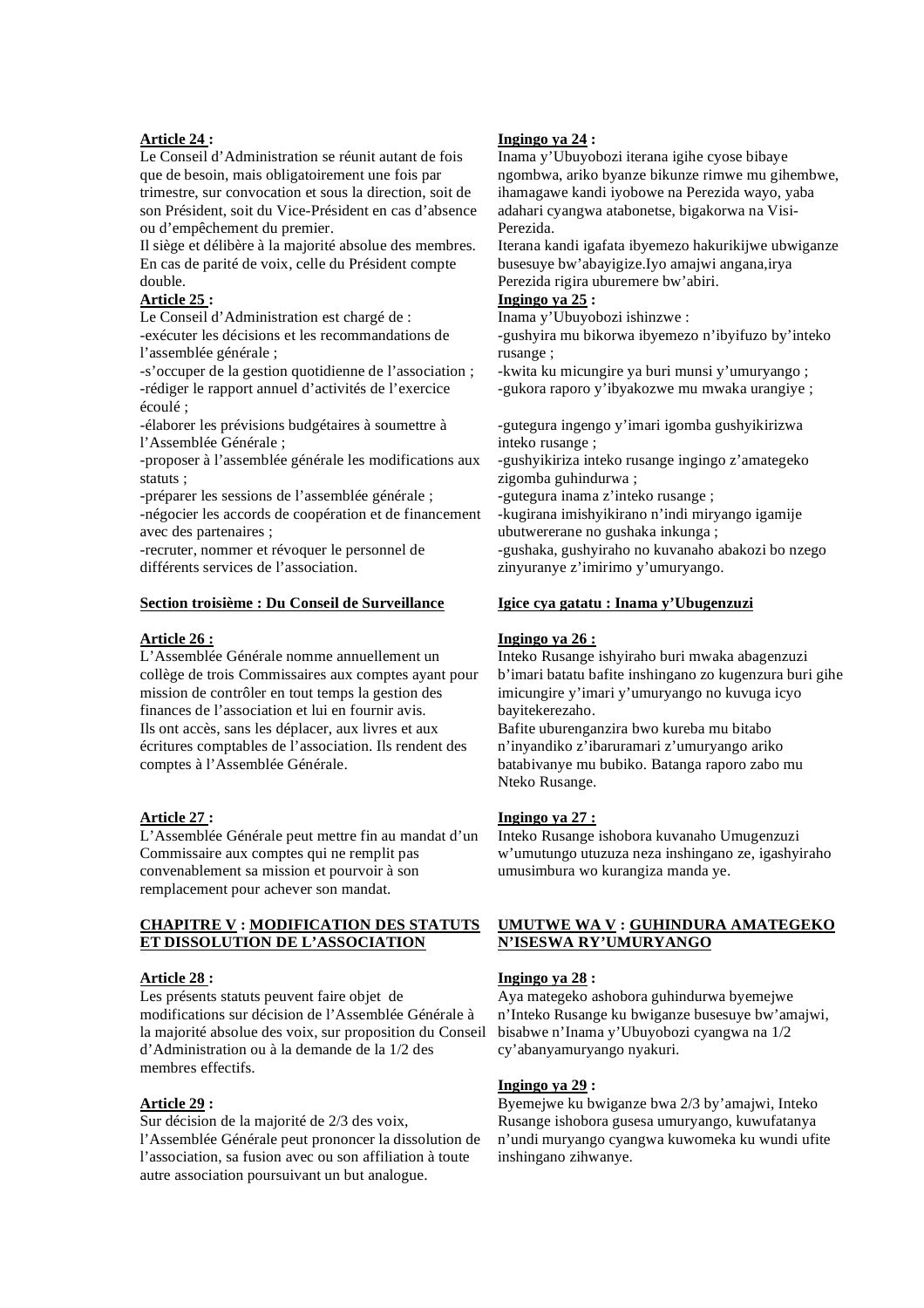### **Article 30 :**

Les modalités d'exécution des présents statuts et tout ce qui n'y est pas prévu seront déterminés dans un règlement d'ordre intérieur de l'association adopté par l'Assemblée Générale à la majorité absolue des voix.

#### **Ingingo ya 30 :**

Uburyo aya mategeko shingiro azubahirizwa kimwe n'ibindi bidateganyijwe nayo bizasobanurwa ku buryo burambuye mu mabwiriza ngengamikorere y'umuryango yemejwe n'Inteko Rusange ku bwiganze busesuye bw'amajwi.

#### **Article 31 :**

Les présents statuts sont approuvés et adoptés par les membres fondateurs de l'association dont la liste est en annexe.

Fait à Gisenyi, le 21/12/2001.

### **Ingingo ya 31 :**

Aya mategeko yemejwe kandi ashyizweho umukono n'abashinze umuryango bari ku ilisiti iyometseho.

Bikorewe i Gisenyi, ku wa 21/12/2001.

**Représentant Légal** 

### **NZABONIMPA Anselme**

**(sé)** 

Uhagarariye Umuryango **NZABONIMPA Anselme** 

**(sé)**

### **Liste des participants à la réunion de l'assemblée générale constituante du BAIR du 21/12/2001**

**Urutonde rw'abaje mu nteko rusange ya BAIR yo ku wa 21 Ukuboza 2001** 

| <b>NOMS/AMAZINA</b>                           | <b>ADRESSE/AHO ABARIZWA</b>           | SIGNATURE/UMUKONO |
|-----------------------------------------------|---------------------------------------|-------------------|
| <b>MUKAMURENZI Béatrice</b><br>$\mathbf{1}$ . | <b>ABAJYINAMA/District Gasiza</b>     | $(s\acute{e})$    |
| RUGWIZANGOGA Samuel<br>2.                     | <b>ABAJYINAMA/District Gasiza</b>     | $(s\acute{e})$    |
| 3.<br>NTAKAZIRAHO Ladislas                    | <b>ABAJYINAMA/District Gasiza</b>     | $(s\acute{e})$    |
| 4.<br><b>SIMBIKANGWA Faustin</b>              | <b>ABAJYINAMA/District Gasiza</b>     | $(s\acute{e})$    |
| 5.<br>NYAMWEMA John Israêl                    | <b>ATC/District Mutura</b>            | $(s\acute{e})$    |
| KIMENYI Clément<br>6.                         | <b>ATC/District Mutura</b>            | $(s\acute{e})$    |
| 7.<br>NZABONIMPA Eliab Xavier                 | <b>ATC/District Mutura</b>            | $(s\acute{e})$    |
| 8.<br><b>BUGENIMANA Purcherie</b>             | <b>ATC/District Mutura</b>            | $(s\acute{e})$    |
| 9.<br>NYIRAMIHEMBERO Agnès                    | <b>I.A. TURIKUMWE/District Mutura</b> | $(s\acute{e})$    |
| 10. NSHIMIYIMANA Innocent                     | I.A. TURIKUMWE/District Mutura        | $(s\acute{e})$    |
| 11. HABYALIMANA Philippe                      | <b>I.A. TURIKUMWE/District Mutura</b> | $(s\acute{e})$    |
| 12. NDAGIJIMANA Dieudonné                     | I.A. TURIKUMWE/District Mutura        | $(s\acute{e})$    |
| 13. ABANGANYIGABO Casimir                     | <b>TWIBUMBE/District Gasiza</b>       | (sé)              |
| 14. BAPFAKURERA Liberata                      | <b>TWIBUMBE/District Gasiza</b>       | $(s\acute{e})$    |
| 15. SIBOMANA Anicet                           | <b>TWIBUMBE/District Gasiza</b>       | (sé)              |
| 16. NSENGIYUMVA Camille                       | URUNANA-A.KA./D.Kayove                | (sé)              |
| 17. NZABONIMPA Anselme                        | URUNANA-A.KA./D.Kayove                | $(s\acute{e})$    |
| 18. UWIHOREYE Gabriel                         | URUNANA-A.KA./D.Kayove                | (sé)              |
| 19. MUKESHUWERA M. Goretti                    | URUNANA-A.KA./D.Kayove                | (sé)              |
| 20. NDIMURWANGO Epimaque                      | URUNANA-A.KA./D.Kayove                | (sé)              |
| 21. NYIRASOKO Espérance                       | KAIGA/District Cyanzarwe              | (sé)              |
| 22. NTAWIGIRA Joseph                          | KAIGA/District Cyanzarwe              | $(s\acute{e})$    |
| 23. NZABONIMPA J. Baptiste                    | KAIGA/District Cyanzarwe              | (sé)              |
| 24. TUYISENGE Basile                          | KAIGA/District Cyanzarwe              | $(s\acute{e})$    |
| 25. NTAMWEMEZI Phénias                        | IMPUZABAHINZI/D.Kanama                | (sé)              |
| 26. MABUYE Aron                               | IMPUZABAHINZI/D.Kanama                | $(s\acute{e})$    |
| 27. IZIBYOSE Christophe                       | IMPUZABAHINZI/D.Kanama                | $(s\acute{e})$    |
| 28. NZAMUKOSHA M. Goretti                     | IMPUZABAHINZI/D.Kanama                | (sé)              |
| 29. MAZIMWE J.Baptiste                        | APELAK/District Nyamyumba             | (sé)              |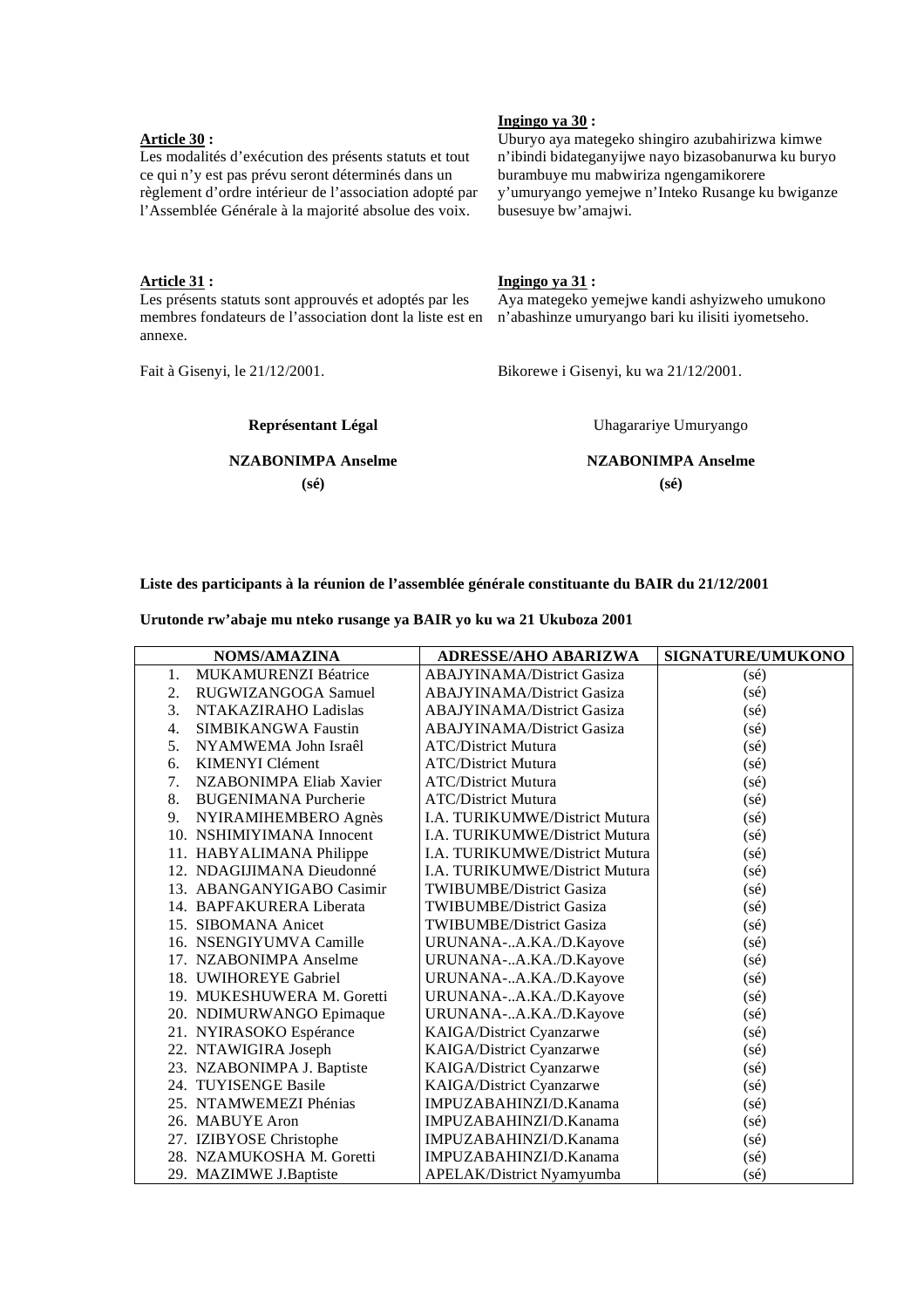| 30. NYANDWI Anastase  | <b>APELAK/District Nyamyumba</b> | (sé) |
|-----------------------|----------------------------------|------|
| 31. KIVUYE Jacques    | <b>APELAK/District Nyamyumba</b> | (sé) |
| 32. NIYIGENA Gaudence | APELAK/District Nyamyumba        | (sé) |

### **Conseil d'administration/Inama y'ubutegetsi**

| <b>NOMS/AMAZINA</b>     | <b>FONCTION/UMURIMO</b>      | SIGNATURE/UMUKONO |
|-------------------------|------------------------------|-------------------|
| 1. NZABONIMPA Anselme   | Président/Perezida           | $(s\acute{e})$    |
| 2. NYAMWEMA John Israêl | Vice-Président/Visi Perezida | $(s\acute{e})$    |
| 3. NTAWIGIRA Joseph     | Secrétaire/Umunyamabanga     | $(s\acute{e})$    |
| 4. BAPFAKURERA Liberata | Trésorière/Umubitsi          | $(s\acute{e})$    |
| 5. MUKAMURENZI Béatrice | Conseiller/Umujyanama        | $(s\acute{e})$    |
| 6. MABUYE Aron          | Conseiller/Umujyanama        | $(s\acute{e})$    |
| 7. BUGENIMANA Purchérie | Conseiller/Umujyanama        | $(s\acute{e})$    |
| 8. HABYALIMANA Philippe | Conseiller/Umujyanama        | $(s\acute{e})$    |
| 9. KIVUYE Jacques       | Conseiller/Umujyanama        | (sé)              |

## **Conseil de surveillance/Inama y'ubugenzuzi**

| NOMS/AMAZINA            | <b>FONCTION/UMURIMO</b> | SIGNATURE/UMUKONO |
|-------------------------|-------------------------|-------------------|
| 1.ABANGANYIGABO Casimir | Président/Perezida      | (sé)              |
| 2.UWIHOREYE Gabriel     | Rapporteur/Umwanditsi   | (sé)              |
| 3.NZAMUKOSHA M.Goretti  | Membre/Umugenzuzi       | (sé)              |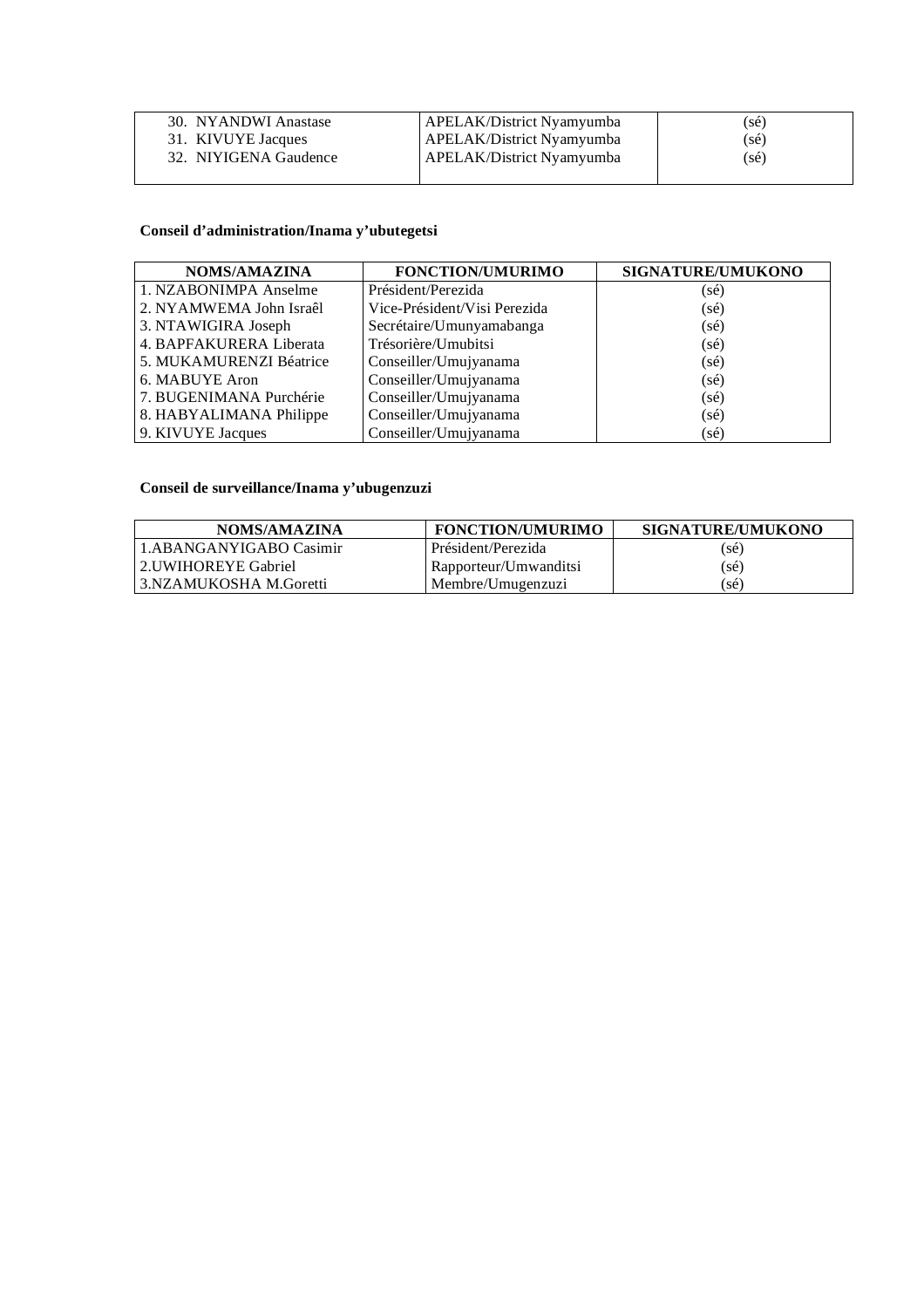#### **MINISTERIAL ORDER N° 001/2005 OF 09/01/2005 ON SCHOOL CALENDAR IN 2005 FOR NURSERY, PRIMARY AND SECONDARY SCHOOLS**

#### **The Minister of Education, Science, Technology and Scientific Research,**

Given the Constitution of the Republic of Rwanda of 04/06/2003 , as amended to date, especially in its

Articles 40, 120, paragraph One; 121, paragraph, 2°; and 201 paragraph One;

Given Organic Law n° 20/2003 of 03 August 2003 on National Education, especially its Articles 16; 19 and 21;

Given Law n° 29/2003 of 30 August 2003 on organisation and management of nursery, primary and secondary schools, especially in its Articles 8 and 11;

Given Presidential Order n° 509/13 of 10 October 1985 on General Provisions for Primary, Vocational Training and Secondary Schools, especially in its Articles 74 and 75;

Given Presidential Order n° 27/01 of 18 July 2004 on Ministerial Orders to be issued without Cabinet approval, especially its Article 1-6°;

#### **HEREBY ORDERS:**

#### **Article One:**

This Ministerial Order is on school calendar in 2005 for nursery, primary and secondary schools.

#### **Article 2:**

In nursery, primary and secondary schools, for the first,  $2<sup>nd</sup>$ ,  $4<sup>th</sup>$  and  $5<sup>th</sup>$  forms, the school year shall begin on Monday, 10 January 2005 and end on Friday, 11 November 2005.

This school year is made of forty three (43) weeks with thirty six (36) weeks for teaching and seven(7) weeks for holidays.

#### **Article 3:**

For secondary school pupils in examination classes of S3 and A3 and A2 levels, the school year shall begin on Monday, 10 January 2005 and end on Saturday, 26 November 2005.

It is made of forty five (45) weeks including thirty six (36) weeks for lessons and seven (7) weeks for holidays and two weeks (2) for examinations.

#### **Article 4:**

The school year 2005 for Nursery, Primary and Secondary Schools shall be divided into three terms set as follows:

The first term shall begin on Monday, 10 January 2005 and end on Friday, 25 March 2005. It is made of eleven (11) weeks, followed by three (3) weeks for holidays starting on 02 March 2005 and ending on 17 April 2005.

The second term shall begin on Monday, 18 April 2005 and end on Friday, 22 May 2005 with thirteen (13) weeks. This term includes a holiday of four (4) weeks starting on 23 July 2005 and ending on 21 August 2005.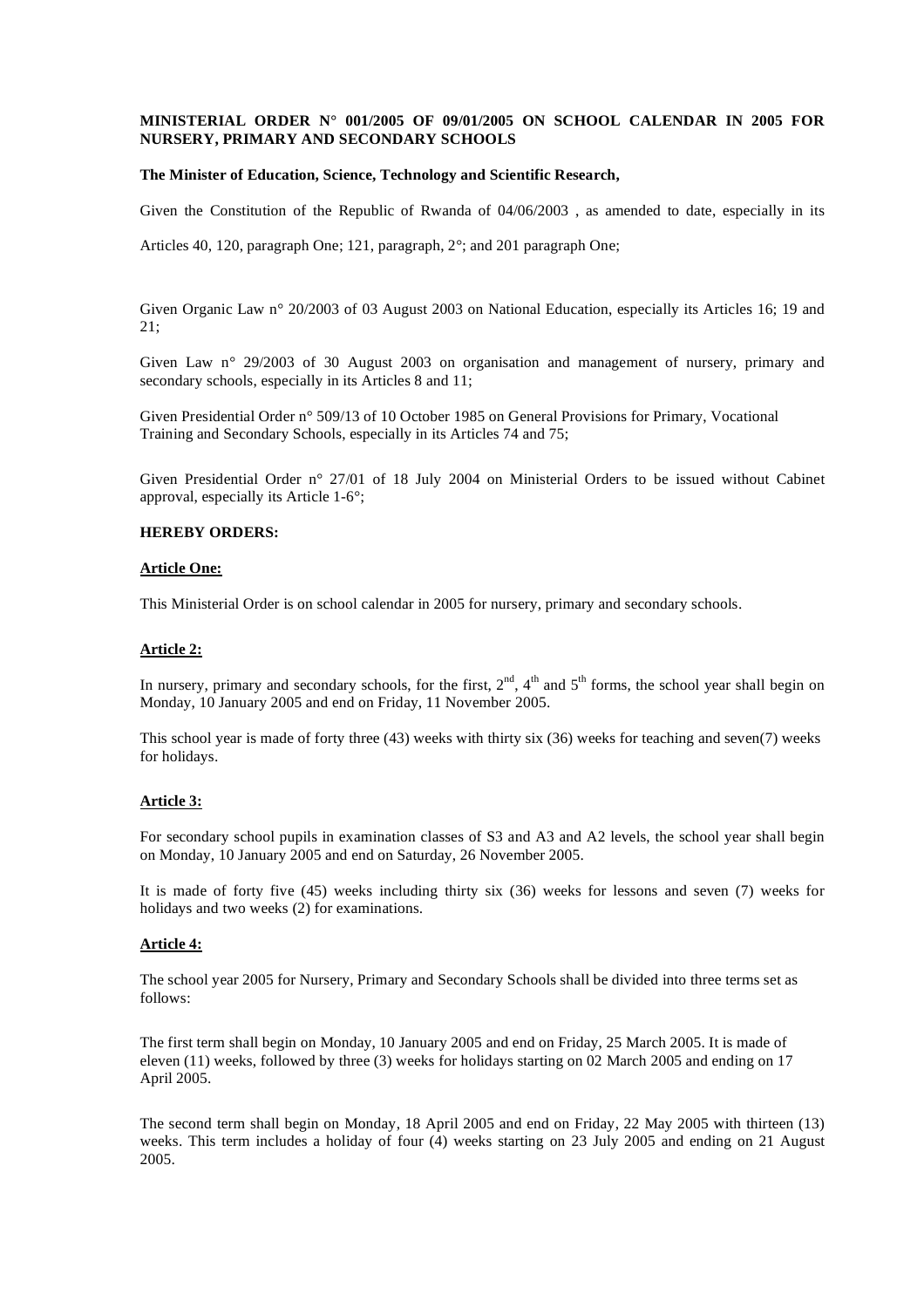For pupils in nursery and primary schools and secondary school pupils in  $1<sup>st</sup>$ ,  $2<sup>nd</sup>$ ,  $4<sup>th</sup>$ , and  $5<sup>th</sup>$  forms, the third term shall start on Monday, 22 August 2005 and end on Friday, 11 November 2005 with twelve (12) weeks.

For S3 and A3 and A2 leavers, the third term shall begin on Monday, 22 August 2005 and end on Saturday, 26 November 2005 with fourteen (14) weeks.

#### **Article 5:**

This school year final examinations for nursery and primary schools and for pupils in  $1<sup>st</sup>$ ,  $2<sup>nd</sup>$ ,  $4<sup>th</sup>$  and  $5<sup>th</sup>$  forms in secondary schools shall take the last two weeks of the 2005 school year. For S3 and A3, A2 leavers, the examinations closing their respective section shall take place from 12 November 2005 to 25 November 2005.

#### **Article 6:**

This school calendar is meant for all nursery, primary and secondary schools in Rwanda both Government, conventional and independent schools. A chart showing divisions for the school year 2005 is attached to this Order.

#### **Article 7:**

Apart from official holidays as gazetted by Government, particular holidays for schools shall be granted only with their prior approval by the Ministry of Education, Science, Technology and Research.

#### **Article 8 :**

School headmasters for nursery, primary and secondary schools, other school organs in Provinces and in Kigali City, are entrusted with implementing this Order.

#### **Article 9:**

Ministerial Orders prior and contrary to this Order are hereby cancelled.

#### **Article 9 :**

This Order shall come into force, as from the date of its publication in the Official Gazette of the Republic of Rwanda.

Kigali, on 09/01/2005

The Minister of Education, Science, Technology and Scientific Research **Prof. MURENZI Romain (sé)** 

The Minister of State in charge of Primary and Secondary Education **Dr. MUJAWAMARIYA Jeanne d'Arc (sé)** 

#### **Seen and sealed with the Seal of the Republic :**

The Minister of Justice **MUKABAGWIZA Edda (sé)**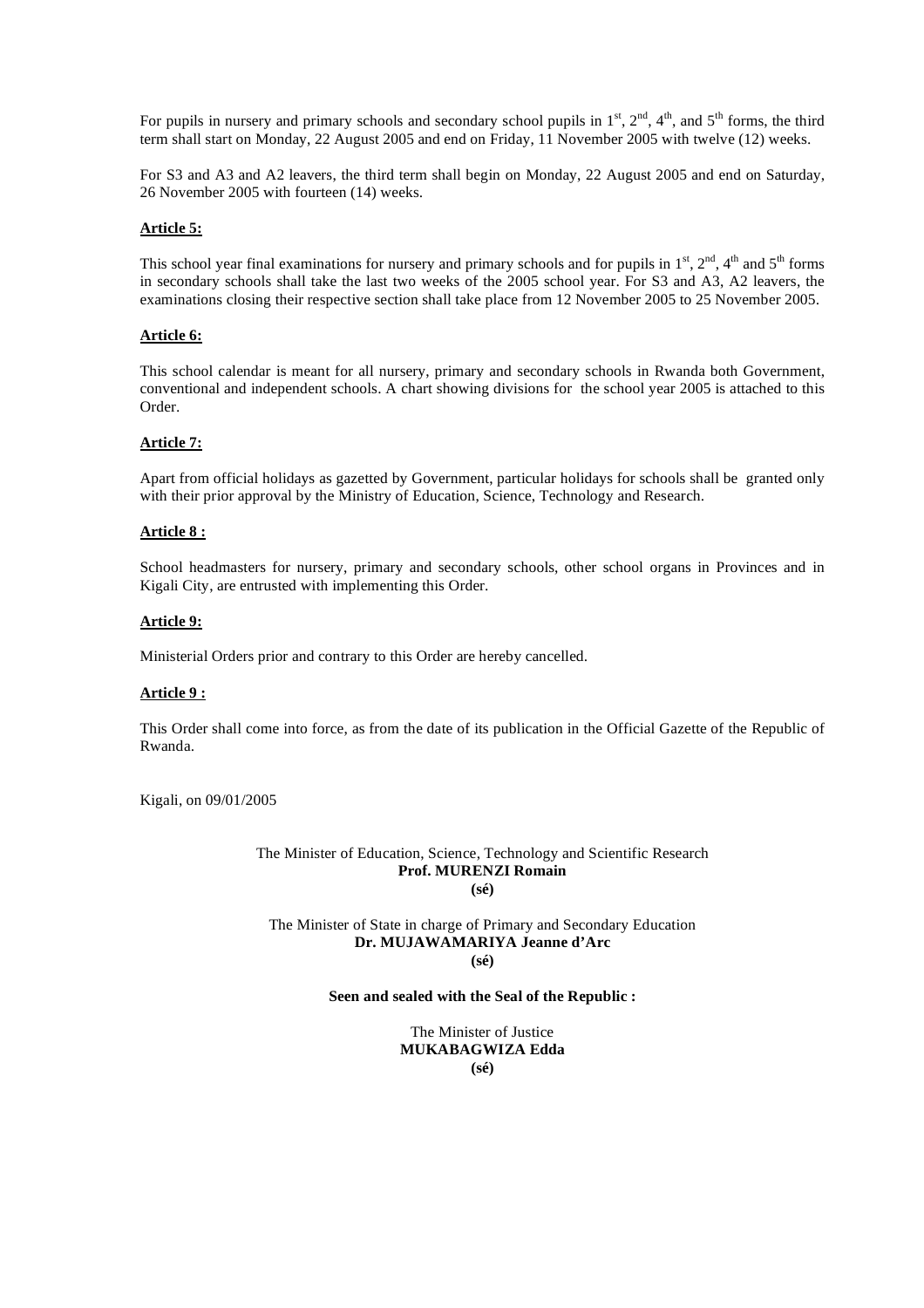#### **ANNEX TO MINISTERIAL ORDER N° 001/2005 OF 09/01/2005 ON SCHOOL CALENDAR IN 2005 FOR NURSERY, PRIMARY AND SECONDARY SCHOOLS**

#### *A CHART SHOWING DIVISIONS FOR THE SCHOOL YEAR 2005*

|                                        | <b>Dates</b>          | <b>Duration</b> |
|----------------------------------------|-----------------------|-----------------|
| School year periods                    |                       |                 |
| First term                             | 10/01/2005-25/03/2005 | 11 weeks        |
| <b>First holidays</b>                  | 26/03/2005-17/04/2005 | 3 weeks         |
| Second term                            | 18/04/2005-22/07/2005 | 13 weeks        |
| <b>Second holidays</b>                 | 23/07/2005-21/08/2005 | 4 weeks         |
| Third term                             | 22/08/2005-11/11/2005 | 12 weeks        |
| S3 and A3 and A2 leavers' examinations | 12/11/2005-25/11/2005 | 2 weeks         |

Kigali, on 09/01/2005

#### The Minister of Education, Science, Technology and Scientific Research **Prof. MURENZI Romain (sé)**

#### The Minister of State in charge of Primary and Secondary Education **Dr. MUJAWAMARIYA Jeanne d'Arc (sé)**

#### **Seen and sealed with the Seal of the Republic :**

#### The Ministry of Justice **MUKABAGWIZA Edda (sé)**

### **ARRETE MINISTERIEL N° 001/2005 DU 09/01/2005 FIXANT LE CALENDRIER DE L'ENSEIGNEMENT PRESCOLAIRE, PRIMAIRE ET SECONDAIRE POUR L'ANNEE 2005**

Le Ministre de l'Education, de la Science, de la Technologie et de la Recherche Scientifique,

Vu la Constitution de la République du Rwanda du 04/06/2003, telle que révisée à ce jour, spécialement en ses articles 40 ; 120 paragraphe premier ; 121 paragraphe premier, 2° ; et 201 paragraphe premier ;

Vu la Loi Organique n° 20/2003 du 03 août 2003 sur l'Education Nationale, spécialement en ses articles 16 ; 19 et 21 ;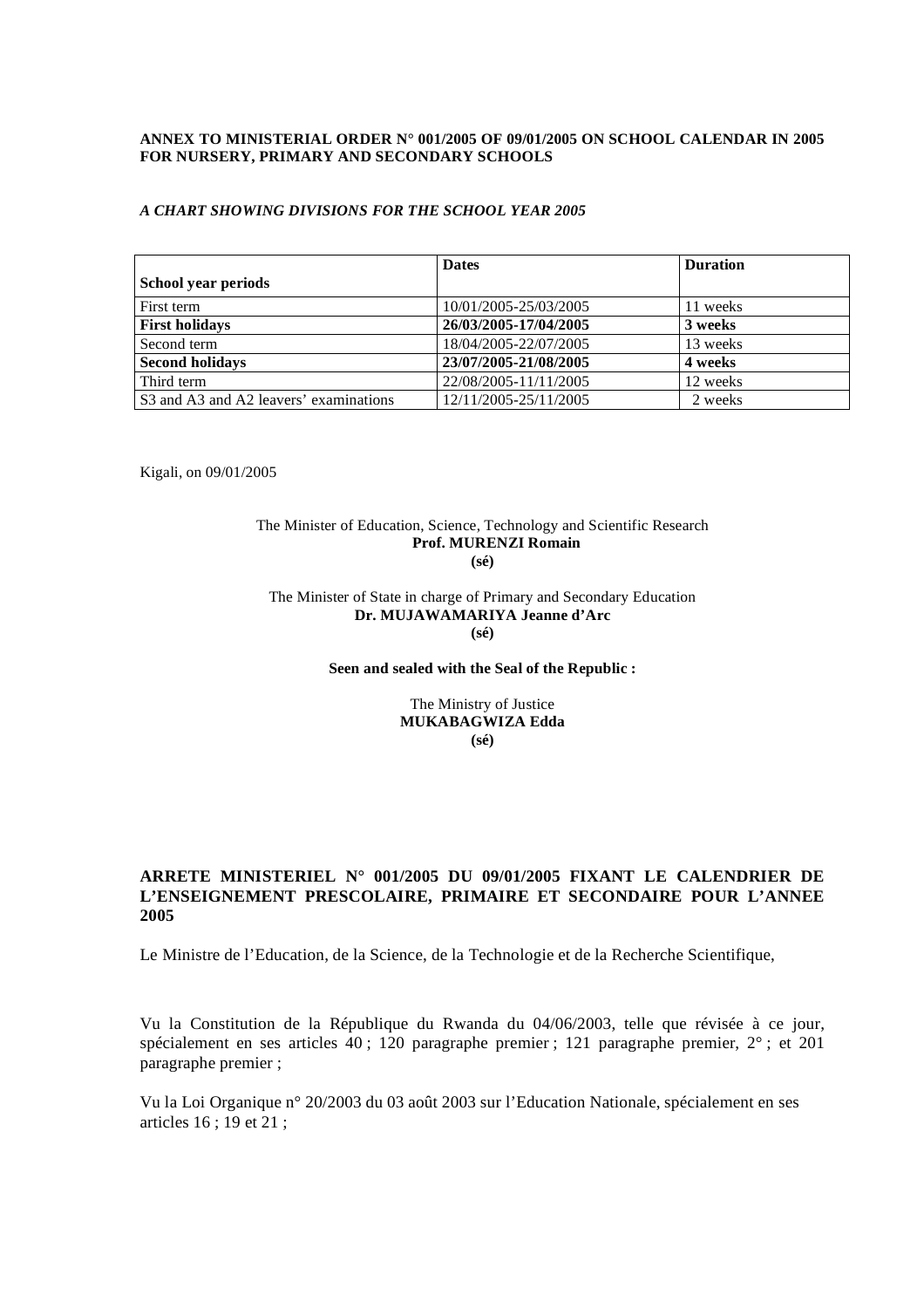Vu l'Arrêté Présidentiel n° 509/13 du 10 octobre 1985 portant Règlement Général de l'Enseignement primaire, technique et secondaire, spécialement en ses articles 74 et 75 ;

Vu la Loi n° 29/2003 du 30 août 2003 portant organisation et fonctionnement de l'enseignement préscolaire, primaire et secondaire, spécialement en ses articles 8 et 11 ;

Vu l'Arrêté Présidentiel n° 27/01 du 8 juillet 2004 fixant les arrêtés ministériels émis sans l'adoption du conseil des Ministres, spécialement en son article 1-6° ;

### **ARRETE :**

#### **Article premier :**

Le présent arrêté ministériel fixe le calendrier de l'enseignement préscolaire, primaire et secondaire pour l'année 2005.

### **Article 2 :**

L'année scolaire pour les établissements d'enseignement préscolaire, primaire et secondaire, pour la première, la deuxième, la 4ème et la 5ème années, commence le lundi, 10/01/2005 pour clôturer, le vendredi, 11 novembre 2005.

Elle compte quarante-trois (43) semaines dont trente-six (36) semaines de cours et sept (7) semaines réservées aux vacances.

#### **Article 3 :**

Pour l'enseignement secondaire, l'année scolaire 2005, pour les élèves de 3<sup>e</sup> année du tronc commun et les finalistes des cycles A3 et A2, commence le lundi, 10/01/2005 pour clôturer le vendredi, 26 novembre 2005.

Elle compte quarante-cinq (45) semaines dont trente-six (36) de cours et sept (7) de vacances et deux (2) pour les examens.

#### **Article 4 :**

L'année scolaire 2005 pour les établissements d'enseignement préscolaire, primaire et secondaire est divisée en trois trimestres fixés comme suit :

Le premier trimestre commence le lundi, 10/01/2005 et se termine le vendredi, 25/03/2005, soit onze (11) semaines suivis d'une période de vacances de trois (3) semaines qui débute le 26/03/2005 et se termine le 17/04/2005.

Le deuxième trimestre commence le lundi, 08 avril 2005 pour se terminer le vendredi, 22/07/2005 et comprend treize (13) semaines suivis d'une période de quatre (4) semaines de vacances qui débute le 23/07/2005 et se termine le 21/08/2005.

Pour les élèves du préscolaire et du primaire et les élèves de première,  $2^e$ ,  $4^e$  et  $5^e$  années du secondaire, le troisième trimestre commence le lundi, 22/08/2005 et se termine le vendredi, 11 novembre 2005, et comprend douze (12) semaines.

Pour les élèves finalistes du tronc commun et des cycles A3 et A2, le troisième trimestre commence le lundi, 22/08/2005 pour se terminer le samedi, 26/11/2005 et comprend quatorze (14) semaines.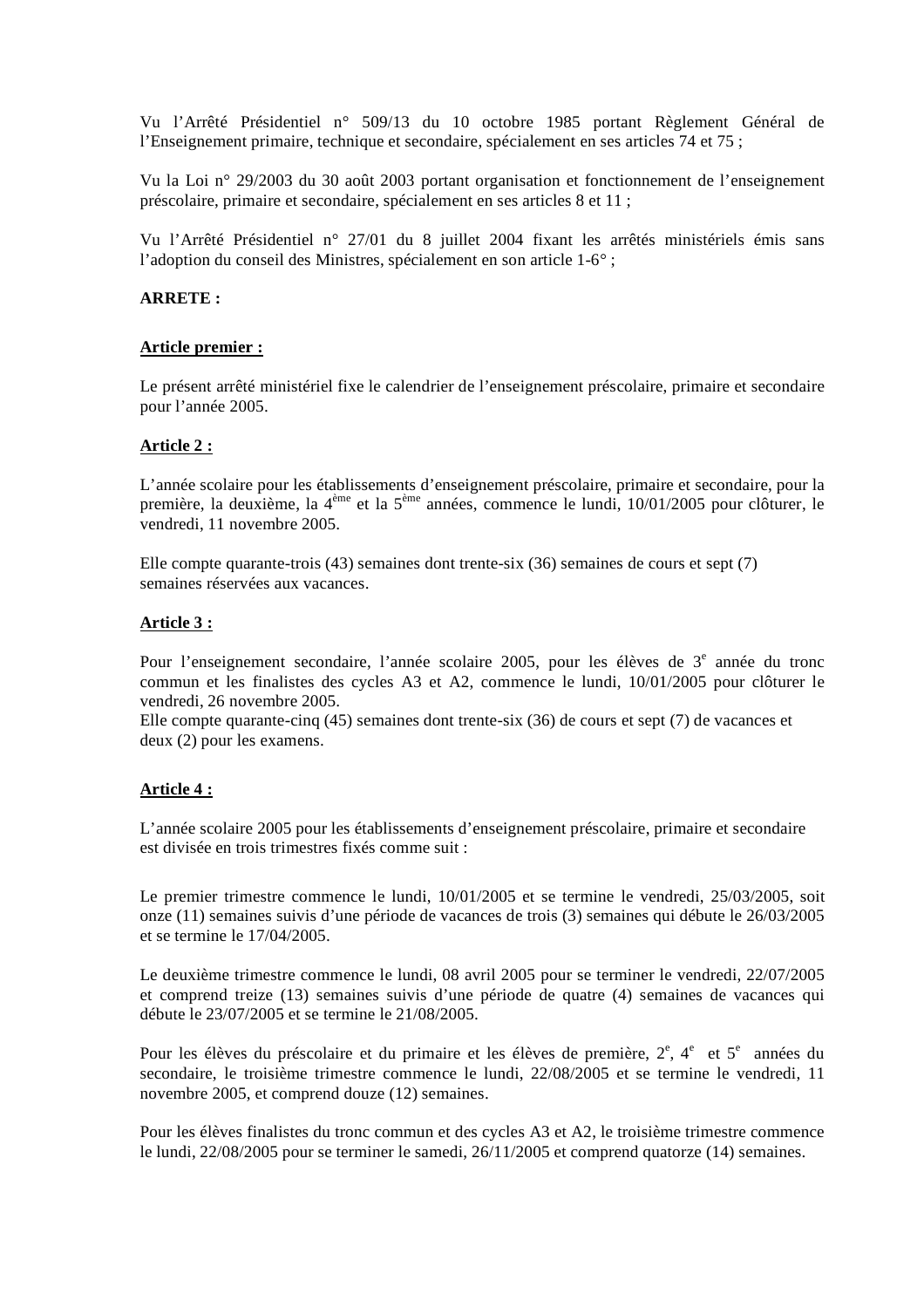### **Article 5 :**

Pour l'enseignement préscolaire, primaire et élèves finalistes du secondaire  $1^{$ ère,  $2^e$ ,  $4^e$  et  $5^e$  années, les examens de fin d'année scolaire se dérouleront sur les deux dernières semaines de l'année scolaire 2005.

Pour les finalistes du tronc commun et ceux des cycles A3 et A2, les examens se dérouleront du 12 novembre au 25 novembre 2005.

### **Article 6 :**

Le présent calendrier s'applique à tous les établissements publics, conventionnels ou indépendants de l'enseignement préscolaire, primaire et secondaire du pays. Le tableau indiquant le calendrier de l'année scolaire 2005 est annexé au présent arrêté.

### **Article 7 :**

Sauf les jours de vacances prévus au calendrier officiel, les autres jours spécifiques aux établissements ne deviennent fériés (pour ces établissements) que sur accord préalable du Ministère de l'Education, de la Science, de la Technologie et de la Recherche Scientifique.

### **Article 8 :**

Les directeurs d'établissements d'enseignement préscolaire, primaire et secondaire et les autorités compétentes dans les Provinces et la Ville de Kigali sont tenus d'appliquer ce calendrier.

#### **Article 9 :**

Toutes les autres dispositions antérieures et contraires au présent arrêté sont abrogées.

#### **Article 10 :**

Le présent arrêté entre en vigueur le jour de sa publication au Journal Officiel de la République du Rwanda.

Kigali, le 09/01/2005

#### Le Ministre de l'Education, de la Science, de la Technologie et de la Recherche Scientifique **Prof. MURENZI Romain (sé)**

#### Le Secrétaire d'Etat chargé de l'Enseignement Primaire et Secondaire **Dr MUJAWAMARIYA Jeanne d'Arc (sé)**

#### **Vu et scellé du Sceau de la République :**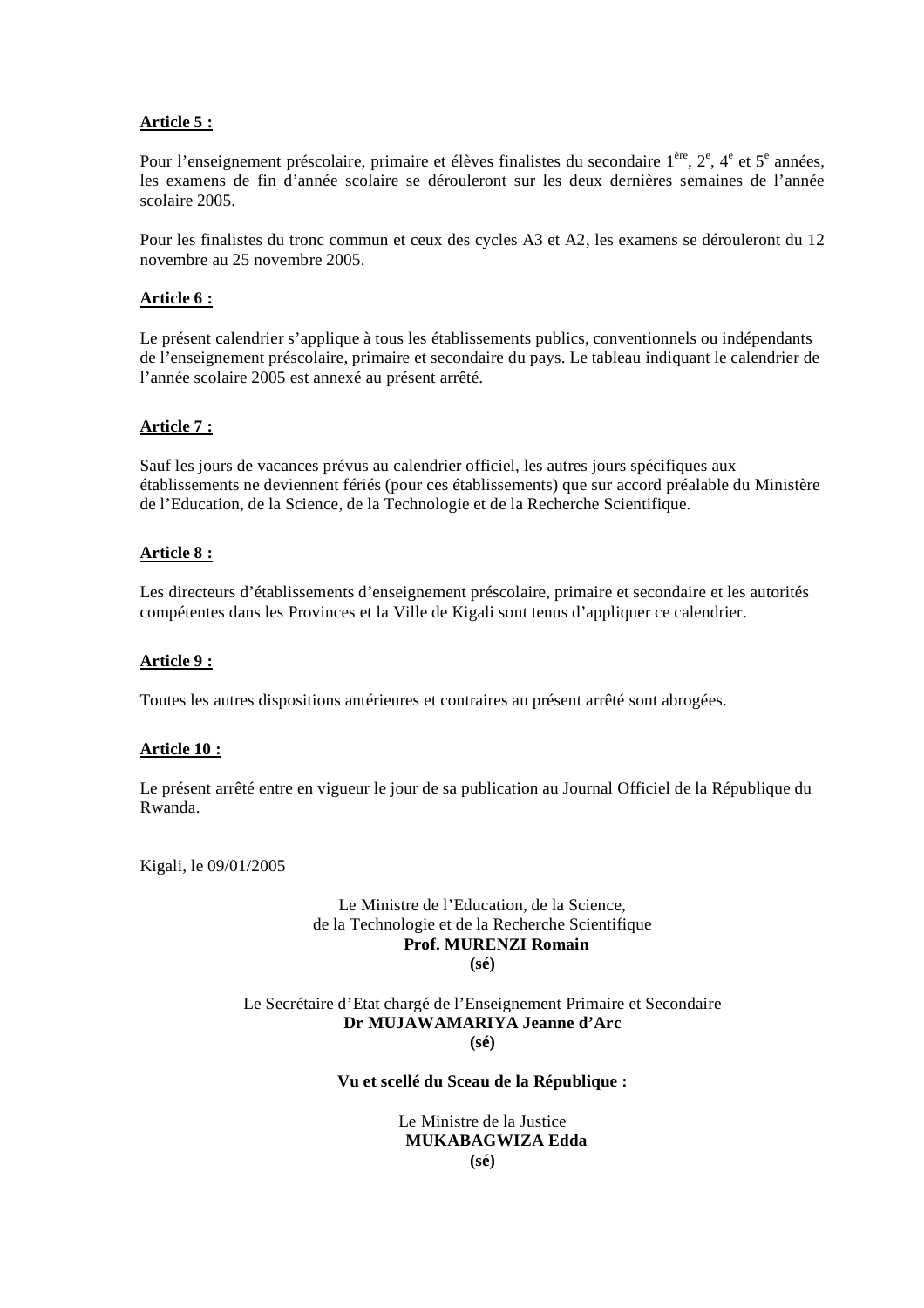### **ANNEXE A L'ARRETE MINISTERIEL N° 001/2005 DU 09/01/2005 FIXANT LE CALENDRIER DE L'ENSEIGNEMENT PRESCOLAIRE, PRIMAIRE ET SECONDAIRE POUR L'ANNEE 2005**

### **Tableau indiquant le calendrier de l'année scolaire 2005**

**-----------------------------------------------------------------------** 

| Période scolaire                           | <b>Dates</b>             | Durée       |
|--------------------------------------------|--------------------------|-------------|
| Premier trimestre                          | 10/01/2005-25/03/2005    | 11 semaines |
| <b>Vacances 1</b>                          | 26/03/2005-17/04/2005    | 3 semaines  |
| Deuxième trimestre                         | 18/04/2005-22/07/2005    | 13 semaines |
| <b>Vacances 2</b>                          | 23/07/2005-21/08/2005    | 4 semaines  |
| Troisième trimestre                        | 22/08/2005-11/11/2005    | 12 semaines |
| - Examens pour les finalistes S3, A3 et A2 | $12/11/$ au $25/11/2005$ | 2 semaines  |

Kigali, le 09/01/2005

Le Ministre de l'Education, de la Science, de la Technologie et de la Recherche Scientifique **Prof. MURENZI Romain**   $(sé)$ 

### Le Secrétaire d'Etat chargé de l'Enseignement Primaire et Secondaire **Dr MUJAWAMARIYA Jeanne d'Arc**  (sé)

### **Vu et scellé du Sceau de la République :**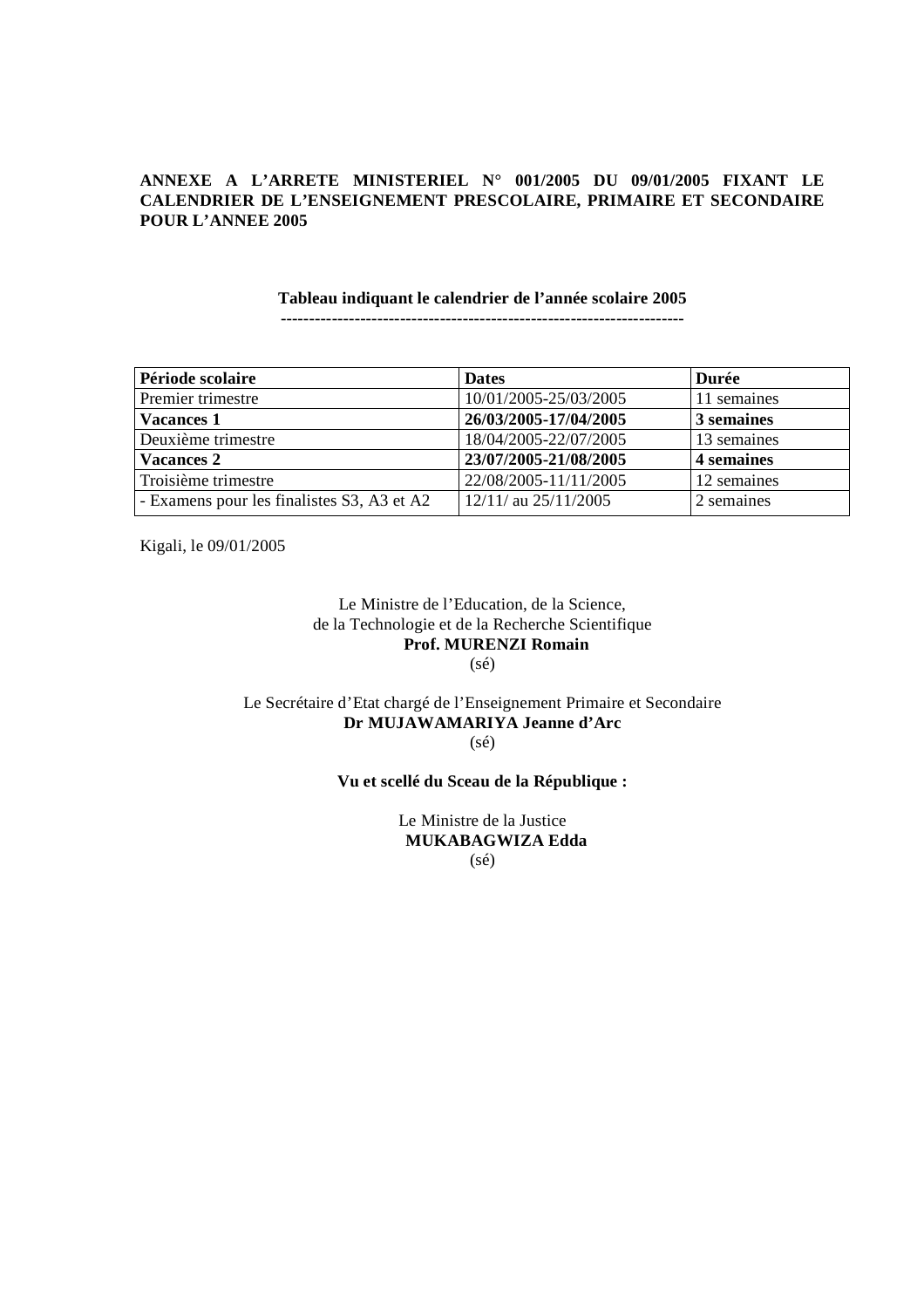#### **ARRETE MINISTERIEL N° 130/11 DU 22/10/2004 ACCORDANT LA PERSONNALITE CIVILE A L'ASSOCIATION «BUREAU D'APPUI AUX INITIATIVE RURALES » (BAIR) ET PORTANT AGREMENT DE SES REPRESENTANTS LEGAUX**

#### **Le Ministre de la Justice ;**

Vu la Constitution de la République du Rwanda du 04 juin 2003, spécialement en ses articles 120 et 121 ;

Vu la loi n° 20/2000 du 26 juillet 2000 relative aux associations sans but lucratif, spécialement en ses articles 8, 9 et 10 ;

Vu l'arrêté Présidentiel n° 27/01 du 18 juillet 2004 déterminant certains arrêtés ministériels qui ne sont pas adoptés par le Conseil des Ministres, spécialement en son article premier ;

Sur requête du Représentant Légal de l'association « Bureau d'Appui aux Initiatives Rurales » (BAIR) reçue le 29 mars 2002 ;

#### **ARRETE :**

#### **Article premier :**

La personnalité civile est accordée à l'association « Bureau d'Appui aux Initiatives Rurales » (BAIR) dont le siège social est à Gisenyi, Ville de Gisenyi, Province de Gisenyi.

#### **Article 2 :**

L'association a pour objet :

-décerner les problèmes réels des associations et des inter-groupements à vocation agricole et proposer des ébauches de solutions ;

-encadrer la population paysanne dans les domaines de la sécurité alimentaire, de l'organisation et de la gestion des associations, de l'étude et de l'exécution de petits projets générateurs de revenus ;

-inculquer au sein de population rurale des attitudes et des comportements ayant trait à la bonne gouvernance et à l'Etat de Droit ;

-promouvoir des initiatives susceptibles d'endiguer à jamais les divisions entre les différentes composantes de la société rwandaise ;

-développer des stratégies appropriées de conservation du sol et de l'environnement.

#### **Article 3 :**

Est agréé en qualité de Représentant Légal de l'association « Bureau d'Appui aux Initiatives Rurales » (BAIR), Monsieur NZABONIMPA Anselme, de nationalité rwandaise, domicilié à Kayove, District de Kayove, Province de Gisenyi.

Est agréé en qualité de Représentant Légal Suppléant de la même association, Monsieur NYAMWEMA John Isräel, de nationalité rwandaise, domicilié à Mutura, District de Mutura, Province de Gisenyi.

#### **Article 4 :**

Le présent arrêté entre en vigueur le jour de sa signature.

Kigali, le 22/10/2004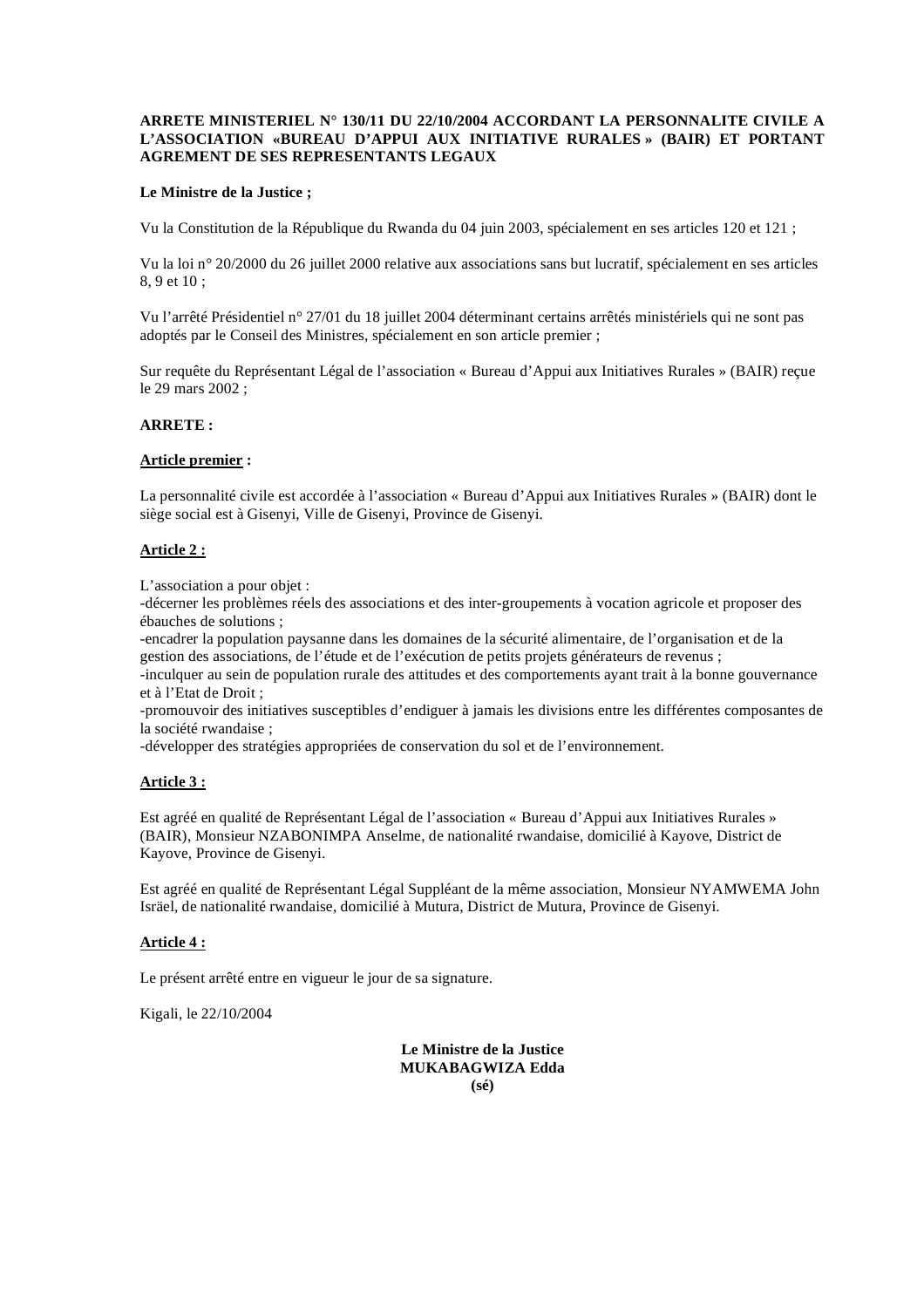### **BANQUE NATIONALE DU RWANDA**

### **SITUATION COMPTABLE MENSUELLE AU 30 SEPTEMBRE 2004**

|                                         | 30-sep-04       | 30-sep-03          |
|-----------------------------------------|-----------------|--------------------|
| Caisse                                  | 458,110,869     | 551,941,276        |
| Créances en monnaies étrangères         | 140,376,834,214 | 113,267,190,450    |
| Quote-part auprès du FMI                | 67,481,686,800  | 62,599,319,460     |
| Créances sur Etat Rwandais et Assimilés | 43,057,752,359  | 51,334,634,280     |
| Créances sur les banques et AIF locales | 3,174,142,899   | 1,494,062,293      |
| Prêts au personnel                      | 2,358,150,323   | 1,953,592,731      |
| Créances diverses                       | 270,906,505     | 363,683,322        |
| Immobilisations incorporelles           | 322,631,643     | 187,055,677        |
| Immeubles de placement                  | 90,000,000      | 100,000,000        |
| Autres immobilisations corporelles      | 2,004,518,215   | 971,967,806        |
| Charges à répartir                      | 3,226,948,167   | 91,979,980         |
| Titres de participation                 | 200,000,000     | 200,000,000        |
| <b>TOTAL ACTIF</b>                      | 263,021,681,994 | 233, 115, 427, 275 |
| <b>PASSIF</b>                           |                 |                    |
| <b>Circulation fiduciaire</b>           | 40,971,941,755  | 35,409,952,664     |
| Dépôts de l'Etat et Assimilés           | 42,377,212,803  | 38,322,312,056     |
| Dépôts des banques et AIF locales       | 16,840,303,382  | 12,732,647,711     |
| Engagements envers le FMI               | 131,092,165,031 | 122,568,974,488    |
| Autres engagements extérieurs           | 13,274,833,997  | 5,675,373,138      |
| Autres dettes                           | 3,384,358,725   | 3,665,832,913      |
| Provisions pour risques et pertes       | 622,123,507     | 768,049,720        |
| <b>TOTAL PASSIF</b>                     | 248,562,939,200 | 219,143,142,690    |
| <b>FONDS PROPRES</b>                    |                 |                    |
| Capital social                          | 2,000,000,000   | 2,000,000,000      |
| Fonds général de réserves               | 6,384,924,099   | 6,084,249,000      |
| Autres réserves                         | 6,573,110,539   | 2,433,157,899      |
| Résultat de la période                  | -499,291,844    | 3,454,877,686      |
| <b>TOTAL DES FONDS PROPRES</b>          | 14,458,742,794  | 13,972,284,585     |
| <b>TOTAL PASSIF ET FONDS PROPRES</b>    | 263,021,681,994 | 233, 115, 427, 275 |

**RUSAGARA Consolate**  Premier Vice-Gouverneur et Gouverneur par intérim (sé)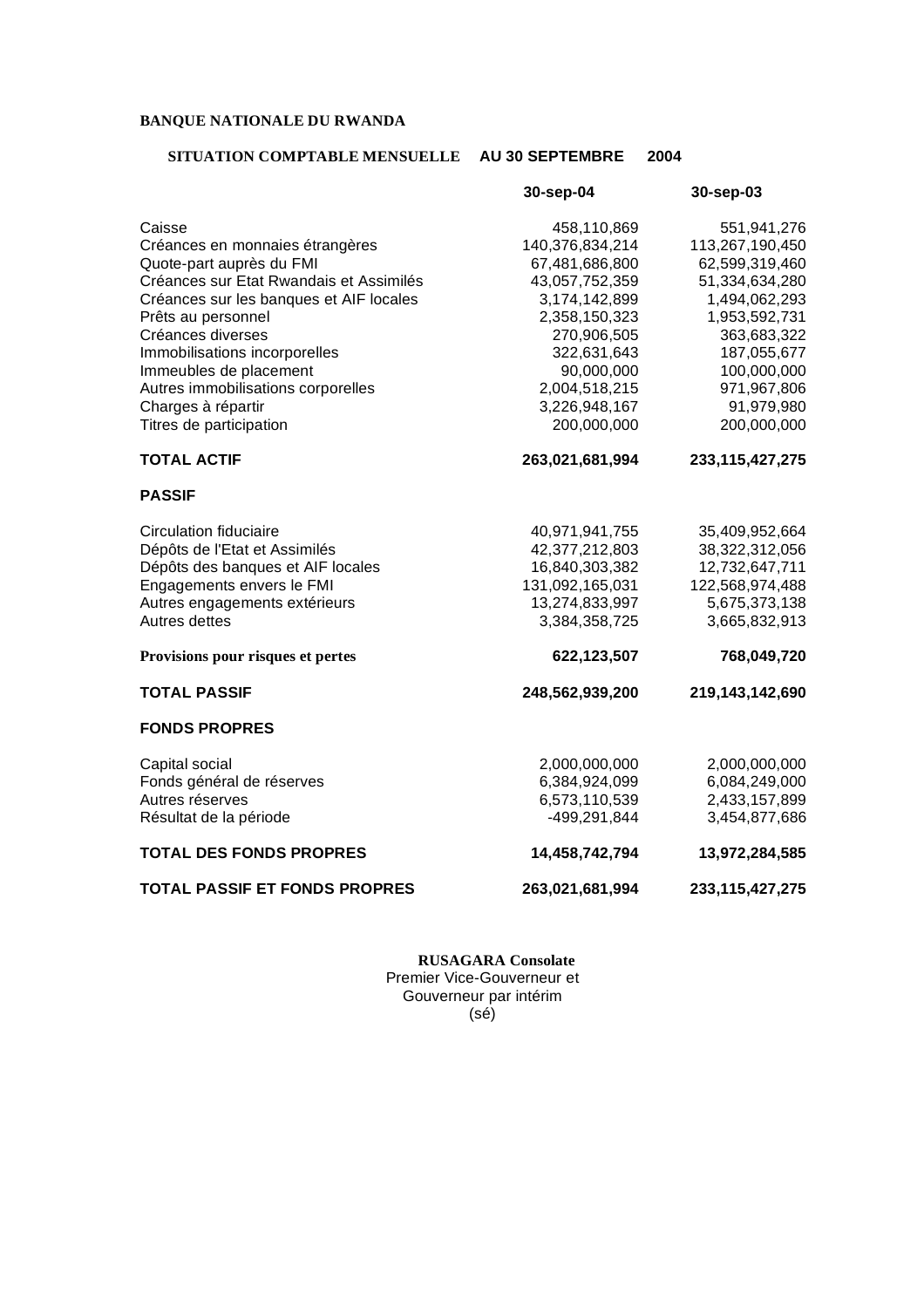#### **Situation comptable mensuelle au 31 octobre 2004**

|                                         | 31-oct-04       | 31-oct-03       |
|-----------------------------------------|-----------------|-----------------|
| <b>ACTIF</b>                            |                 |                 |
| Caisse                                  | 290,479,959     | 449,983,196     |
| Créances en monnaies étrangères         | 144,087,058,164 | 115,401,659,579 |
| Quote-part auprès du FMI                | 68,334,006,870  | 64,057,860,360  |
| Créances sur Etat et Assimilés          | 42,253,874,464  | 51,007,213,476  |
| Créances sur les Banques et AIF locales | 2,263,742,899   | 2,030,207,086   |
| Prêts au personnel                      | 2,374,148,141   | 2,035,134,688   |
| Créances diverses                       | 219,311,891     | 316,597,267     |
| Immobilisations incorporelles           | 325, 387, 677   | 187,055,677     |
| Immeubles de placement                  | 90,000,000      | 100,000,000     |
| Autres immobilisations corporelles      | 2,064,956,010   | 1,131,705,215   |
| Charges à répartir                      | 3,227,588,167   | 91,979,980      |
| Titres de participation                 | 200,000,000     | 200,000,000     |
| Comptes de régularisation               | 291,776,525     |                 |
| <b>TOTAL ACTIF</b>                      | 265,730,554,242 | 237,009,396,524 |
| <b>PASSIF</b>                           |                 |                 |
| Circulation fiduciaire                  | 41,121,018,347  | 33,908,772,518  |
| Dépôts de l'Etat et Assimilés           | 52,862,721,402  | 36,956,922,887  |
| Dépôts des banques et AIF locales       | 15,845,764,366  | 15,904,290,887  |
| Engagements envers le FMI               | 131,732,710,939 | 125,424,786,086 |
| Autres engagements extérieurs           | 3,014,758,687   | 6,004,459,629   |
| Autres dettes                           | 5,865,198,881   | 3,241,564,401   |
| Comptes de régularisation               |                 | 4,283,143,497   |
| Provisions pour risques et pertes       | 622,123,507     | 768,049,720     |
| <b>TOTAL PASSIF</b>                     | 251,064,296,129 | 226,491,989,625 |
| <b>FONDS PROPRES</b>                    |                 |                 |
| Capital social                          | 2,000,000,000   | 2,000,000,000   |
| Fonds général de réserves               | 6,384,924,099   | 6,084,249,000   |
| Autres réserves                         | 6,573,110,539   | 2,433,157,899   |
| <b>TOTAL DES FONDS PROPRES</b>          | 14,958,034,638  | 10,517,406,899  |
| <b>TOTAL PASSIF ET FONDS PROPRES</b>    | 266,022,330,767 | 237,009,396,524 |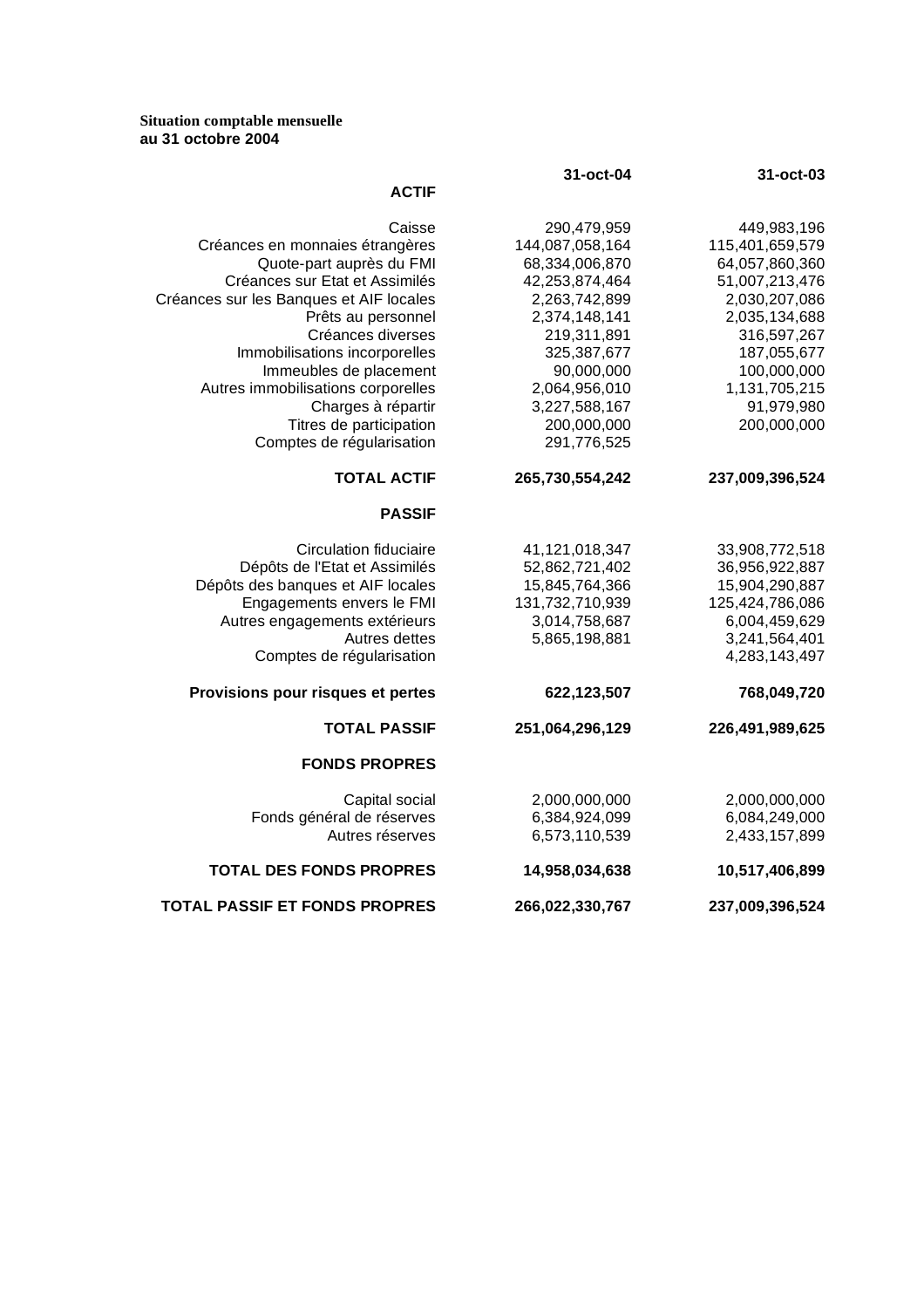### **SITUATION COMPTABLE MENSUELLE AU 30 NOVEMBRE 2004**

| <b>ACTIF</b>                            |                 |                 |
|-----------------------------------------|-----------------|-----------------|
|                                         | 30-nov-04       | 30-nov-03       |
| Caisse                                  | 620,290,411     | 277, 173, 209   |
| Créances en monnaies étrangères         | 145,044,141,895 | 122,221,988,531 |
| Quote-part auprès du FMI                | 69,966,853,380  | 65,070,949,140  |
| Créances sur Etat et Assimilés          | 42,253,874,464  | 42,557,325,704  |
| Créances sur les banques et AIF locales | 2,152,375,970   | 1,529,965,791   |
| Prêts au personnel                      | 2,414,910,282   | 2,054,317,812   |
| Créances diverses                       | 710,085,440     | 491,541,478     |
| Immobilisations incorporelles           | 339,562,049     | 187,405,677     |
| Immeubles de placement                  | 90,000,000      | 100,000,000     |
| Autres immobilisations corporelles      | 2,155,910,686   | 1,149,260,394   |
| Charges à répartir                      | 3,235,439,223   | 91,979,980      |
| Titres de participations                | 200,000,000     | 200,000,000     |
| <b>TOTAL ACTIF</b>                      | 269,183,443,800 | 235,931,907,716 |
| <b>PASSIF</b>                           |                 |                 |
| <b>Circulation fiduciaire</b>           | 41,648,364,047  | 33,731,049,933  |
| Dépôts de l'Etat et Assimilés           | 48,136,379,745  | 37,178,759,938  |
| Dépôts des banques et AIF locales       | 19,684,726,354  | 11,700,543,423  |
| Engagements envers le FMI               | 134,880,474,509 | 127,408,405,939 |
| Autres engagements extérieurs           | 2,961,627,150   | 5,997,183,694   |
| Autres dettes                           | 5,734,490,149   | 3,879,576,956   |
| Provisions pour risques et pertes       | 622,123,507     | 768,049,720     |
| <b>TOTAL PASSIF</b>                     | 253,668,185,461 | 220,663,569,603 |
| <b>FONDS PROPRES</b>                    |                 |                 |
| Capital social                          | 2,000,000,000   | 2,000,000,000   |
| Fonds général de réserves               | 6,384,924,099   | 6,084,249,000   |
| Autres réseves                          | 6,573,110,539   | 2,433,157,899   |
| Résultat de la période                  | 557,223,701     | 4,750,931,214   |
| <b>TOTAL DES FONDS PROPRES</b>          | 15,515,258,339  | 15,268,338,113  |
| <b>TOTAL PASSIF ET FONDS PROPRES</b>    | 269,183,443,800 | 235,931,907,716 |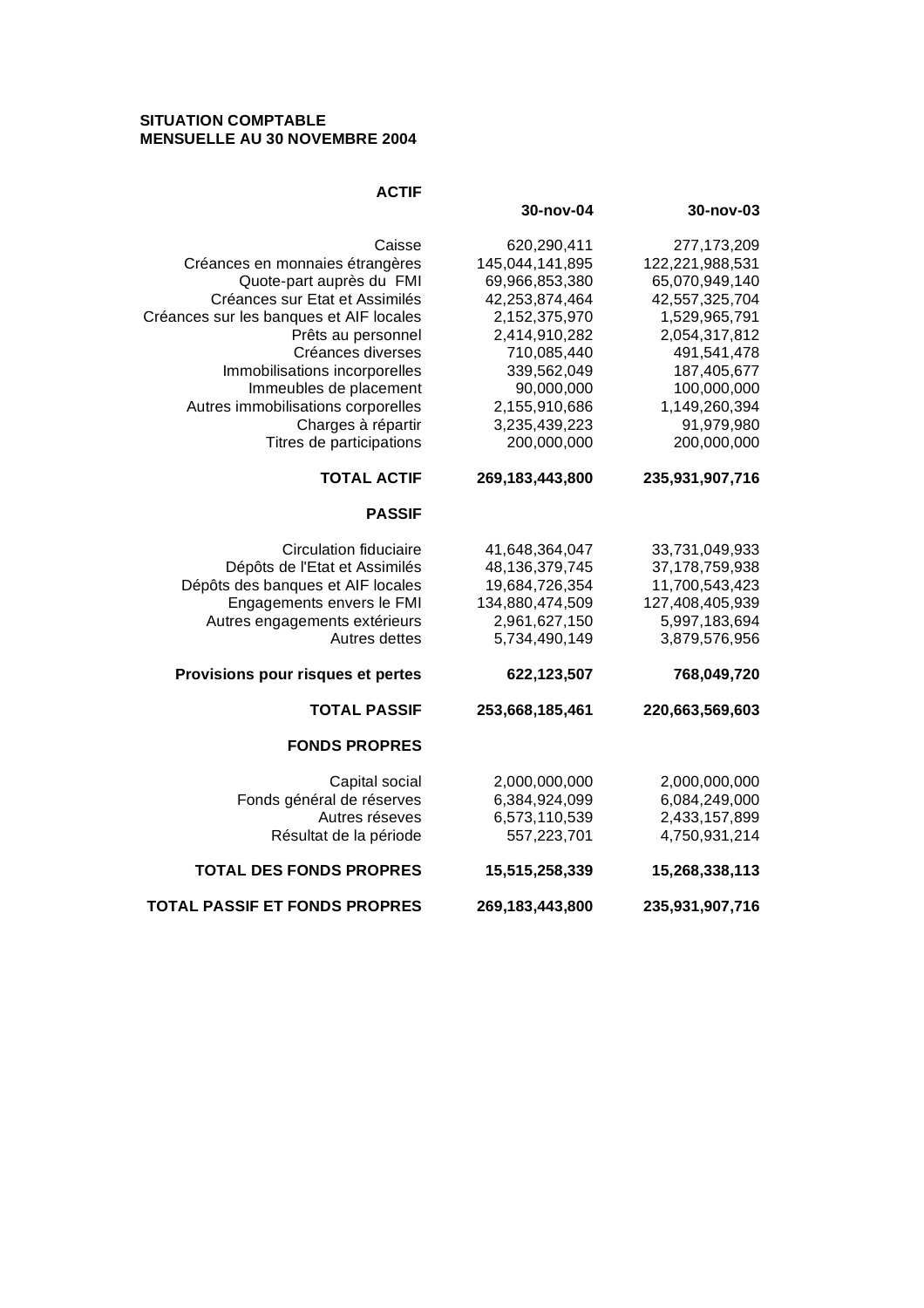### **ISHYIRAHAMWE RY'AMABANKI MU RWANDA ABR**

#### **AMATEGEKO NGENGA**

### **UMUTWE WA MBERE**:

IBYEREKEYE INYITO, INTEGO N'ICYICARO

#### **Ingingo ya mbere**:

Hashinzwe by'igihe kitagenwe, ishyirahamwe ry'umwuga ryitwa "Association des Banques au Rwanda", "ABR" mu magambo ahinnye y'igifaransa, hibanzwe ku mategeko akurikizwa mu Rwanda.

#### **Ingingo ya 2**:

Ishyirahamwe ry'amabanki mu Rwanda rifite intego yo guharanira no kurwana ku nyungu rusange z'abanyamuryango no gushakira hamwe umuti w'ibibazo biboneka muri uwo mwuga.

#### **Ingingo ya 3**:

Icyicari cy'ishyirahamwe kiri mu Murwa Mukuru w'u Rwanda KIGALI, muri Banki cyangwa ikigo gikora umurimo nk'uwo, gifite ubuyobozi bw'ishyirahamwe.

#### **UMUTWE WA II**:

IBYEREKEYE IBISABWA NGO UBE UMUNYAMURYANGO W'ISHYIRAHAMWE N'AGACIRO K'ABANYAMURYANGO

#### **Ingingo ya 4**:

Ishyirahamwe rirafunguye ku bigo byose bikora cyangwa bifatwa nk'amabanki hakurikijwe itegeko rigenga amabanki mu Rwanda.

#### **Ingingo ya 5**:

Ni abanyamuryango b'ishyirahamwe :

Banki y'ubucuruzi y'u Rwanda;

BACAR SA;

Banki ya Kigali; COGEBANQUE SA;

Banki y'ubucuruzi, amajyambere n'inganda; Banki y'igihugu itsura amajyambere;

BANCOR SA; Isanduku y'u Rwanda ishinzwe imyubakire y'amazu ya Leta; Ishyirahamwe ry'amabanki y'abaturage mu Rwanda.

#### **Ingingo ya 6** :

Gusaba kuba umunyamuryango cyangwa kuva mu ishyirahamwe bishyikirizwa perezida w'ishyirahamwe nawe akabishyikiriza inteko rusange kugira ngo ibyemeze, hakurikijwe amategeko ngengamikorere y'ishyirahamwe.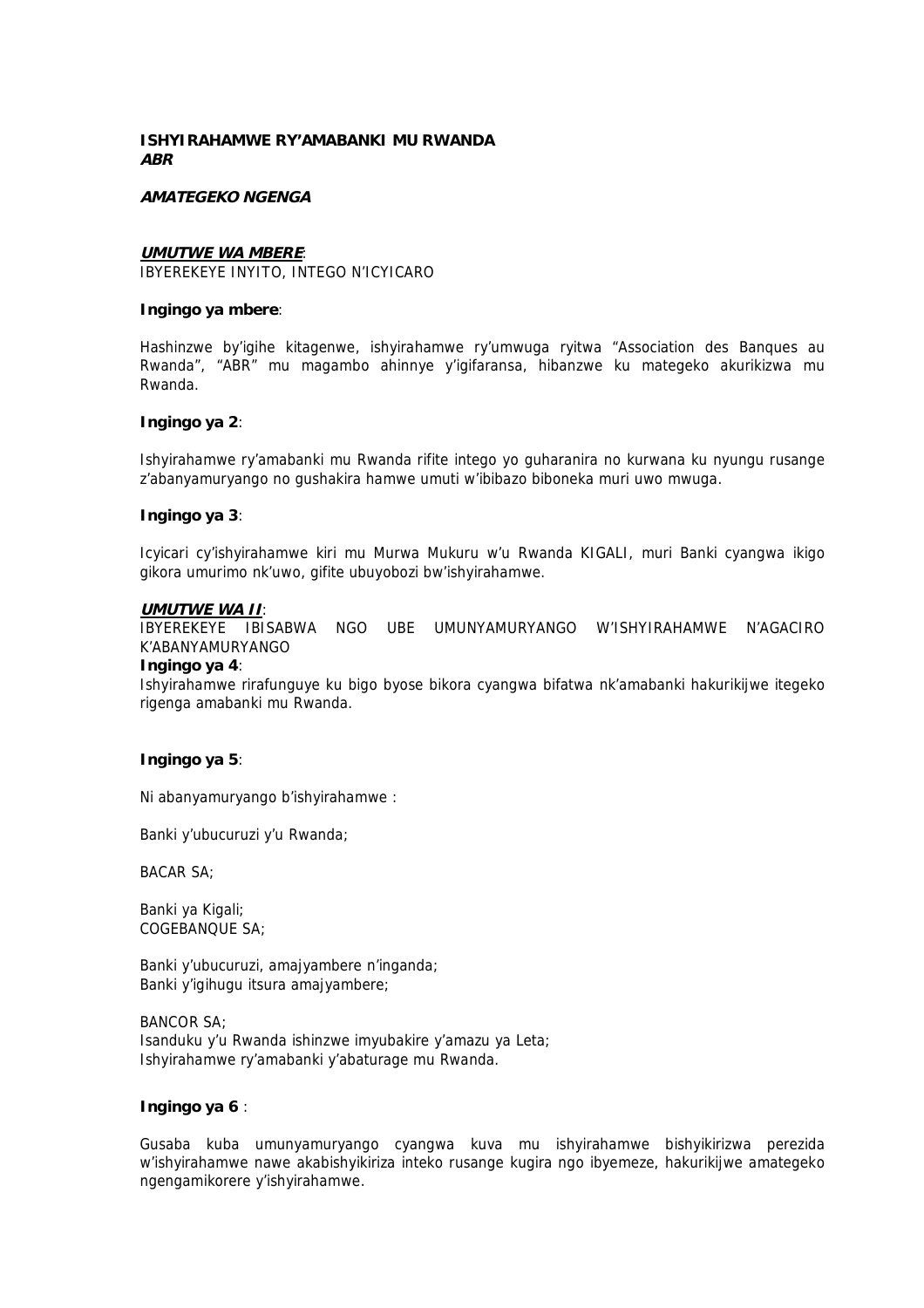### **UMUTWE WA III** : IBYEREKEYE INZEGO Z'ISHYIRAHAMWE N'IMIKORERE YAZO

### **Ingingo ya 7** :

Inzego z'ishyirahamwe ni :

- Inteko rusange ;
- \* Komite nyobozi.

Iteko rusange igizwe n'abanyamuryango nyakuri b'ishyirahamwe. Komite nyobozi igizwe na Perezida, visi perezida, visi perezida wa kabiri n'umunyamabanga.

#### **Ingingo ya 8**:

Inteko rusange nirwo rwego rukuru rw'ishyirahamwe.

Nirwo rwego rwonyine rufite ububasha bwo gutora cyangwa gukuraho perezida, ba visi perezida, uwa mbere n'uwa kabiri, gushyiraho izindi nzego z'ishyirahamwe cyangwa komisiyo zihariye, guhindura amategeko ngenga y'ishyirahamwe no kugena imisanzu itangwa mu ishyirahamwe ku mwaka, hibanzwe ku mubare w'abanyamuryango. Iyo misanzu igomba kuba yatanzwe mbere y'itariki ya 30 Mutarama ya buri mwaka.

### **Ingingo ya 9**:

Inteko rusange igena uburyo bwo kwibumbira hamwe n'ubufatanye n'ayandi mashyirahamwe y'umwuga.

### **Ingingo ya 10**:

Inteko rusange igena uburyo itora ry'abayobozi rikorwa, batorerwa manda y'imyaka ibiri idashobora kuvugururwa.

### **Ingingo ya 11**:

Inteko rusange iterana, mu nama yayo isanzwe, inshuro imwe mu gihembwe, igaterana inshuro zose ishatse, mu nama zidasanzwe, igihe cyose bibaye ngombwa, itumijwe na perezida cyangwa bisabwe na 2 mu bayigize. Itumizwa ry'inama y'inteko rusange rikorwa mu buryo bw'inyandiko ikubiyemo ibiri ku murongo w'ibyigwa yohererezwa abanyamuryango byibura iminsi 8 mbere y'inama. Iyo ari ibyihutirwa, itumizwa ry'inama y'inteko rusange rishobora gukorwa mu magambo. Les questions courantes peuvent être traitées par correspondance entre les membres de l'Association .

Ibibazo bisanzwe bishobora gusubizwa abanyamuryango bungurana ibitekerezo.

#### **Ingingo ya 12**:

Abanyamuryango bahagararirwa n'umuntu uri mu rwego rw'umuyobozi cyangwa n'umuntu wagenwe kugira ngo ahagararire umunyamuryango mu nama yavuzwe. Nta rwandiko rwahawe utari umukozi w'umunyamuryango rwemerwa.

#### **Ingingo ya 13**:

Inteko rusange ntishobora guterana kandi ngo ifate ibyemezo iyo byibura 60% by'abatanga umusanzu badahari. Ibyemezo bifatwa ku bwiganze bw'abanyamuryango bitabiriye inteko rusange.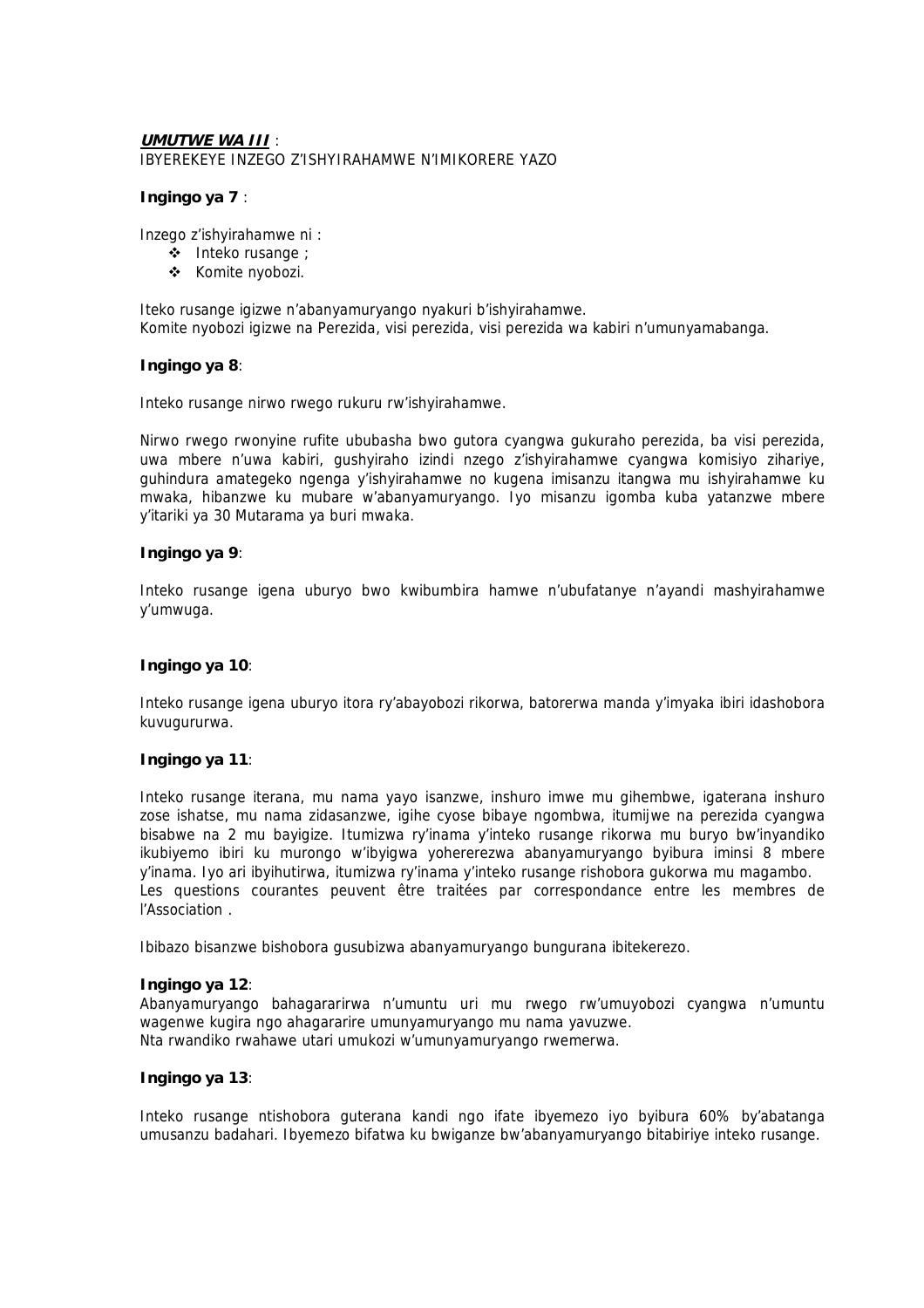### **Ingingo ya 14**:

Perezida ayobora kandi agakurikirana imikorere y'ishyirahamwe. Afite inshingano zikurikira:

- Guhagararira ishyirahamwe mu nzego zinyuranye;
- Kumenyesha abanyamuryango amakuru yose afitiye akamaro ishyirahamwe;
- Guhamagaza no kuyobora inteko rusange;
- Kwakira imisanzu y'abanyamuryango b'ishyirahamwe;
- Gushyiraho umunyamabanga w'ishyirahamwe no kugena inshingano ze.

### **Ingingo ya 15**:

Visi perezida wa mbere asimbura perezida igihe atabonetse cyangwa yagize impamvu. Icyo gihe, agira ububasha nk'ubwo perezida yemererwa n'aya mategeko ngenga.

### **Ingingo ya 16**:

Visi perezida wa kabiri asimbura perezida na visi perezida wa mbere iyo bombi bagize impamvu zituma badashobora kuboneka. Muri icyo gihe, agira ububasha nk'ubwo perezida yemererwa n'aya mategeko ngenga.

#### **Ingingo ya 17**:

Amafaranga y'ubunyamabanga busanzwe bw'ishyirahamwe yishingirwa n'umunyamuryango perezida w'ishyirahamwe akorera cyangwa igihe asimbuwe , ayo mafaranga akishingirwa n'umunyamuryango perezida mushya akorera.

Amafaranga akenerwa mu mikorere isanzwe y'ishyirahamwe aturuka mu misanzu y'abanyamuryango.

Amafaranga yarenze kuyari yateganyirijwe imikorere y'ishyirahamwe agabanwa hagati y'abanyamuryango bose b'ishyirahamwe ku buryo bungana.

### **Ingingo ya 18**:

Perezida cyangwa umusimbura we ashobora kugena, ku kazi kihariye, umuntu umwe cyangwa benshi, bagomba kuba bafitanye amasezerano n'umwe mu banyamuryango b'ishyirahamwe. Icyo gihe, amafaranga y'ubutumwa yakenerwa n'abo bakozi mu kazi, yishingirwa n'umunyamuryango usanzwe abakoresha cyangwa akagabanwa n'abanyamuryango bose ku buryo bungana.

#### **UMUTWE WA IV**:

IBYEREKERANYE NO GUHINDURA AMATEGEKO NGENGA **Ingingo ya 19**:

Amategeko ngenga ashobora guhinduka iyo 34 by'abanyamuryango nyakuri b'ishyirahamwe babyemeye. Impinduka zandikwa kandi zigatangazwa mu Igazeti ya Repubulika y'u Rwanda.

#### **UMUTWE WA V** :

IBYEREKEYE ISESWA, IHUZWA, KWINJIRA MU YINDI MIRYANGO N'INGINGO ZISOZA

#### **Ingingo ya 20**:

Inteko rusange ifata icyemezo ku iseswa cyangwa ihuzwa ry'ishyirahamwe n'ayandi ayo ariyo yose afite intego zisa akorera mu Rwanda, kwinjira mu rugaga urwo arirwo rwose; igomba kubyemeza ku bwiganze bwa 2/3 by'abanyamauryango nyakuri b'ishyirahamwe.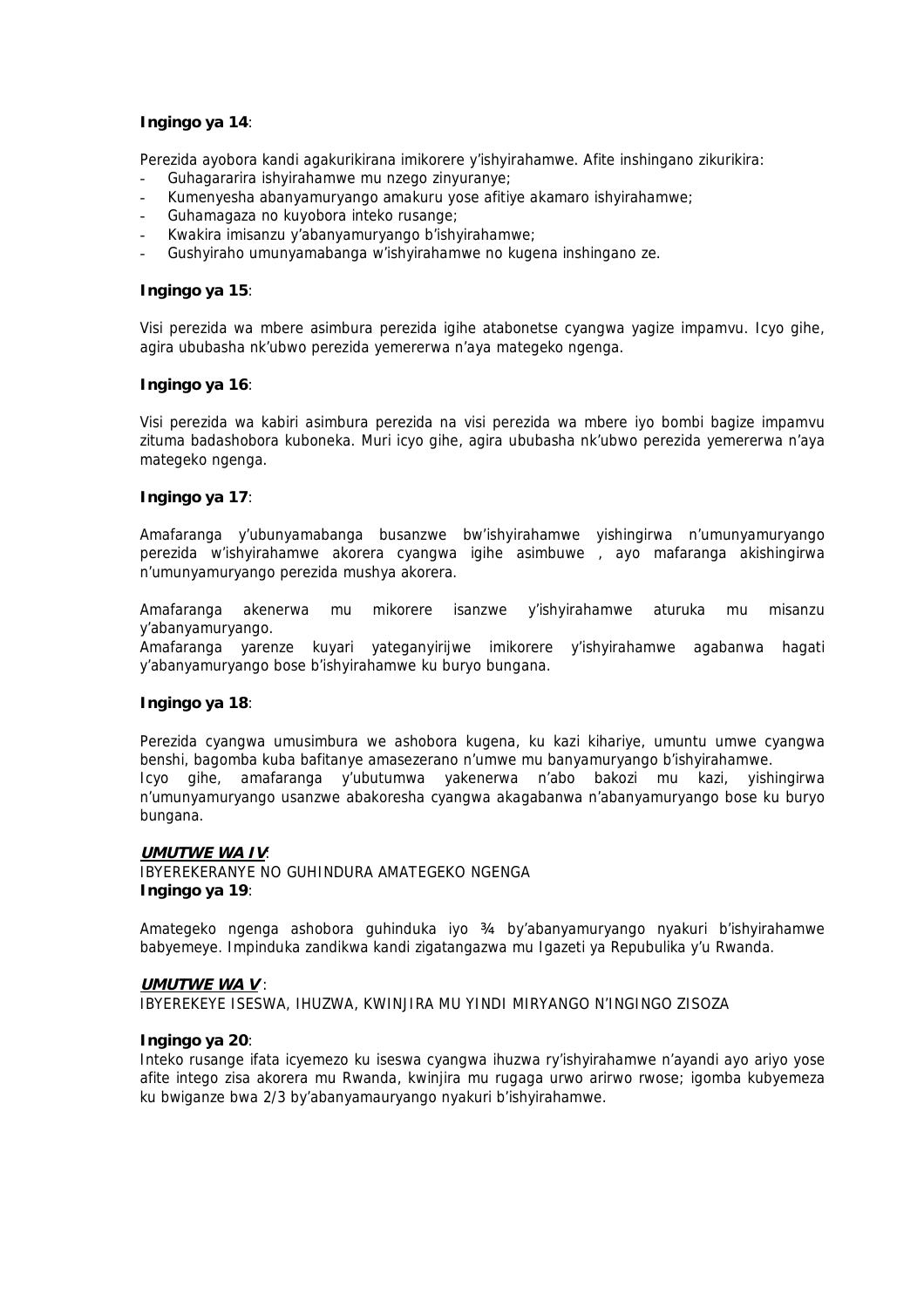#### **Ingingo ya 21**:

Iyo habaye iseswa ry'ishyirahamwe, inteko rusange iha umutungo waryo, ishyirahamwe rimwe cyangwa menshi akorera mu Rwanda kandi afite intego zisa n'iz'ishyirahamwe risheshwe cyangwa utabara imbabare. Nta na rimwe umutungo ugabanwa n'abanyamuryango.

#### **Ingingo ya 22**:

Ibibazo byose bitagenwe n'aya mategeko ngenga n'uburyo bikemurwa, hitabazwa amategeko ngengamikorere n'amategeko akurikizwa mu Rwanda.

#### **Ingingo ya 23**:

Aya mategeko atangira gukurikizwa igihe ashyiriweho umukono n'abanyamuryango b'ishyirahamwe.

Banki y'ubucuruzi y'u Rwanda;

BACAR SA;

Banki ya Kigali; COGEBANQUE SA;

Banki y'ubucuruzi, amajyambere n'inganda; Banki y'igihugu itsura amajyambere;

BANCOR SA; Isanduku y'u Rwanda ishinzwe imyubakire y'amazu ya Leta; Ishyirahamwe ry'amabanki y'abaturage mu Rwanda.

#### **RWANDA ASSOCIATION OF BANKS**

#### **RAB**

#### **STATUTE**

### **CHAPTER ONE : NAME, HEAD OFFICE AND OBJECTIVE**

### **Article One :**

In conformity with the laws enforced by the Republic of Rwanda, hereby establish for an unspecified period of time, an association to be known as **Rwanda Association of Banks ( RAB).**

### **Article 2:**

The objective of the Association of Banks is to protect common interests of its members and to devise solutions to problems of exercising the profession.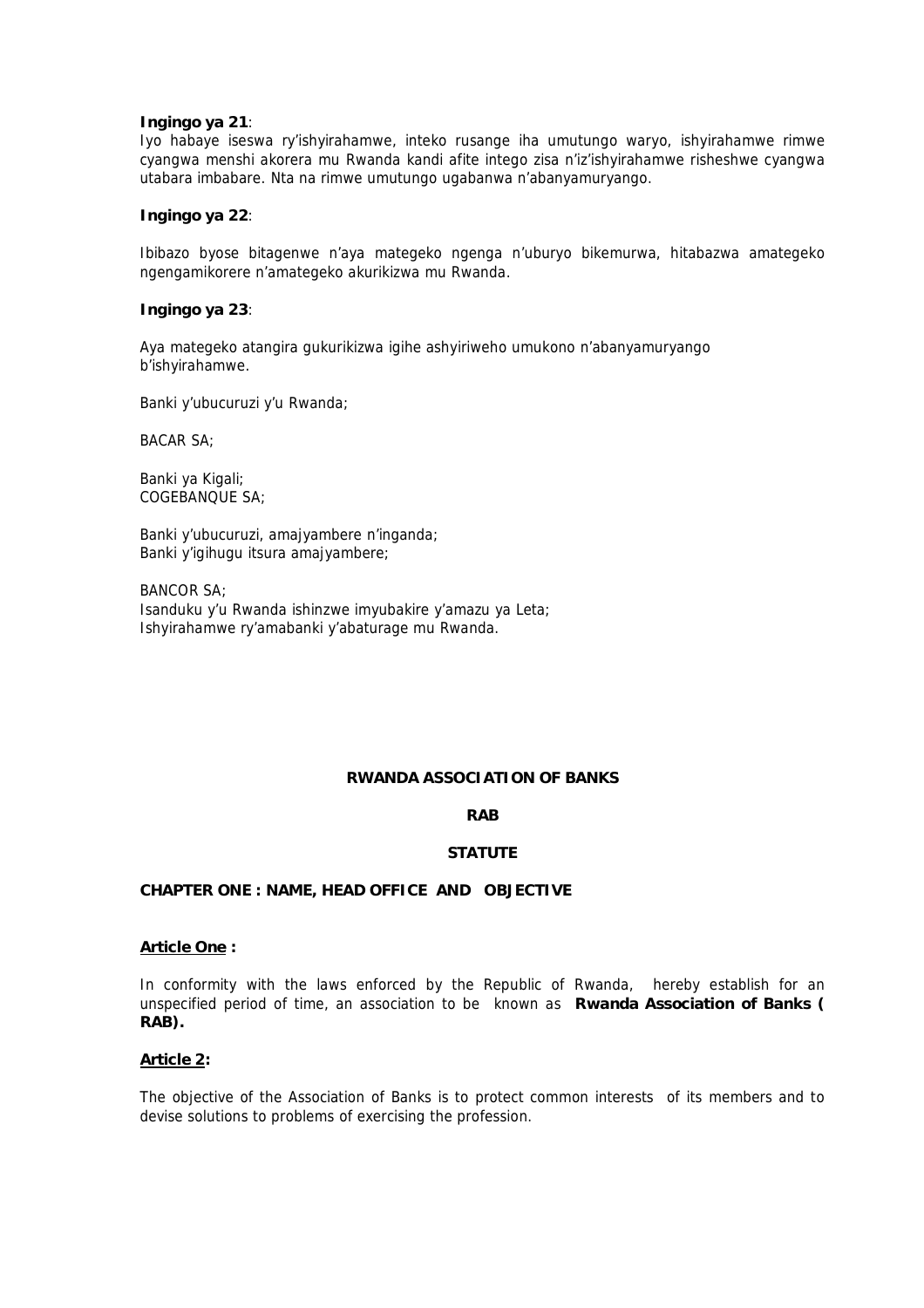### **Article 3:**

### **The head office of the Association shall be established in Kigali, within a Bank or a Financial Establishment which shall administer the Association.**

### **CHAPTER II: CONDITIONS FOR MEMBERSHIP TO THE ASSOCIATION**

### **Article 4:**

.

The Association is open to all financial institutions regarded as banks under the law on banking in force.

### **Article 5:**

The following are members of this Association:

- Banque Commerciale du Rwanda, SA (Rwanda Commercial Bank);
- Banque Continentale Africaine, SA ( BACAR);
- Banque de Kigali, SA (BK);
- Compagnie Generale de Banque, SA (COGEBANK);
- Banque de Commerce, de Developpement et d'Industrie SA Bank of Commerce, Development and Industry (BCDI);
- Banque Rwandaise de Developpement, SA (BRD);
- Banque à la Confiance d'Or, SA / Gold Trust Bank;
- Caisse Hypothecaire du Rwanda;
- Union des Banques Populaires au Rwanda.

### **Article 6:**

Membership application letters and withdrawal requests shall be forwarded to the President of the Association who shall inform the General Assembly to give its opinion in conformity with the Internal Rules and Regulations.

### **CHAPTER III: ORGANS OF THE ASSOCIATION AND THEIR FUNCTIONING**

#### **Article 7:**

Organs of the Association are :

- The General Assembly:
- The Executive Committee.

The General Assembly shall comprise of effective members of the Association. The Executive Committee shall be composed of a Chairperson, a Vice-Chairperson, a Second Vice-Chairperson and a Secretary.

#### **Article 8:**

The General Assembly shall be the supreme organ of the Association.

It shall have exclusive power to elect and dismiss the Chairperson, the First and Second Vice-Chairperson, provide the Association with other organs or Specialised Committees, modify statutes, determine annual subscriptions in proportion to the number of members. These subscriptions shall be due before 30 January every year.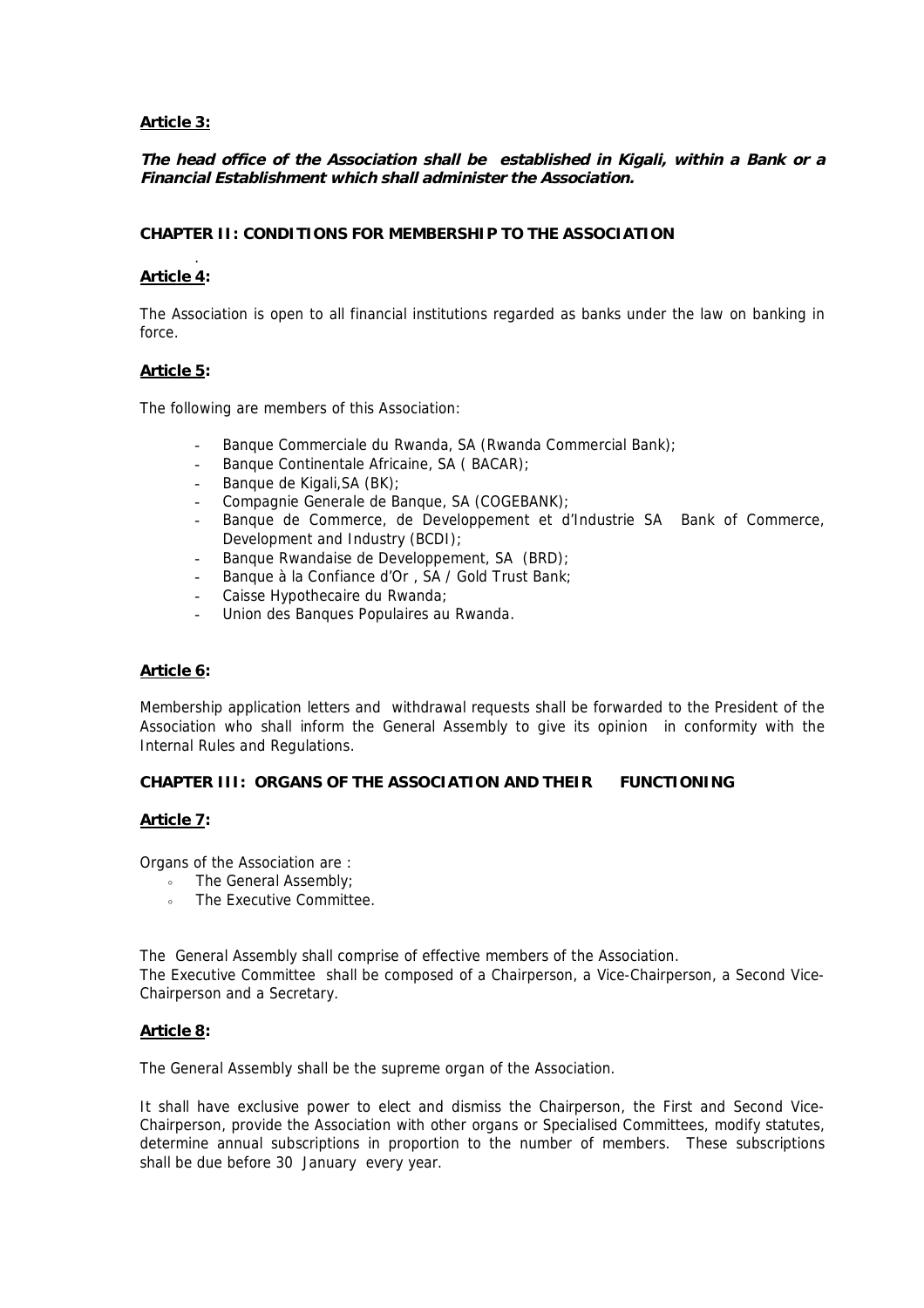### **Article 9:**

The General Assembly shall fix modalities for affiliation and eventual co-operation with professional organisations.

### **Article 10:**

The General Assembly shall specify the procedure for electing leaders of the Association for a maximum non-renewable two - year mandate.

#### **Article 11:**

The General Assembly shall meet once every three months in an ordinary session and whenever required in an extraordinary session at the invitation of the Chairperson or at the request of two of its members.

**The meeting shall be convened in a letter containing items on the agenda to be addressed to members eight days before the General Assembly holds its meeting. In case of emergency, the meeting shall be convened by word of mouth.** 

Ordinary issues may be addressed through correspondence between members of the Association.

#### **Article 12:**

Members shall be represented by a person with at least the rank of a Director or by a proxy duly

designated to represent a member in a well specified session. No power of attorney given to a

non employee shall be admitted.

#### **Article 13:**

The General Assembly can meet and take valid decisions only when at least 60% of members who paid their subscriptions are present. Decisions shall be taken by the simple majority of members present.

#### **Article 14:**

The Chairperson shall ensure management and administration of the Association. He shall have the following mandate:

- To represent the Association in various institutions;
- To communicate to members any information in the interests of the Association;
- To convene and chair meetings of the General Assembly;
- To collect subscriptions of members of the Association;
- To appoint the Secretary for the Association and to determine his/her duties.

#### **Article 15:**

The first Vice-Chairperson shall replace the Chairperson in case of absence or unforeseen difficulties while exercising his functions. Under such conditions, he shall exercise the prerogatives as devolved to the Chairperson by these statutes.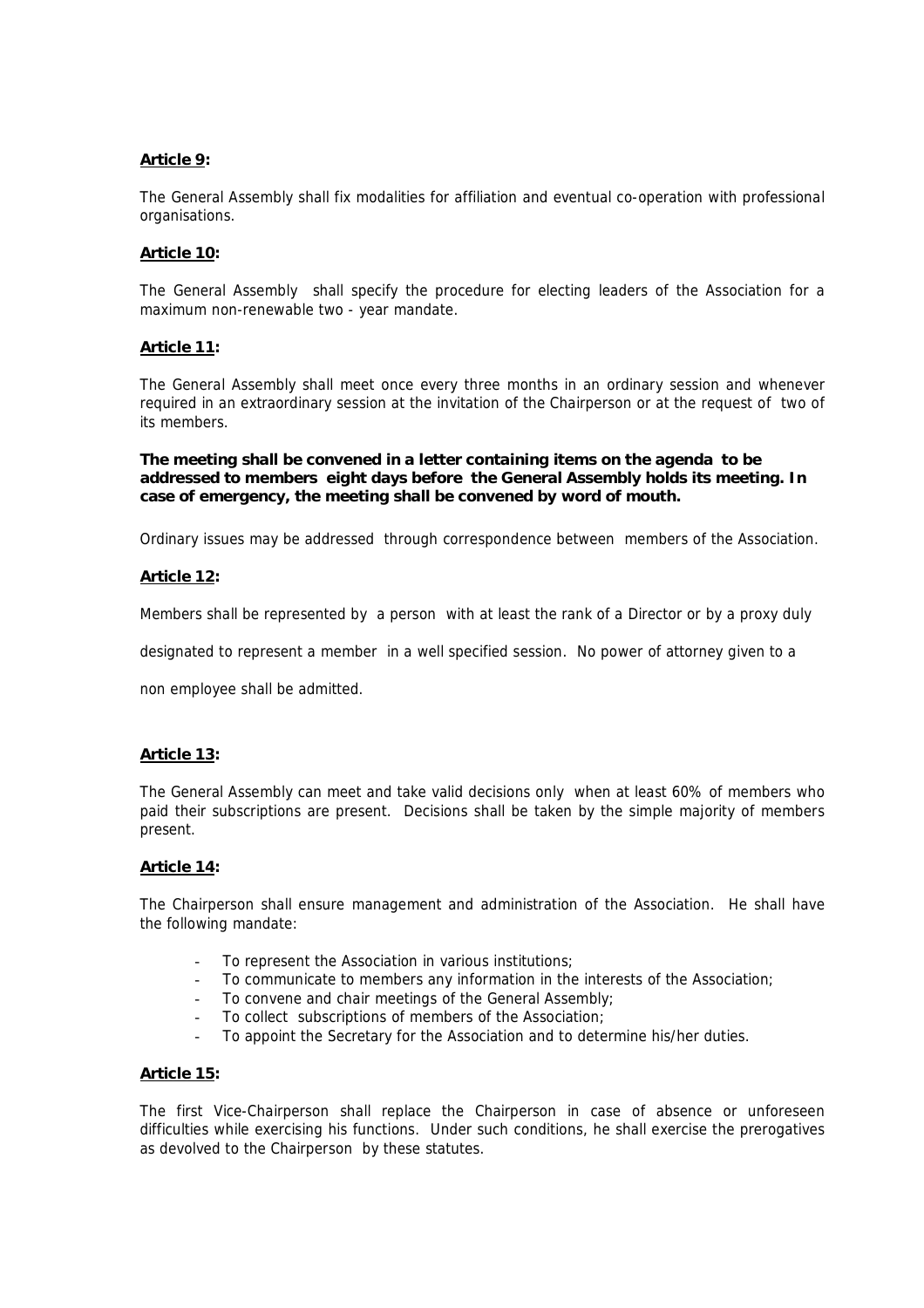### **Article 16:**

The Second Vice-Chairperson shall replace the First Vice-Chairperson in case of absence or unforeseen difficulties for both the Chairperson and the Vice-Chairperson. Under such conditions, , he shall exercise the prerogatives as devolved to the Chairperson by these statutes.

### **Article 17:**

Fees for day-to-day secretarial work of the Association shall be covered by the member for whom the Chairperson performs a professional activity or, during his replacement, by the member whose substitute performs his professional activity. Operating costs shall be covered by member subscriptions. Current operating costs in excess shall be, upon approval, distributed in equal shares among members.

#### **Article 18:**

The Chairperson or his substitute may designate, for a specific mission, one or more special agents, who shall sign an employment contract with one of the Association members.

Mission allowances for these agents shall be covered by members to whom they shall exercise their professional activity or shall be distributed, in equal shares, among members who approved them.

### **CHAPTER IV: MODIFICATION OF STATUTES**

#### **Article 19:**

Modification shall be adopted by the majority of 34 of the effective members of the Association. They shall be recorded and published in the Official Gazette of the Republic of Rwanda.

#### **CHAPTER V: DISSOLUTION, MERGER, AFFILIATION AND FINAL PROVISIONS**

#### **Article 20:**

The General Assembly, when requested to give its opinion on dissolution or merger with any other Association pursuing the same objectives or affiliation to any union of associations, shall take a decision by the majority of two thirds (2/3) of effective members of the Association.

#### **Article 21:**

In case of dissolution, the General Assembly shall devolve its net assets to one or more associations operating in Rwanda and having similar or philanthropic objectives. In no case shall the property of the Association be shared among its members.

#### **Article 22:**

For any problem not provided for by these statutes and their modalities of implementation, reference shall be made to the internal rules and regulations and to legal provisions in force in Rwanda.

#### **Article 23:**

These statutes shall come into force soon after their signature by the following members of the Association: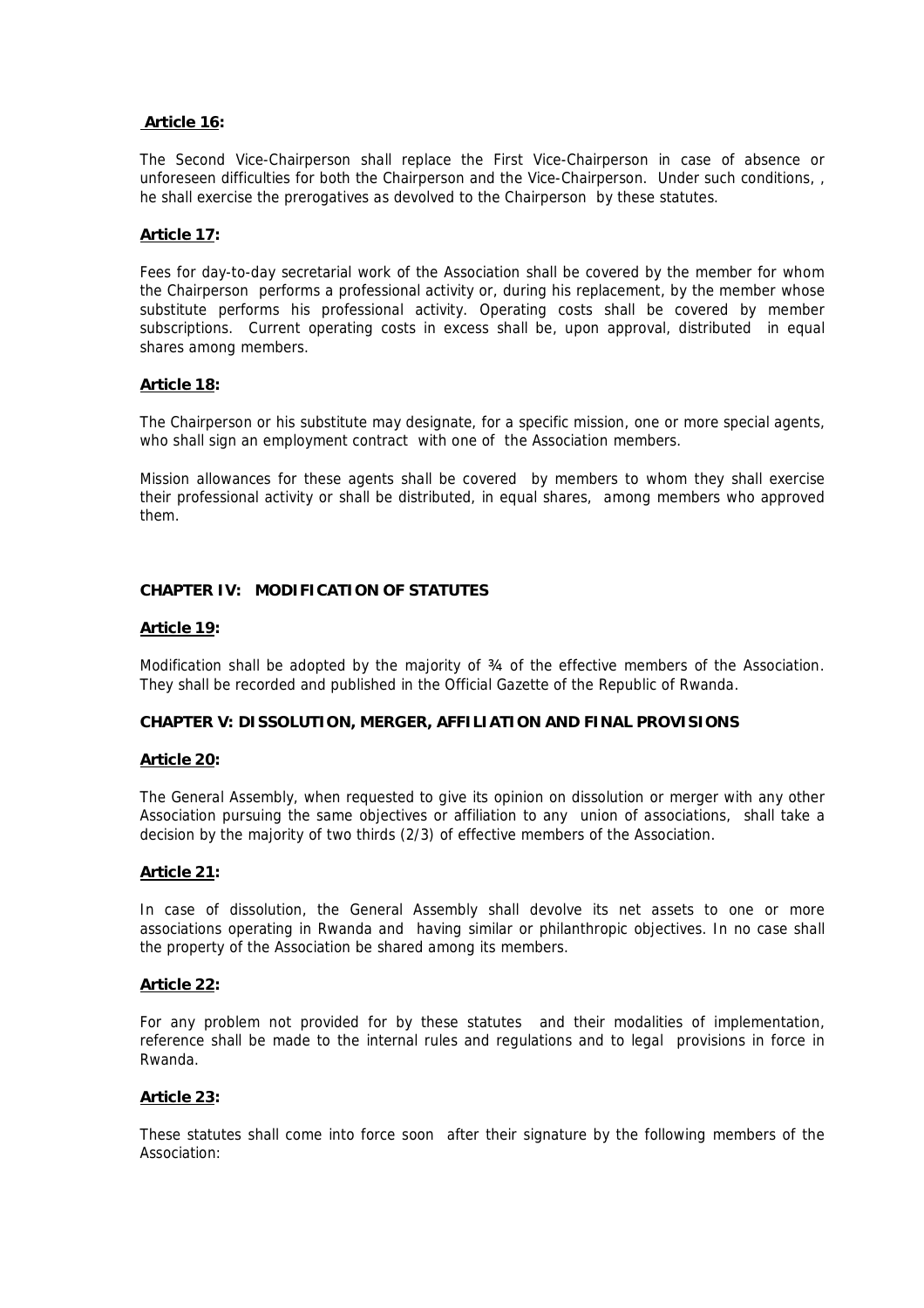- Banque Commerciale du Rwanda, SA (Rwanda Commercial Bank);
- Banque Continentale Africaine, SA ( BACAR);
- Banque de Kigali, SA (BK);
- Compagnie Generale de Banque, SA (COGEBANK);
- Banque de Commerce, de Developpement et d'Industrie SA / Bank of Commerce, Development and Industry (BCDI);
- Banque Rwandaise de Developpement, SA (BRD);
- Banque à la Confiance d'Or, SA / Gold Trust Bank;
- Caisse Hypothecaire du Rwanda;
- Union des Banques Populaires au Rwanda.

### **ASSOCIATION DES BANQUES AU RWANDA**

**ABR** 

### **STATUTS**

### **TITRE I :**

DE LA DENOMINATION, DE L'OBJET ET DU SIEGE SOCIAL.

### **Article 1**.

Il est créé, pour une durée indéterminée, une organisation professionnelle dénommée « Association des Banques au Rwanda en abrégé « A.B.R. » conformément à la législation en vigueur au Rwanda.

### **Article 2.**

L'Association des Banques a pour objet la protection des intérêts communs de ses membres et l'étude des solutions aux problèmes de l'exercice de la profession.

#### **Article3.**

Le Siège Social est fixé à Kigali, à la Banque ou Etablissement Financier qui assure la Présidence de l'Association.

### **TITRE II.**

DES CONDITIONS D'ADMISSION ET DE LA QUALITE DE MEMBRE

### **Article 4.**

L'Association est ouverte aux institutions financières considérées comme banque selon les termes de la loi bancaire en vigueur.

#### **Article 5.**

Sont membres de la présente association :

- La Banque Commerciale du Rwanda, SA
- La Banque Continentale Africaine, S.A.
- La Banque de Kigali, S.A.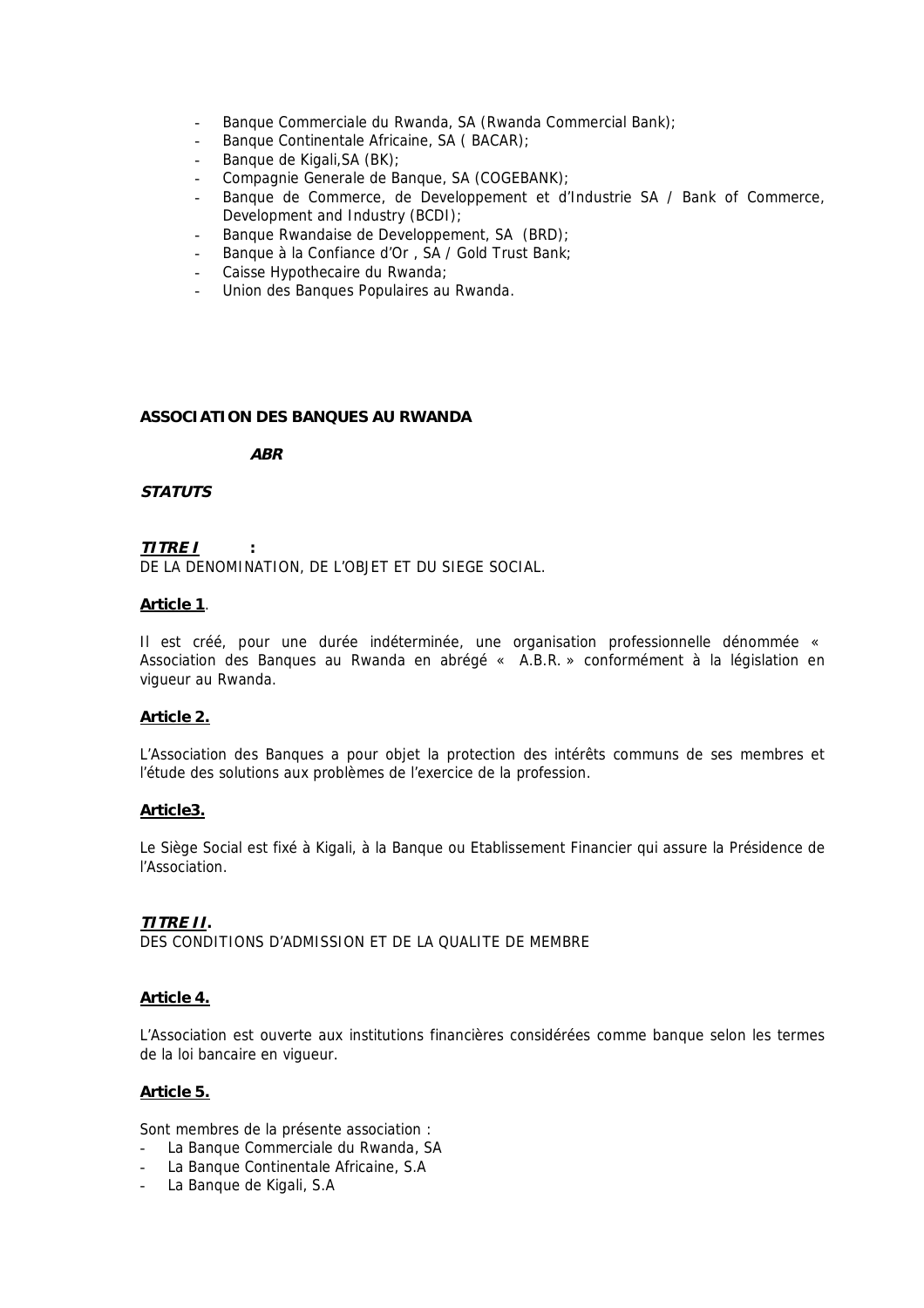- La Compagnie Générale de Banque, S.A.
- La Banque de Commerce, de Développement et d'Industrie, S.A
- La Banque Rwandaise de Développement, S.A
- La Banque à la Confiance d'Or, S.A
- La Caisse Hypothécaire du Rwanda
- L'Union des Banques Populaires au Rwanda

#### **Article 6.**

Les actes de candidature ou de retrait sont adressés au Président de l'Association qui saisit l'Assemblée Générale pour statuer conformément au Règlement d'Ordre Intérieur.

#### **TITRE III.**

DES ORGANES DE L'ASSOCIATION ET DE LEUR FONCTIONNEMENT

### **Article 7.**

Les organes de l'Association sont :

- L'Assemblée Générale
- Le comité exécutif

L'assemblée générale est composée par les membres effectifs de l'association. Le comité exécutif est composé par un président, un vice président, un second vice président et d'un secrétaire.

#### **Article 8.**

L'Assemblée Générale est l'organe suprême de l'Association.

Elle est seule compétente pour élire et démettre le Président, le premier et le second Vice-Président, doter l'Association d'autres organes ou des commissions spécialisées, modifier les status, fixer les cotisations annuelles proportionnellement au nombre des membres. Ces dernières sont payables avant le 30 janvie de chaque année.

#### **Article 9.**

L'Assemblée Générale fixe les modalités d'affiliation et de coopération éventuelle à des organisations professionnelles.

#### **Article 10.**

L'Assemblée Générale détermine la procédure d'élection des dirigeants de l'Association pour un mandat de deux ans au maximum non renouvelable.

#### **Article 11.**

L'Assembée Générale se réunit une fois le trimestre en session ordinaire et autant de fois que de besoin en session extraordinaire sur convocation du Président ou la requête de deux de ses membres. La convocation est faite par lettre contenant l'ordre du jour adressée aux membres huit jours au moins avant la tenue de l'Assemblée . En cas d'urgence, la convocation est faite verbalement.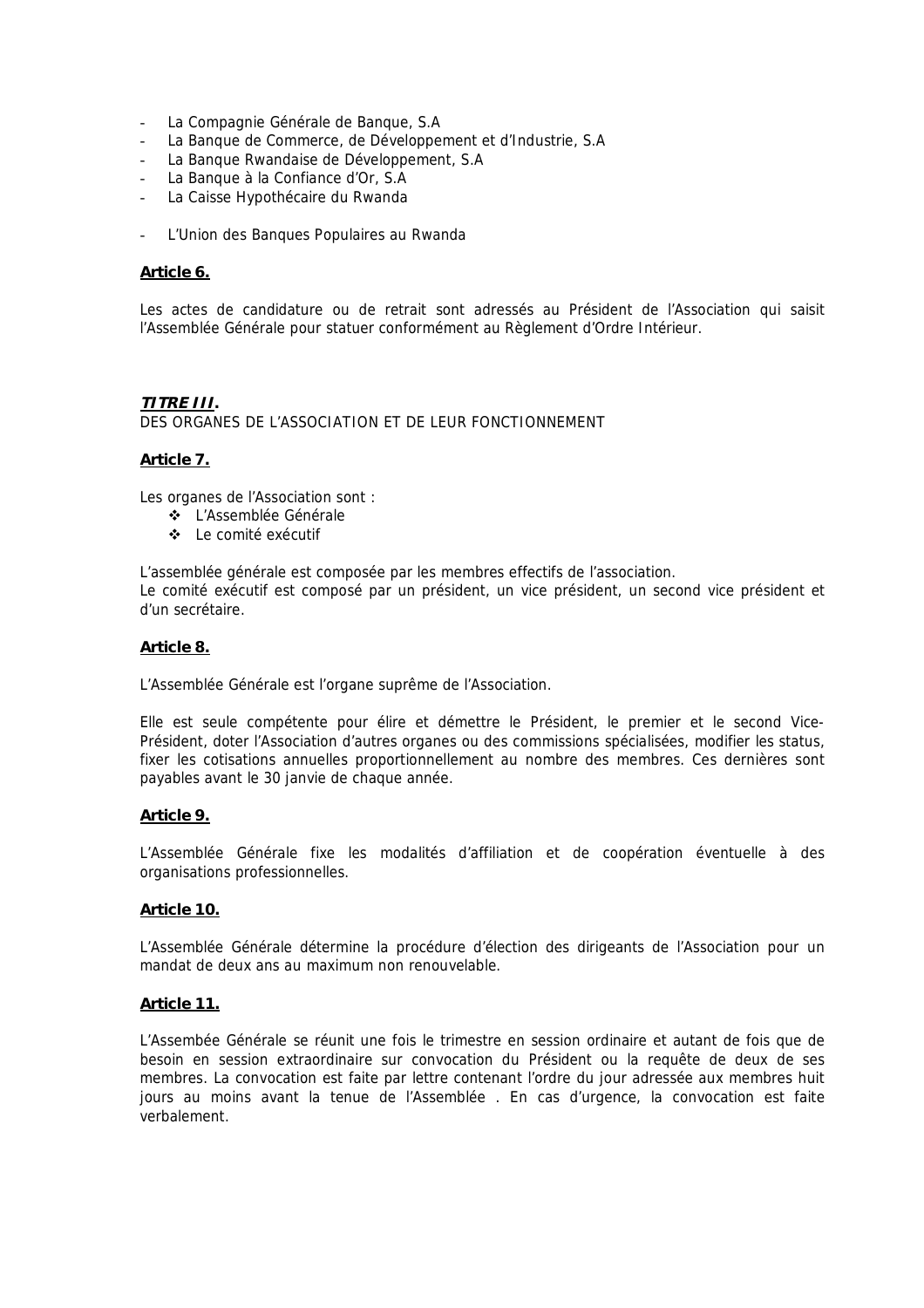### **Article 12** :

Les mebres sont représentés par une personne ayant le rang de Directeur au moins ou par un mandataire dûment désigné pour représenter le mebre à une séance bien précise. Aucune procuration donnée à un non employé par le membre n'est admise.

### **Article 13** :

L'Assemblée Générale ne peut valablement siéger que si au moins 60% en règle de cotisation des membres sont présents . Les décisions sont prises à la majorité simple des membres présents.

### **Article 14** :

Le Président assure la gestion et l'administration de l'Association . Il a pour mission :

- de représenter l'Association vis-à-vis des tiers
- de communiquer aux membres toutes informations intéressant l'Association
- de convoquer et présider les Assemblées Générales,
- de percevoir les cotisations des membres de l'Association
- de nommer le secrétaire de l'Association et de fixer ses attributions

### **Article 15** :

Le Premier Vice-Président remplace le Président en cas d'absence ou d'empêchement dans l'exercice de ses fonctions . Dans ces conditions, il exerce les prérogatives reconnues au Président par les présents

statuts .

#### **Article 16** :

Le second Vice-Président remplace le premier Vice-Président en cas d'absence ou d'empêchement, du Président et du premier Vice-Président. Dans ces conditions, il exerce les prérogatives reconnues au Président par les présents statuts.

#### **Article 17** :

Les frais de secrétariat courants de l'Association sont supportés par le membre auprès duquel le Président exerce son activité professionnelle ou durant son remplacement, par le membre auprès duquel son remplaçant exerce son activité professionnelle. Les frais de fonctionnement courant sont supportés par les cotisations des membres.

Les frais excédent le fonctionnement courant sont après approbation, repartis par parts égales entre les membres.

#### **Article 18** :

Le Président ou sont remplaçant peut désigner pour une mission spécifique, un ou plusieurs mandataires spéciaux, qui doivent être sous contrat de travail avec un des membres de l'Association .

Les frais de mission de ces mandataires seront supportés par les membres auprès desquels ils exercent leur activité professionnelle ou seront repartis à parts égales entre les membres qui les ont approuvés.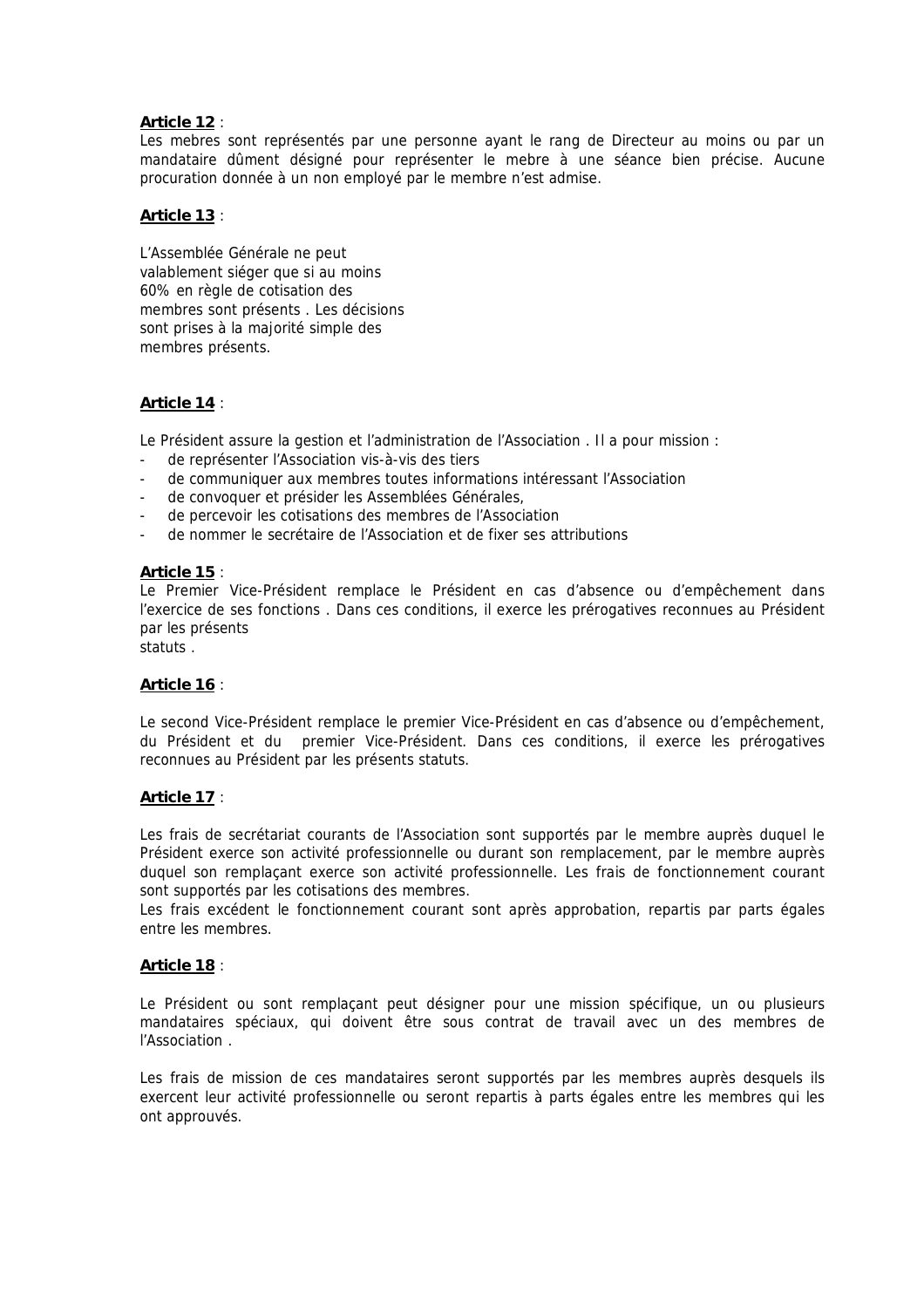#### **TITRE IV :**

DE LA MODIFICATION DES STATUTS

### **Article 19** :

Les modifications sont adoptées à la majorité des  $\frac{3}{4}$  des membres effectifs de l'Association . Elles sont enregistrées et publiées au Journal Officiel de la République Rwandaise.

### **TITRE V :**

DE LA DISSOLUTION, LA FUSION, L'AFFILIATION ET DES DISPOSITIONS FINALES

#### **Article 20** :

L'Assemblée Générale appelée à se prononcer sur la dissolution ou la fusion avec toute autre Association poursuivant un but analogue ou l'affiliation à toute union d'association, doit décider à la majorité des 2/3 des membres effectifs de l'Association.

#### **Article 21** :

En cas de dissolution, l'Assemblée Générale attribue l'actif net à une ou plusieurs associations oeuvrant au Rwanda et ayant un objectif similaire ou philanthropique. En aucun cas il ne peut être partagé entre le membres.

### **Article 22** :

Tout problème non réglé par les présents statuts et leurs modalités d'exécution sont déterminés par le règlement d'ordre intérieur et par les dispositions applicables de la législation en vigueur au Rwanda.

#### **Article 23** :

Les présents statuts entrent en vigueur dès leur signature par les membres de l'Association.

- La Banque Commerciale du Rwanda, SA
- La Banque Continentale Africaine, S.A
- La Banque de Kigali, S.A.
- La Compagnie Générale de Banque, S.A
- La Banque de Commerce, de Développement et d'Industrie, S.A
- La Banque Rwandaise de Développement, S.A
- La Banque à la Confiance d'Or, S.A
- La Caisse Hypothécaire du Rwanda
- L'Union des Banques Populaires au Rwanda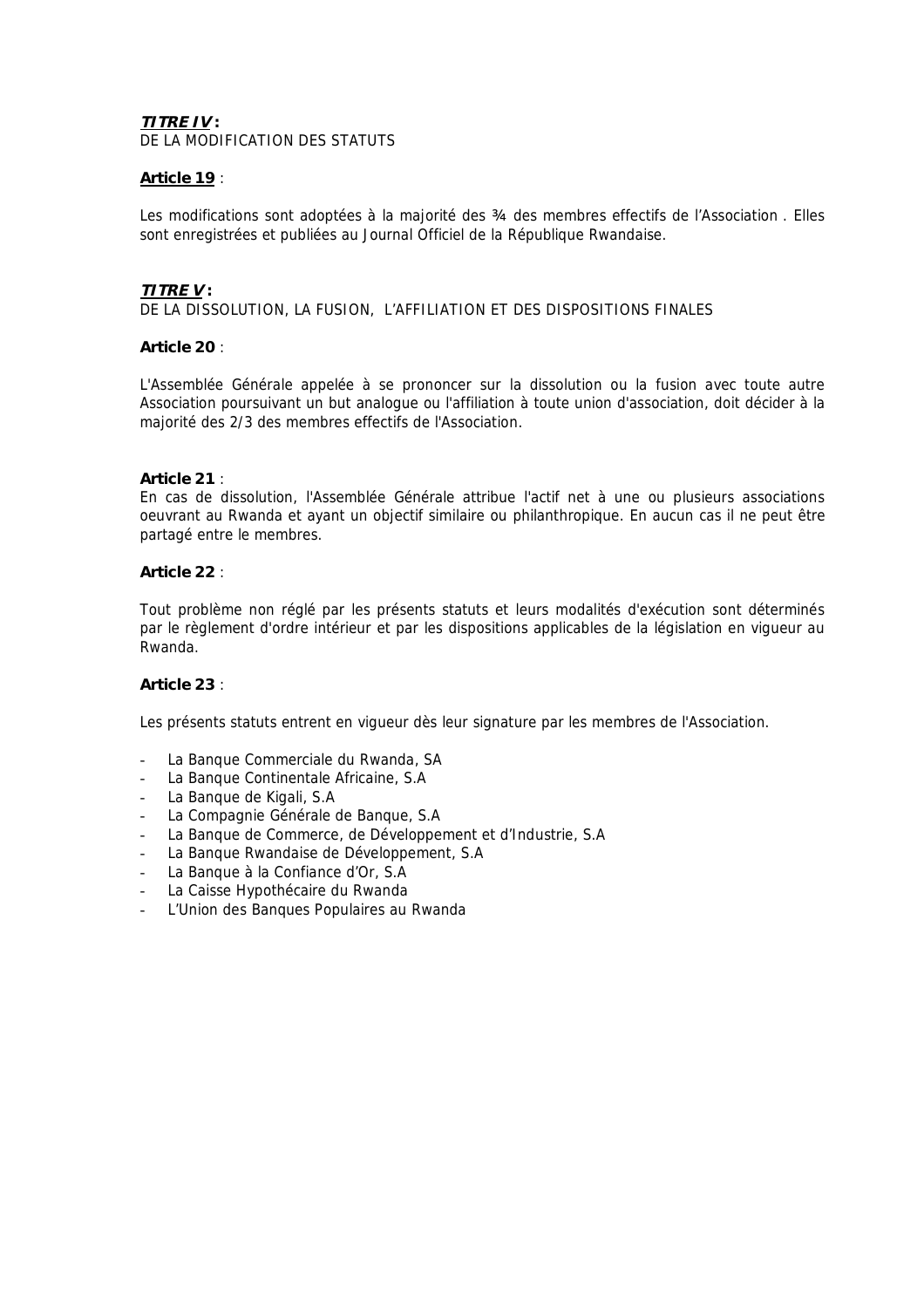# **STATUTS DE L'ASSOCIATION RWANDAISE DES EXPORTATEURS**

# **AMATEGEKO SHINGIRO AGENGA UMURYANGO NYARWANDA W'ABOHEREZA IBINTU MU MAHANGA**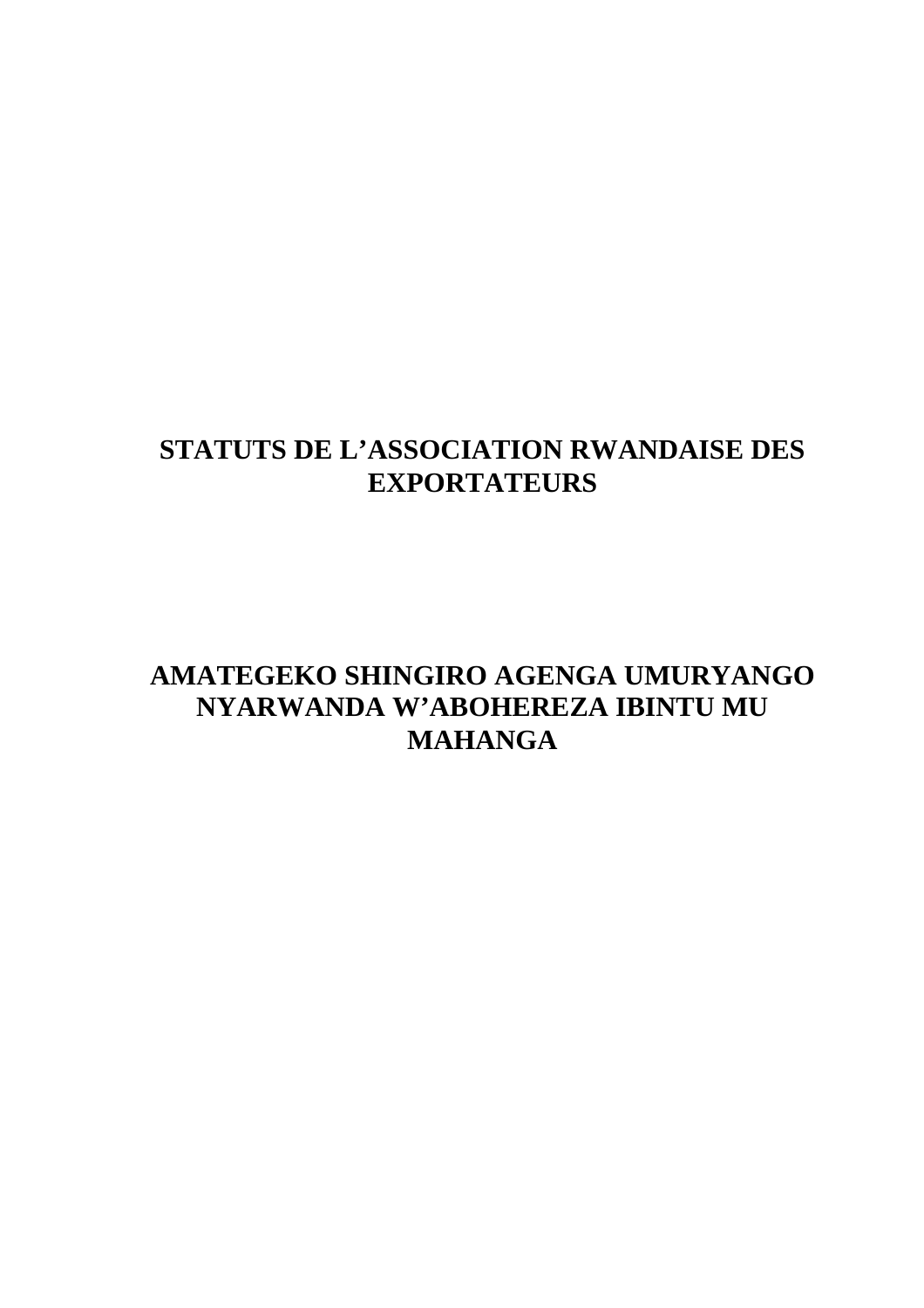| CHAP. 1: DENOMINATION, OBJET, SIEGE,<br><b>DUREE</b>                                                                                                                                                                                                                                                                                                                                                                                                                                                                                                                                                                                                                                                                                                                                                                                                                                                                                               | UMUTWE WA MBERE: IZINA, ICYICARO,<br>IGIHE, INTEGO                                                                                                                                                                                                                                                                                                                                                                                                                                                                                                                                                                                                                                                                                                                                                                                                                                                                                                                              |
|----------------------------------------------------------------------------------------------------------------------------------------------------------------------------------------------------------------------------------------------------------------------------------------------------------------------------------------------------------------------------------------------------------------------------------------------------------------------------------------------------------------------------------------------------------------------------------------------------------------------------------------------------------------------------------------------------------------------------------------------------------------------------------------------------------------------------------------------------------------------------------------------------------------------------------------------------|---------------------------------------------------------------------------------------------------------------------------------------------------------------------------------------------------------------------------------------------------------------------------------------------------------------------------------------------------------------------------------------------------------------------------------------------------------------------------------------------------------------------------------------------------------------------------------------------------------------------------------------------------------------------------------------------------------------------------------------------------------------------------------------------------------------------------------------------------------------------------------------------------------------------------------------------------------------------------------|
| <b>Article 1 : Dénomination</b>                                                                                                                                                                                                                                                                                                                                                                                                                                                                                                                                                                                                                                                                                                                                                                                                                                                                                                                    | Ingingo ya 1 : IZINA                                                                                                                                                                                                                                                                                                                                                                                                                                                                                                                                                                                                                                                                                                                                                                                                                                                                                                                                                            |
| Conformément aux dispositions légales en vigueur dans<br>la République Rwandaise relatives aux Organisation<br>Professionelles, notamment la loi n°51/2001<br>du<br>30/12/2001, il est créé entre les soussignés, une<br>Organisation Professionnelle dénomée "ASSOCIATION<br>RWANDAISE DES EXPORTATEURS", en abrégé<br>" AREX "                                                                                                                                                                                                                                                                                                                                                                                                                                                                                                                                                                                                                   | Hakurikijwe<br>amategeko<br>y'u<br>Rwanda<br>agenga<br>amashyirahamwe y'imyuga akurikizwa muri Repubulika<br>y'u Rwanda cyane cyane itegeko n° 51/2001 ryo kuwa<br>30/12/2001, hashyizweho hagati y'abashyize umukono<br>kuri<br>mategeko,<br>umuryango<br>witwa<br>aya<br>$\ll$<br>ISHYIRAHAMWE NYARWANDA RY'ABOHEREZA<br>IBINTU MU MAHANGA » « AREX » mu magambo<br>ahinnye.                                                                                                                                                                                                                                                                                                                                                                                                                                                                                                                                                                                                  |
| Article 2 : OBJET :                                                                                                                                                                                                                                                                                                                                                                                                                                                                                                                                                                                                                                                                                                                                                                                                                                                                                                                                | Ingingo ya 2 : INTEGO                                                                                                                                                                                                                                                                                                                                                                                                                                                                                                                                                                                                                                                                                                                                                                                                                                                                                                                                                           |
| L'Association a pour objectifs :<br>De promouvoir le développement des exportations ;<br>1.<br>2.<br>De servir de cadre de concertation et de défense des<br>intérêts des exportateurs ;<br>3.<br>De canaliser toutes les actions en rapport avec les<br>exportations;<br>De renforcer l'esprit d'entreprenariat dans le<br>4.<br>domaine des exportations et développer les capacités<br>d'exportation de ses membres ;<br>5.<br>De servir d'interlocuteur aux exportateurs non<br>traditionnels auprès des institutions tant nationales<br>qu'internationales qui s'intéressent à la promotion<br>des exportations;<br>De canaliser et diffuser toutes les informations utiles<br>6.<br>aux exportateurs membres de l'Association;<br>D'aider les exportateurs à renforcer leur capacité de<br>7.<br>gestion de leurs entreprises;<br>D'aider les exportateurs à résoudre leurs problèmes<br>8.<br>spécifiques dans le domaine des exportations. | Umuryango ufite intego zikurikira:<br>Guteza imbere ukohereza ibintu mu mahanga;<br>1.<br>Kuba urubuga rw'ibitekerezo no guharanira<br>2.<br>inyungu z'abohereza ibintu mu mahanga;<br>Guhuza ibikorwa byose bijyanye no kohereza<br>3.<br>ibintu mu mahanga;<br>Gushimangira umuco wo kwishakira imirimo<br>4.<br>mu rwego rwo kohereza ibintu mu mahanga no<br>kongera ubushobozi bwo kohereza ibintu mu<br>mahanga ku banyamuryango;<br>Kuba umuvugizi w'abohereza ibintu bishya mu<br>5.<br>mahanga ku buryo n'inzego zaba iz'igihugu<br>cyangwa impuzamahanga ziharanira iterambere<br>mu byo kohereza ibintu mu mahanga;<br>Guhuza no kugeza ku banyamuryango amakuru<br>6.<br>yose y 'ingenzi ajyanye n'akazi kabo;<br>Gufasha abohereza ibintu mu mahanga no<br>7.<br>kongera ubushobozi mu gucunga umutungo<br>w'ibigo byabo.<br>abohereza<br>8.<br>Gufasha<br>ibintu<br>mahanga<br>mu<br>gukemura ibibazo byabo byihariye mu rwego<br>rwo kohereza ibintu mu mahanga. |
| <b>Article 3 : SIEGE</b>                                                                                                                                                                                                                                                                                                                                                                                                                                                                                                                                                                                                                                                                                                                                                                                                                                                                                                                           | Ingingo ya 3 : ICYICARO                                                                                                                                                                                                                                                                                                                                                                                                                                                                                                                                                                                                                                                                                                                                                                                                                                                                                                                                                         |
| L'Association exerce ses activités sur tout le territoire de<br>la République Rwandaise. Son siège social est établi à<br>Kigali Ville et peut être transféré en tout autre lieu de la<br>République sur décision de l'Assemblée Générale. Des<br>bureaux de représentation peuvent être ouverts dans<br>d'autres lieux du pays et à l'étranger pour cause<br>d'intérêts de l'Association. L'adresse de l'Association et<br>la B.P. 1009 KIGALI.                                                                                                                                                                                                                                                                                                                                                                                                                                                                                                   | Umuryango ukorera ibikorwa byabo ku butaka bwa<br>Repubulika y'u Rwanda. Icyicaro cyawo kiri i Kigali<br>y'Umujyi, ariko gishobora kwimurirwa ahandi hose<br>mu mu gihugu byemejwe n'Inteko Rusange<br>y'Ishyirahamwe. Ibiro bihagararira<br>umuryango<br>bishobora gushyirwa aho ariho hose mu gihugu<br>mahanga<br>bitewe<br>n'inyungu<br>cyangwa<br>mu<br>z'Ishyirahamwe.<br>Ishyirahamwe<br>ribarizwa<br>ku<br>gasanduku k'iposita 1009 Kigali.                                                                                                                                                                                                                                                                                                                                                                                                                                                                                                                             |
| <b>Article 4: DUREE</b>                                                                                                                                                                                                                                                                                                                                                                                                                                                                                                                                                                                                                                                                                                                                                                                                                                                                                                                            | Ingingo ya 4 : IGIHE                                                                                                                                                                                                                                                                                                                                                                                                                                                                                                                                                                                                                                                                                                                                                                                                                                                                                                                                                            |
| L'Association est créée, sous réserve des limitations<br>légales, pour une durée indéterminée, prenant cours à la<br>signature des présents statuts.                                                                                                                                                                                                                                                                                                                                                                                                                                                                                                                                                                                                                                                                                                                                                                                               | Ishyirahamwe rishinzwe mu gihe kitagenwe uzamara<br>duhereye igihe iri tegeko riwugenga rishyiriweho<br>umukono.                                                                                                                                                                                                                                                                                                                                                                                                                                                                                                                                                                                                                                                                                                                                                                                                                                                                |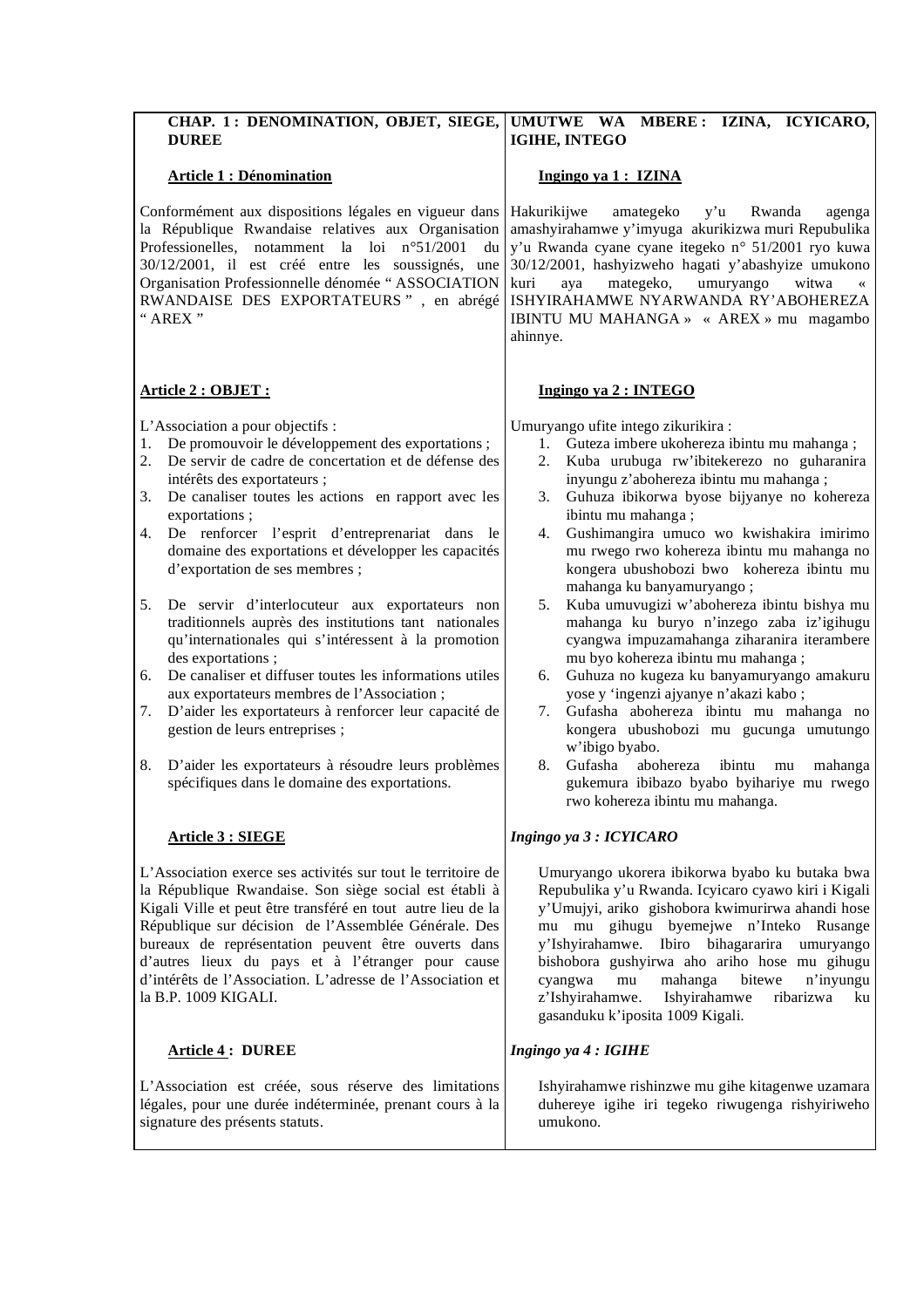| Légales, pour une durée indéterminée, prenant cours à la<br>signature des présents Statuts.                                                                                                                                                                                                                       | duhereye igihe iri tegeko riwugenga rishyiriweho<br>umukono.                                                                                                                                                       |
|-------------------------------------------------------------------------------------------------------------------------------------------------------------------------------------------------------------------------------------------------------------------------------------------------------------------|--------------------------------------------------------------------------------------------------------------------------------------------------------------------------------------------------------------------|
| CHAPITRE II: ADHESION, OBLIGATION ET<br><b>EXCLUSION DES MEMBRES</b>                                                                                                                                                                                                                                              | <b>UMUTWE</b><br><b>WA</b><br>$\mathbf{II}$ :<br>UKWEMERERWA,<br>N' IYIRUKANWA<br><b>INSHINGANO</b><br>BY'ABANYA-<br><b>MURYANGO</b>                                                                               |
| <b>Article 5</b>                                                                                                                                                                                                                                                                                                  | Ingingo ya 5:                                                                                                                                                                                                      |
| L'Association est composée de :<br>Membres fondateurs<br>$\frac{1}{2}$<br>Membres adhérents<br>Membres d'honneur<br>$\overline{a}$                                                                                                                                                                                | Abagize umuryango ni:<br>Abanyamuryango shingiro<br>Abanyamuryango b'abayoboke<br>Abanyamuryango b'icyubahiro                                                                                                      |
| <b>Article 6</b>                                                                                                                                                                                                                                                                                                  | Ingingo ya 6                                                                                                                                                                                                       |
| Les membres fondateurs sont les personnes physiques<br>et/ou morales signataires des présents statuts et qui ont<br>versé une cotisation initiale.                                                                                                                                                                | Abanyamuryango shingiro ni abantu ku giti cyabo<br>cyangwa ihuriro ry'abantu bashyize umukono kuri aya<br>mategeko shingiro kandi batanze umusanzu shingiro.                                                       |
| <b>Article 7</b>                                                                                                                                                                                                                                                                                                  | Ingingo ya 7                                                                                                                                                                                                       |
| Les membres adhérents sont ceux qui, intéressés par les<br>idéaux de l'Association, adhérent aux présents statuts et<br>au Règlement d'Ordre Intérieur, qui se seront acquittés<br>de la cotisation initiale déterminée par l'Assemblée<br>Générale.                                                              | Abanyamuryango b'abayoboke ni abemeye amahame<br>y'Ishyirahamwe bakemera aya mategeko n'amategeko<br>yihariye y'Ishyirahamwe bagatanga umusanzu shingiro<br>wemejwe n'Inteko Rusange.                              |
| <b>Article 8</b>                                                                                                                                                                                                                                                                                                  | Ingingo ya $8$                                                                                                                                                                                                     |
| Les membres effectifs comprennent les membres<br>fondateurs et les membres adhérents. Leur nombre ne<br>peut pas être inférieur à trois.                                                                                                                                                                          | Abanyamuryango nyakuri bagizwe n'abanyamuryango<br>shingiro n'abanyamuryango b'abayoboke. Ntibashobora<br>kujya munsi ya batatu.                                                                                   |
| <b>Article 9</b>                                                                                                                                                                                                                                                                                                  | Ingingo ya 9                                                                                                                                                                                                       |
| Sont membres d'honneur, des personnes physiques ou Abanyamuryango b'icyubahiro ni abantu ku giti cyabo<br>morales qui, sans être tenues par les obligations de cyangwa ihuriro ry'abantu nta gahato bashyizweho<br>matériel à l'association. Ils peuvent assister<br>l'Assemblée Générale avec voix consultative. | membres effectifs, apportent leur concours moral et/ou n'abanyamuryango nyakuri baha umuryango imfashanyo<br>à y'ibitekerezo cyangwa ibikoresho. Bashobora kugira<br>uruhare mu bikorwa by'inama nk'abagishwanama. |
| <b>CHAP. III : DES ORGANES DE L'ASSOCIATION</b>                                                                                                                                                                                                                                                                   | UMUTWE WA III : INZEGO Z'ISHYIRAHAMWE                                                                                                                                                                              |
| <b>Article 10</b>                                                                                                                                                                                                                                                                                                 | Ingingo ya $10$ :                                                                                                                                                                                                  |
| Les organes de l'Association sont :<br>L'Assemblée Générale<br>$\overline{a}$<br>Le Comité de Direction<br>Le Collège des commissaires aux comptes<br>$\overline{\phantom{a}}$<br>Le secrétariat Permanent                                                                                                        | Inzego z'Ishyirahamwe ni :<br>Inteko Rusange<br>Komite Nyobozi<br>Abagenzuzi b'Imali<br>Ubunyamabanga buhoraho                                                                                                     |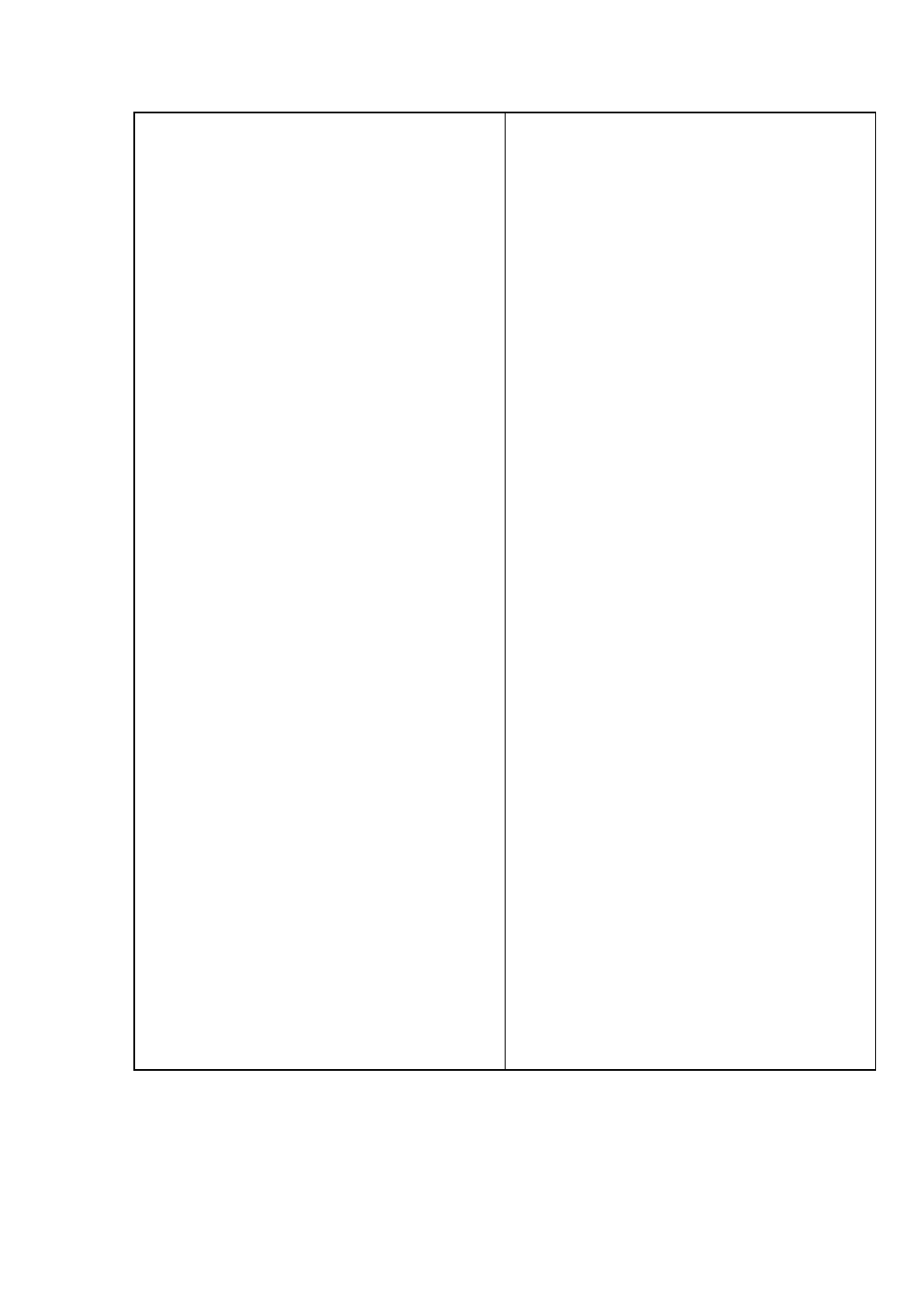| <b>Article 11</b>                                                                                                                                                                                                                                  | Ingingo ya 11                                                                                                                                                                      |
|----------------------------------------------------------------------------------------------------------------------------------------------------------------------------------------------------------------------------------------------------|------------------------------------------------------------------------------------------------------------------------------------------------------------------------------------|
| L'Assemblée Générale a les pouvoir les plus étendus de:                                                                                                                                                                                            | Inteko Rusange ifite ububasha bukurikira:                                                                                                                                          |
| Adopter les statuts et le Règlement d'Ordre Intérieur<br>1.<br>de l'Association ainsi que leur modification;                                                                                                                                       | 1. Kwemeza no guhindura amategeko shingiro<br>agenga Ishyirahamwe n'amategeko yihariye                                                                                             |
| 2.<br>Elire ou mettre fin au mandant des membres du<br>comité de Direction;                                                                                                                                                                        | yaryo;<br>2. Gutora cyangwa guhagarika manda y'abagize<br>Komite Nyobozi;                                                                                                          |
| 3<br>Agréer les nouveaux membres et se prononcer sur<br>l'exclusion de ceux qui ne se conforment pas aux<br>statuts et au Règlement d'Ordre Intérieur de<br>l'Association;                                                                         | abanyamuryango<br>Kwemerera<br>bashya<br>3.<br>no<br>kwirukana abadakurikiza amategeko shingiro<br>agenga Ishyirahamwe n'amategeko yihariye<br>yawo;                               |
| Statuer sur la démission des membres ;<br>4.                                                                                                                                                                                                       | 4. Gufata icyemezo ku kwegura kw'abanyamu-<br>ryango;                                                                                                                              |
| Voter le budget annuel de l'Association<br>5.<br>et<br>approuver les rapports des commissaires<br>aux<br>comptes;                                                                                                                                  | 5. Gutora ingengo y'imari y'umwaka umuryango<br>uzakoresha no kwemeza imyanzuro y'ibyage-<br>zweho n'abagenzuzi b'Imali;                                                           |
| Autoriser l'aliénation ou la vente du patrimoine de<br>6.<br>l'Association;                                                                                                                                                                        | Kwemera<br>itangwa<br>igurishwa<br>cyangwa<br>6.<br>ry'umutungo w'Ishyirahamwe;                                                                                                    |
| Décider de la dissolution de l'Association, nommer<br>7.<br>les liquidateurs, déterminer leur mandant et la durée<br>de leur mission;                                                                                                              | Kwemeza iseswa ry'umuryango, gushyiraho<br>7.<br>abagurisha umutungo w'Ishyirahamwe<br>no<br>kugena igihe icyo gikorwa kizamara;                                                   |
| Décider de l'affectation du patrimoine social après<br>8.<br>liquidation;                                                                                                                                                                          | Kwemeza uko umutungo w'Ishyirahamwe<br>8.<br>uzakoreshwa nyuma y'iseswa ryaryo;                                                                                                    |
| 9. Déterminer les activités de l'Association;<br>10. Accepter les dons et legs.                                                                                                                                                                    | 9. Kugena ibikorwa by'Ishyirahamwe;<br>10. Kwemera impano n'indagano.                                                                                                              |
| Article 12 :                                                                                                                                                                                                                                       | Ingingo ya 12                                                                                                                                                                      |
| Le Comité de Direction, élu par l'Assemblée Générale,<br>est composé de huit (8) membres dont:<br>Un Président<br>$\overline{\phantom{0}}$<br>Un Vice-Président<br>$\overline{\phantom{a}}$<br>Un Secrétaire Permanent<br>$\overline{\phantom{a}}$ | Komite nyobozi itorwa n'Inteko Rusange igizwe<br>n'abantu umunani (8) bari mo:<br>Perezida<br>$\overline{\phantom{a}}$<br>Visi perezida<br>$\blacksquare$<br>Umunyamabanga uhoraho |
| Article 13 :                                                                                                                                                                                                                                       | Ingingo ya 13                                                                                                                                                                      |
| (3) ans, renouvelable une fois.                                                                                                                                                                                                                    | Le Comité de Direction est élu pour un mandat de trois Komite nyobozi itorerwa manda y'imyaka itatu (3) kandi<br>ishobora kongera gutorwa inshuro imwe.                            |
| <b>Article 14</b>                                                                                                                                                                                                                                  | Ingingo ya 14                                                                                                                                                                      |
| Les pouvoirs du Président du Comité de Direction sont<br>notamment:                                                                                                                                                                                | Perezida wa Komite nyobozi afite ububasha cyane cyane<br>bwo:                                                                                                                      |
| Administrer l'Association;<br>1.<br>Prendre toute initiative pour que les buts de<br>2.<br>l'Association soient atteints ;                                                                                                                         | Kuyobora Ishyirahamwe;<br>1.<br>Gufata<br>ingamba<br>2.<br>zituma<br>zose<br>intego<br>z'Ishyirahamwe zigerwaho;                                                                   |
| Stimuler les membres à la bonne exécution des<br>3.<br>statuts et du règlement d'ordre intérieur de<br>l'Association                                                                                                                               | Gukangurira<br>abanyamuryango<br>kubahiriza<br>3.<br>amategeko shingiro y'Ishyirahamwe n'amate-<br>geko yihariye yaryo;                                                            |
| Représenter l'Association auprès des organismes tant<br>4.                                                                                                                                                                                         | Guhagararira Ishyirahamwe mu miryango yaba<br>4.                                                                                                                                   |
| nationaux qu'internationaux ;<br>Rendre compte à l'Assemblée Générale de la marche<br>5.<br>de l'Association                                                                                                                                       | iy'igihugu cyangwa mpuzamahanga;<br>Kumenyesha inteko rusange imigendekere<br>5.<br>y'ibikorwaby'umuryango.<br>6.                                                                  |
|                                                                                                                                                                                                                                                    |                                                                                                                                                                                    |
| Rendre compte à l'Assemblée Générale de la<br>5.<br>marche de l'Association                                                                                                                                                                        | Kumenyesha Inteko Rusange<br>imigendekere<br>5.<br>y'ibikorwa by'Ishyirahamwe.                                                                                                     |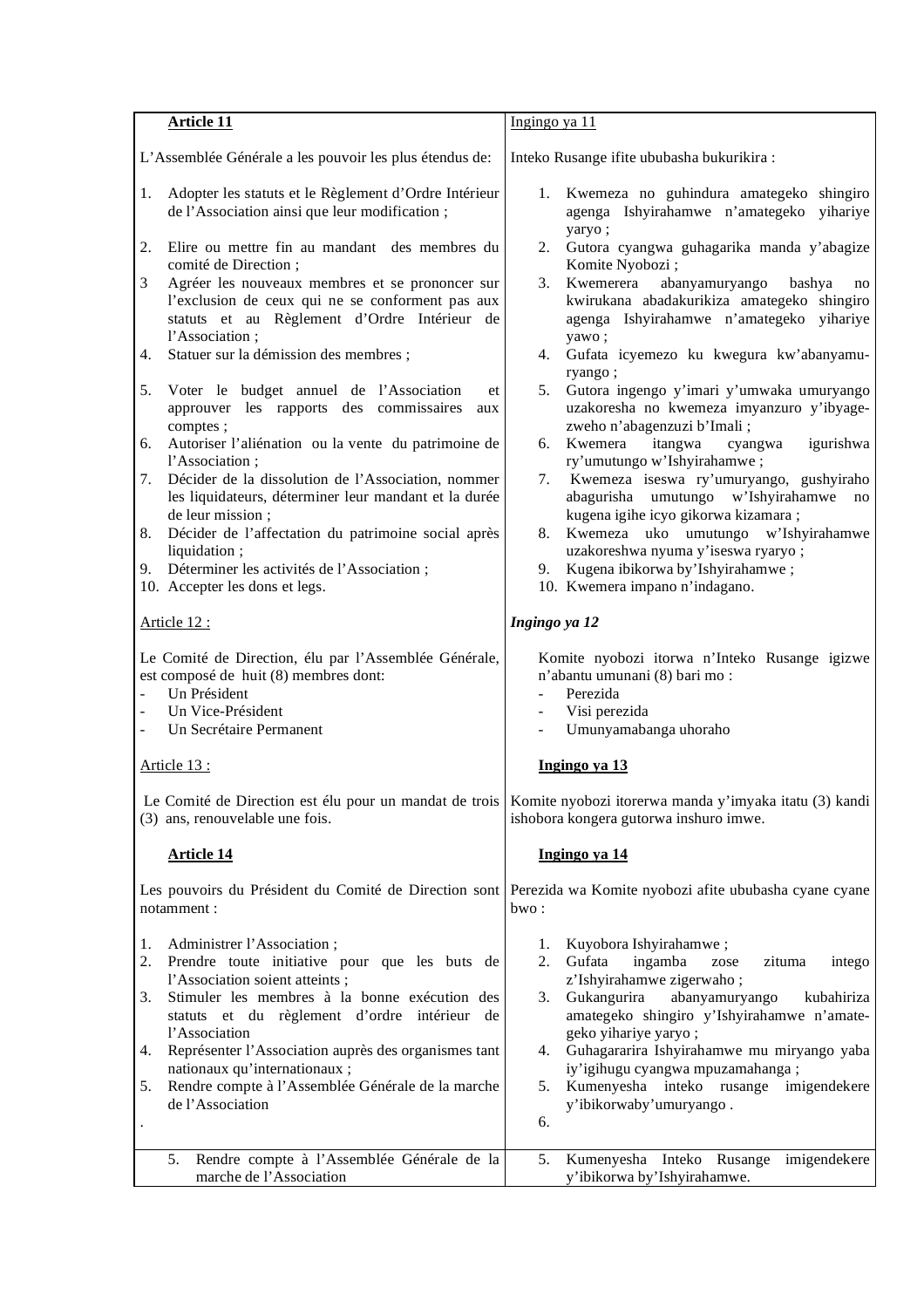| Ingingo ya 15                                                                                                                                                                                                                                                                                                                                                                                                                                            |
|----------------------------------------------------------------------------------------------------------------------------------------------------------------------------------------------------------------------------------------------------------------------------------------------------------------------------------------------------------------------------------------------------------------------------------------------------------|
| Le Président est le porte-parole du Comité de Direction<br>Perezida ni we muvugizi wa Komite Nyobozi imbere<br>y'Inteko Rusange, ariko abagize Komite Nyobozi<br>nk'urwego barebwa n'ibikorwa byose by'Ishyirahamwe<br>imbere y'Inteko Rusange.                                                                                                                                                                                                          |
| Ingingo ya 16                                                                                                                                                                                                                                                                                                                                                                                                                                            |
| Komite Nyobozi iterana rimwe mu kwezi itumijwe na<br>Perezida cyangwa Visi Perezida. Hashobora guterana<br>izindi nama igihe cyose bibaye ngombwa. Ibyemezo<br>bifatwa<br>bwiganze<br>busesuye<br>bw'amajwi<br>ku<br>y'abanyamuryango baje mu nama. Umubare<br>wa<br>ngombwa muri ayo manama ni 2/3 by'abayigize.                                                                                                                                        |
| Ingingo ya 17                                                                                                                                                                                                                                                                                                                                                                                                                                            |
| uhoraho<br>Umunyamabanga<br>ashinzwe<br>gukurikirana<br>imigendekere myiza ya buri munsi y'ibikorwa<br>by'Ishyirahamwe. Agenzurwa na Perezida wa Komite<br>Nyobozi. Akora inyandiko y'ibyakozwe buri kwezi .<br>Perezida ni we ushyikiriza iyo nyandiko Komite Nyobozi                                                                                                                                                                                   |
| UMUTWE WA IV: KWEGURA KU BUSHAKE<br>N'UKWIRUKANWA BY'UMUNYAMURYANGO                                                                                                                                                                                                                                                                                                                                                                                      |
| Ingingo ya 18                                                                                                                                                                                                                                                                                                                                                                                                                                            |
| Ku mpamvu ze bwite, umunyamuryango ashobora kuva<br>mu Ishyirahamwe yanditse ibaruwa ishinganye ibisaba<br>ishyikirizwa Perezida w'Ishyirahamwe uyu nawe<br>akabimenyesha Inteko Rusange mu nama yayo isanzwe<br>izakurikira.                                                                                                                                                                                                                            |
| Ingingo ya 19                                                                                                                                                                                                                                                                                                                                                                                                                                            |
| Inteko rusange ishobora kwirukana mu Ishyirahamwe<br>umunyamuryango wese bitewe n'ibikorwa, amagambo<br>imyitwarire<br>bibangamiye<br>cyangwa<br>ye<br>inyungu<br>z'Ishyirahamwe.<br>Inteko<br>Rusange<br>ibanza<br>kumva<br>ibisobanuro bya nyir'ubwite. Ukwirukanwa kwemezwa<br>na 2/3 by'abanyamuryango baje mu nama.                                                                                                                                 |
| Ingingo ya 20                                                                                                                                                                                                                                                                                                                                                                                                                                            |
| Umwe mu bagize Komite Nyobozi ashobora kwegura ku<br>mirimo ye bitewe n'impamvu ze bwite. Ukwegura kwe<br>gushyikirizwa Inteko Rusange binyujijwe muri Komite<br>kugakurikirwa n'amatora y'umusimbura<br>Nyobozi,<br>cyangwa se akaba agumye ku mwanya wemu gihe<br>kitarenze amezi abiri. Muri icyo gihe , Inteko Rusange<br>iterana ku buryo budasanzwe igatoraa umusimbura<br>cyangwa se byaba ngombwa komite yose igaseswa<br>hagakorwa andi matora. |
|                                                                                                                                                                                                                                                                                                                                                                                                                                                          |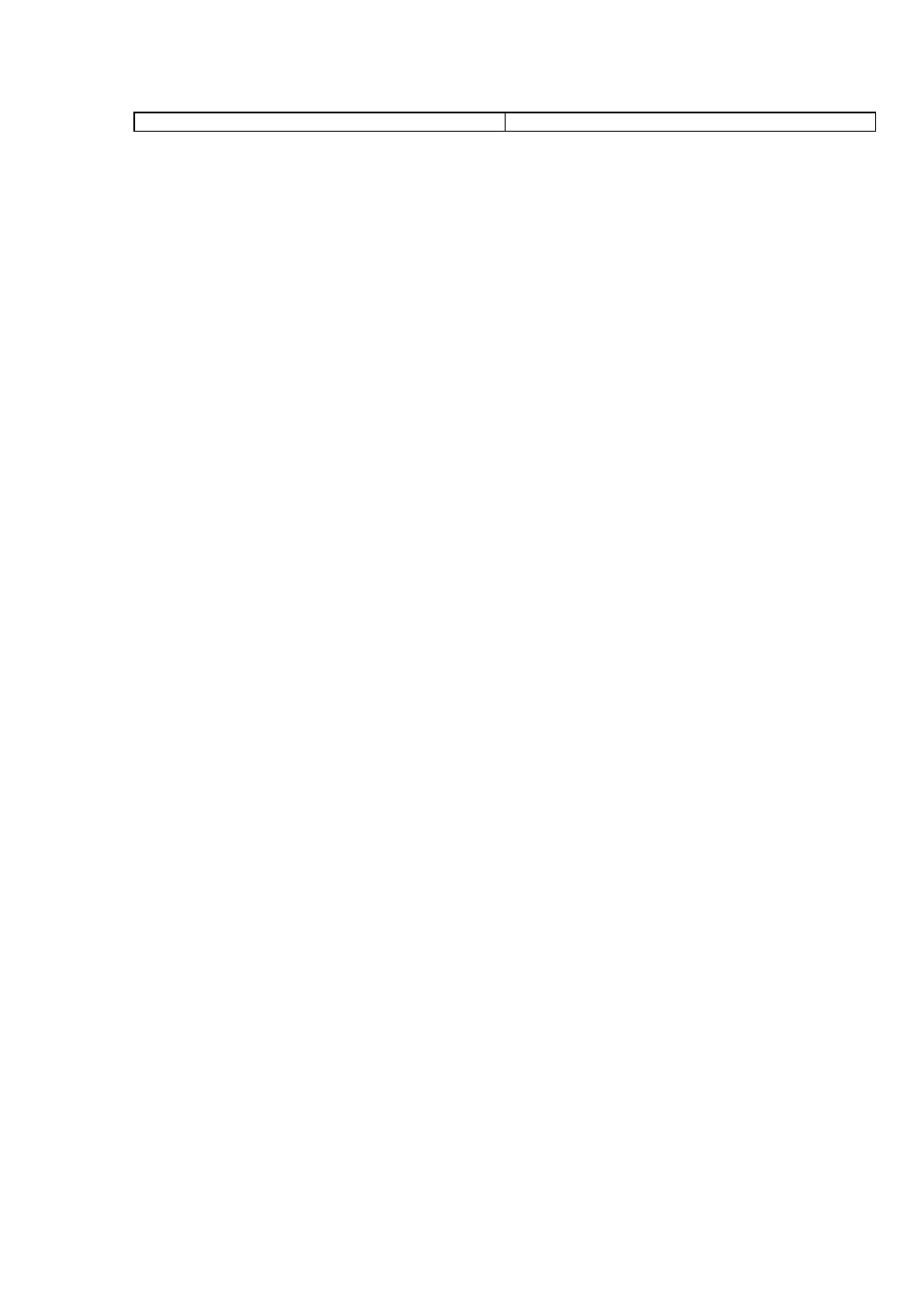| remplaçant ou il est maintenu pour unr période ne<br>dépassant pas deux mois. Au cours de cette période,<br>l'Assemblée Générale se réunit en seesion extraordinaire<br>pour l'élection du remplaçant ou, si nécessaire le Comité<br>est dissout et il est procédé aux nouvelles élections.    | cyangwa se akaba agumye ku mwanya we mu gihe<br>kitarenze amezi abiri. Muri icyo gihe, Inteko<br>Rusange iterana ku buryo budasanzwe igatora<br>umusimbura cyangwa se byaba ngombwa Komite<br>yose igaseswa, hagakorwa andi matora.                                                     |
|------------------------------------------------------------------------------------------------------------------------------------------------------------------------------------------------------------------------------------------------------------------------------------------------|-----------------------------------------------------------------------------------------------------------------------------------------------------------------------------------------------------------------------------------------------------------------------------------------|
| Article 21:                                                                                                                                                                                                                                                                                    | Ingingo ya 21                                                                                                                                                                                                                                                                           |
| L'Assemblée Générale peut démettre un ou plusieurs<br>membres du Comité de Direction jugés incompétents.<br>Dans ce cas, elle apprécie l'opportunité de leur<br>remplacement ou la dissolution du Comité et l'élection de<br>nouveaux membres. Met fin aux pouvoirs du Comité de<br>Direction. | Inteko Rusange ishobora guhagarika ku mirimo umwe<br>cyangwa abenshi mu bagize Komite Nyobozi yabonyeho<br>ubushobozi buke. Muri icyo gihe ishaka umwanya wo<br>kubasimbuza cyangwa wo gusesa iyo Komite n'uwo<br>gutora ababasimbura. Ifite ububasha bwo guhagarika<br>Komite Nyobozi. |
| <b>CHAP VI : DES COMMISSAIRES AUX COMPTES</b>                                                                                                                                                                                                                                                  | UMUTWE WA VI : ABAGENZUZI B'UMUTUNGO                                                                                                                                                                                                                                                    |
| Article 22 :                                                                                                                                                                                                                                                                                   | Ingingo ya 22                                                                                                                                                                                                                                                                           |
| L'Assemblée Générale élit un ou plusieurs Commissaires<br>aux comptes, membres ou non de l'Association, pour un<br>mandat de trois ans renouvelables                                                                                                                                           | Inteko Rusange itora umwe cyangwa abantu benshi<br>bagenzura imali, bashobora kuba ari abanyamuryango<br>cyangwa atari bo ; manda yabo imara imyaka itatu kandi<br>bashobora kongera gutorwa.                                                                                           |
| Article 23 :                                                                                                                                                                                                                                                                                   | Ingingo ya 23                                                                                                                                                                                                                                                                           |
| Les Commissaires aux comptes ont pour mandat<br>la<br>vérification des comptes et le contrôle de la gestion, du<br>patrimoine de l'Association. Ils font rapport à<br>l'Assemblée Générale.                                                                                                    | Abagenzuzi b'Imali bafite inshingano yo kugenzura za<br>kureba<br>imicungire<br>y'umutungo<br>konti<br>no<br>w'Ishyirahamwe. Bakora inyandiko ishyikirizwa Inteko<br>Rusange                                                                                                            |
| CHAP.<br><b>PATRIMOINE</b><br>DE<br>VII :<br>DU<br>L'ASSOCIATION                                                                                                                                                                                                                               | VII:<br><b>UMUTWE</b><br><b>UMUTUNGO</b><br><b>WA</b><br><b>W'UMURYANGO</b>                                                                                                                                                                                                             |
| Article 24 :                                                                                                                                                                                                                                                                                   | Ingingo ya 24                                                                                                                                                                                                                                                                           |
| de l'Association sont constituées<br>Les ressources<br>notament de cotisations des membres, de dons des<br>bienfaiteurs. Les ressources de l'Association sont gérées<br>par le Secrétaire permanent.                                                                                           | w'Ishyirahamwe<br>n'imisanzu<br>Umutungo<br>ugizwe<br>y'abanyamuryango<br>n'impano<br>z'abagiraneza.<br>Uwo<br>mutungo w'Ishyirahamwe ucungwa n'Umunyamabanga<br>uhoraho.                                                                                                               |
| Article 25 :                                                                                                                                                                                                                                                                                   | Ingingo ya 25                                                                                                                                                                                                                                                                           |
| Les présents statuts peuvent être revus, complétés ou<br>modifiés sur décision de l'Assemblée Générale statuant à<br>la majorité absolue des membres                                                                                                                                           | Aya mategeko shingiro agenga Ishyirahamwe ashobora<br>gusubirwamo, kuzuzwa cyangwa guhindurwa biturutse<br>ku cyemezo cy'Inteko Rusange gifashwe n'ubwiganze<br>busesuye bw'amajwi y'abayigize.                                                                                         |
| CHAP.VIII : DE LA DISSOLUTION ET DE LA<br><b>LIQUIDATION</b>                                                                                                                                                                                                                                   | UMUTWE WA VIII: ISESWA N'IGURISHA<br><b>RY'UMUTUNGO</b>                                                                                                                                                                                                                                 |
| Article 26:                                                                                                                                                                                                                                                                                    | Ingingo ya 26                                                                                                                                                                                                                                                                           |
| L'Association peut être dissoute sur décision des 2/3 de<br>ses membres effectifs<br>Article 27:                                                                                                                                                                                               | Umuryango ushobora guseswa byemejwe na 2/3<br>by'abanyamuryango bose                                                                                                                                                                                                                    |
|                                                                                                                                                                                                                                                                                                | Ingingo ya 27                                                                                                                                                                                                                                                                           |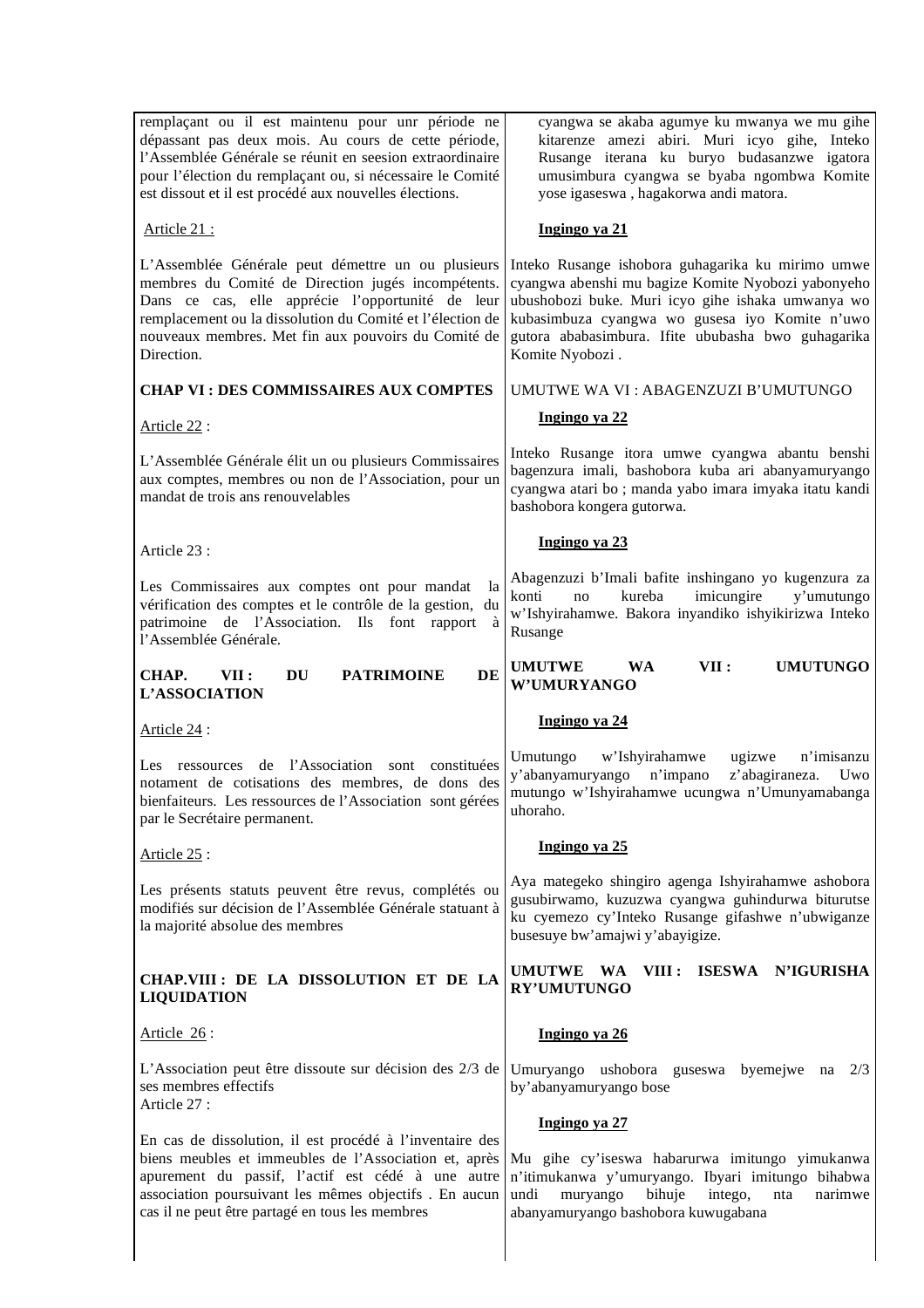| de ses membres effectifs.                                                                                                                                                                                                                                                                                                                         | by'abanyamuryango nyakuri.                                                                                                                                                                                                                                                                                                      |
|---------------------------------------------------------------------------------------------------------------------------------------------------------------------------------------------------------------------------------------------------------------------------------------------------------------------------------------------------|---------------------------------------------------------------------------------------------------------------------------------------------------------------------------------------------------------------------------------------------------------------------------------------------------------------------------------|
| Article 28 :                                                                                                                                                                                                                                                                                                                                      | Ingingo ya 28                                                                                                                                                                                                                                                                                                                   |
| La liquidation s'opère par les soins d'un ou plusieurs<br>liquidateurs désignés par l'Assemblée Générale à la<br>majorité de 2/3 des membres effectifs de l'Association.<br>Les liquidateurs reçoivent un délai à l'issu duquel leur<br>mission doit être terminée. La nomination des<br>liquidateurs met fin aux pouvoirs du Comité de Direction | Iseswa ry'umutungo rikorwa n'umwe cyangwa abantu<br>benshi bashyizweho n'Inteko Rusange bemejwe na 2/3<br>by'abanyamuryango<br>nyakuri<br>b'Ishyirahamwe.<br>Abashinzwe icyo gikorwa bahabwa igihe ntarengwa cyo<br>kukirangiza. Ishyirwaho ry'abasesa<br>umutungo<br>w'Ishyirahamwe rihagarika ububasha bwa Komite<br>Nyobozi. |
|                                                                                                                                                                                                                                                                                                                                                   |                                                                                                                                                                                                                                                                                                                                 |
| <b>CHAP.IX : DES DISPOSITIONS FINALES</b>                                                                                                                                                                                                                                                                                                         | UMUTWE WA IX : INGINGO ZISOZA                                                                                                                                                                                                                                                                                                   |
| <u>Article 29 :</u>                                                                                                                                                                                                                                                                                                                               | Ingingo ya 29                                                                                                                                                                                                                                                                                                                   |

Fait à Kigali, le 15/03/2002 Bikorewe i Kigali ku wa 15/03/2002

### **RWANDA ASSOCIATION OF EXPORTERS**

### **RAE**

### **STATUTES**

### **CHAPTER ONE : NAME, HEAD OFFICE, DURATION AND OBJECTIVE**

#### **Article One : NAME**

In accordance with the legal provisions enforced by the Republic of Rwanda, relating to Employees' and Employers' Professional Organisations, Law No 51/2001 of 30/12/2001 establishing the Labour Code, hereby establish an association to be known as " **Rwanda Association of Exporters**" RAE

#### **Article 2: Objective**

The Association aims to :

- 1. Promote development of exports ;
- 2. Serve as a framework for consultation and defence of export operators' interests;
- 3. Channel all actions related with exports;
- 4. Enhance the spirit of entrepreneurship in the area of exports and to develop export capacities for its members;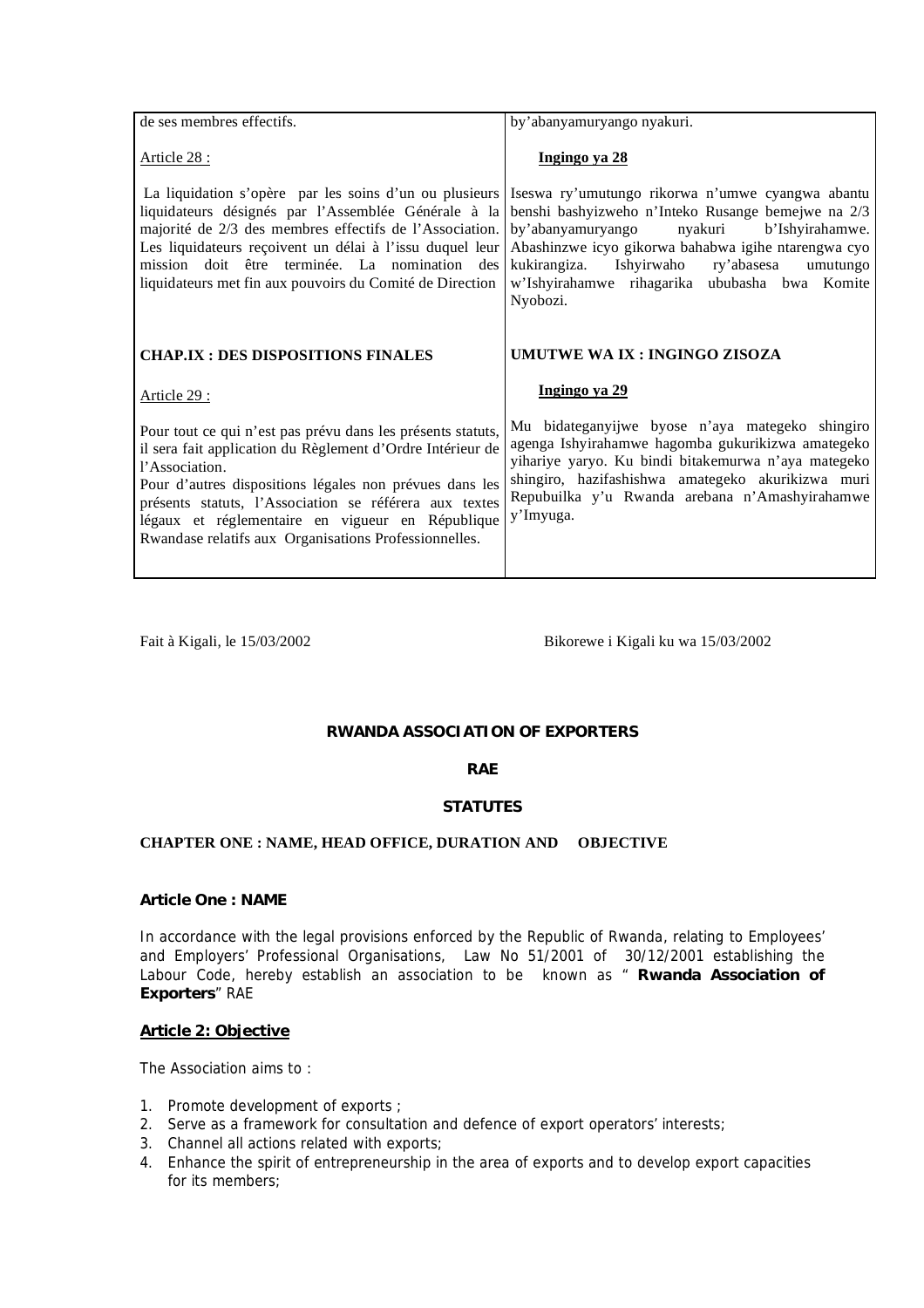- 5. Serve as a negotiating partner for non traditional exporters with both national and international institutions working towards promoting exports;
- 6. Channel and disseminate any information useful to exporting members of the Association;
- 7. Help exporters build their capacity to manage their firms;
- 8. Help exporters solve their specific problems in the area of exports.

#### **Article 4: Head office**

The Association shall be conducting its activities on the whole territory of the Republic of Rwanda. Its head office will be located in Kigali City and may be transferred to any other place in Rwanda on a decision by the General Assembly. Representation offices may be opened in other places within the country and abroad for the purpose of the Association's interests. The mailing address of the Association will be B.P. 1009 KIGALI.

### **Article 4: DURATION**

Subject to legal restrictions, the Association is established for an unspecified period of time, it shall be operational as of the signature of these statutes.

#### CHAPTER II: MEMBERSHIP, OBLIGATION AND EXCLUSION OF MEMBERS

#### **Article 5:**

The Association shall comprise of:

- Founding members;
- Effective members;
- Honorary members.

Article 6:

**Founding members**: any natural person or legal entity, signatory to these statutes and having paid their initial subscriptions.

**Article 7:** 

Members are those who, interested in the ideals of the Association, shall agree to these statutes the internal rules and Regulations and have paid their initial subscription as fixed by the General Assembly.

#### **Article 8:**

Effective members shall comprise of founding members and ordinary members. Their number cannot be less than three.

Article 9:

honorary members are persons or legal entities who, without being bound by effective members' obligations, shall bring to the Association their moral and material contribution. They may attend meetings of the General Assembly in their consultative capacity.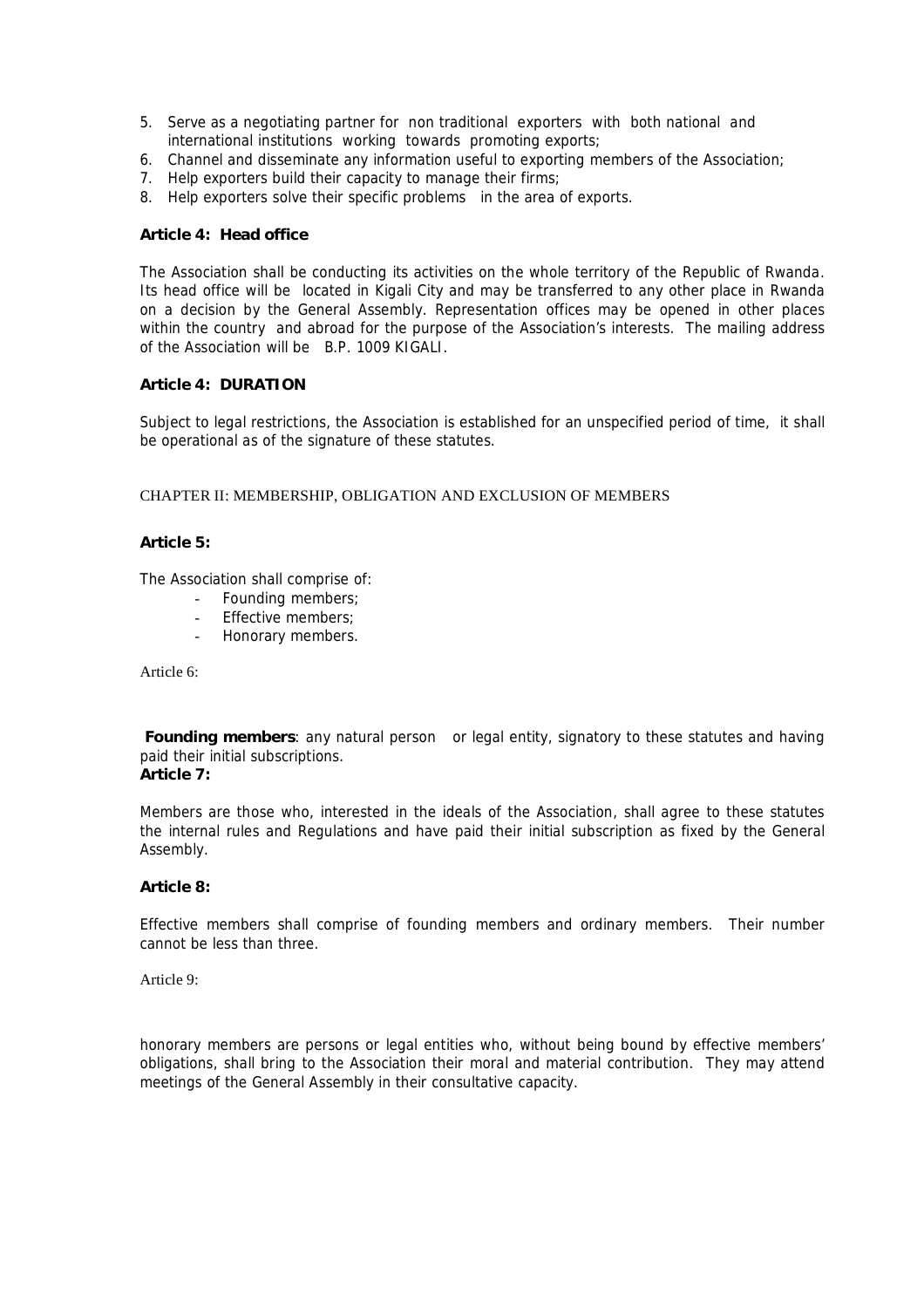### *CHAPTER III: ORGANS OF THE ASSOCIATION*

### **Article 10:**

Organs of the Association are :

- The General Assembly;
- The Steering Committee;
- The Board of Auditors:
- The Permanent Secretariat.

### **Article 11:**

The General Assembly shall have the most extensive powers; these include:

- To adopt statutes and internal rules and regulations as well as their modification;
- To elect or terminate the mandate of members of the Steering Committee;
- To accept new members and to take decision on exclusion of those members who do not comply with the statutes and the Internal Rules and Regulations of the Association;
- To decide on resignation of members;
- To vote the annual budget for the Association and to approve reports by auditors;
- To authorise alienation or sale of the property of the Association;<br>• To decide on dissolution of the Association to appoint auditors are
- To decide on dissolution of the Association, to appoint auditors and to specify their mandate and duration of their mission;
- To decide on the allocation of social assets after liquidation;
- To determine activities of the Association;
- To accept donations and bequests.

### **Article 12:**

The Steering Committee, elected by the general Assembly, shall comprise of eight members of whom:

- A Chairperson;
- A Vice- Chairperson;
- A Permanent Secretary.

#### **Article 13:**

The Steering Committee shall be elected for a (3) three-year mandate, renewable only once. **Article 14:** 

The powers of the Chairperson of the Steering Committee are:

- 1. To administer the Association;
- 2. To take any initiative to ensure that the goals of the Association are achieved;
- 3. To encourage members to better implement the statutes and the internal rules and regulations of the Association;
- 4. To represent the Association both in national and international organisations;
- **5.** To report to the general Assembly on the running of the Association's activities.

### **Article 15:**

The Chairperson shall be the spokesperson for the Steering Committee before the General Assembly. However, the Steering Committee shall collectively be accountable to the General Assembly for all the activities of the Association.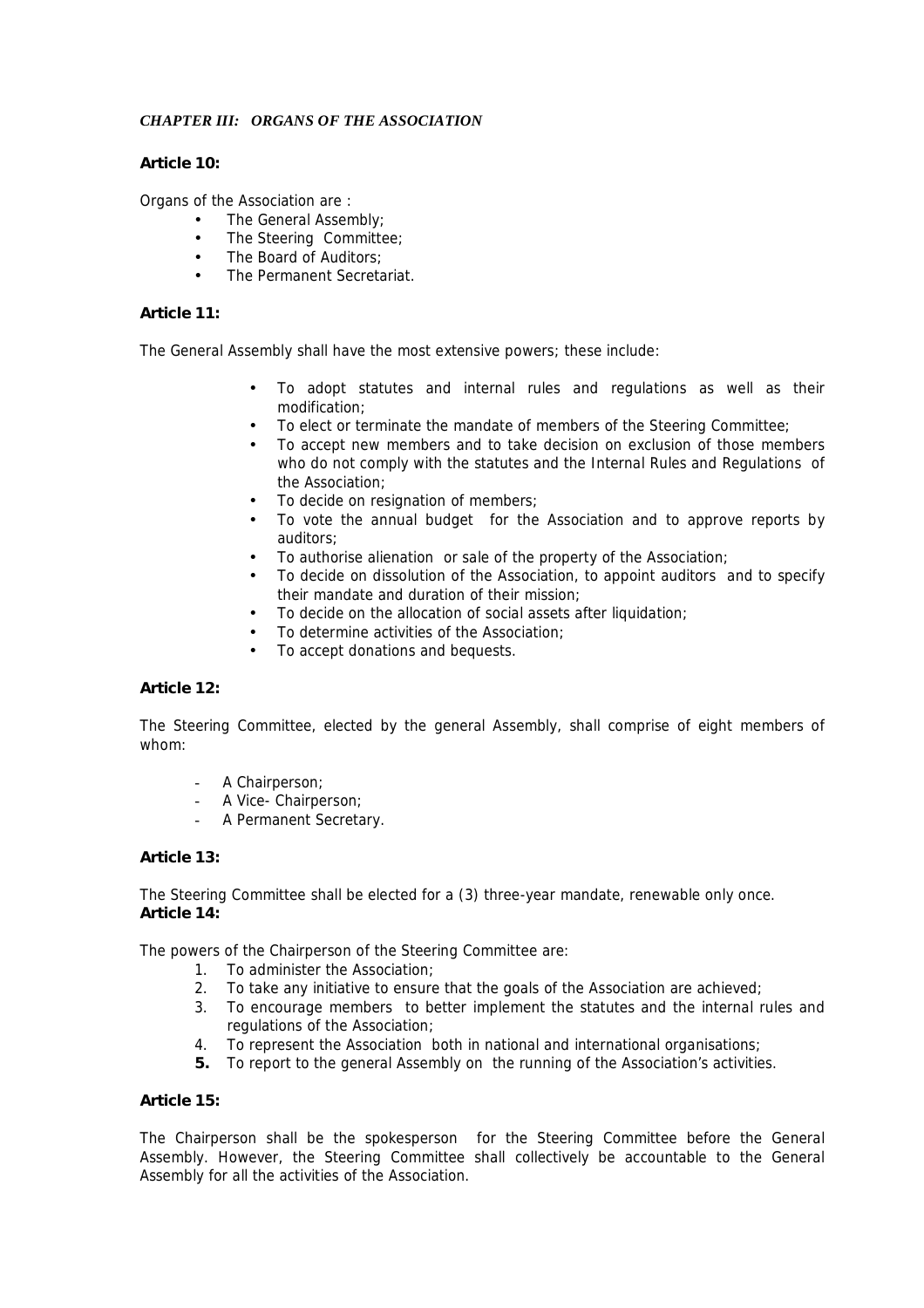#### **Article 16:**

The Steering Committee shall meet once a month convened by its Chairperson or Vice-Chairperson. It may hold other meetings whenever required. Its decisions shall be taken by the absolute majority of members present. The quorum to be reached in these meetings shall be two thirds(2/3).

#### **Article 17:**

The Permanent Secretary shall ensure day-to-day management of the Association under the supervision of the Chairperson of the Steering Committee. He shall make annual reports to be submitted to the Steering Committee by the Chairperson.

#### **CHAPTER IV: VOLUNTARY WITHDRAWAL AND EXCLUSION OF A MEMBER**

#### **Article 18:**

For personal motives, any member may withdraw from the Association by addressing a registered letter to the President of the Association who shall in turn inform the General Assembly in the next ordinary meeting.

#### **Article 19:**

The General Assembly may exclude from the Association a member because of his/her acts, words or behaviour, compromises the interests of the Association. Prior to such exclusion, it shall hear the defence of the person concerned. The exclusion shall be pronounced by the majority of 2/3 of members present.

#### **Article 20:**

Any member of the Steering Committee may resign his post for personal reasons. Resignation shall be submitted to the General Assembly, through the Steering Committee. Either a substitute will be elected or the resigning member shall be maintained for a period not exceeding two (2) months. During such period, the General Assembly shall hold an extraordinary session to elect a substitute or, where necessary, the Steering Committee shall be dissolved and new elections organised.

#### **Article 21:**

The General Assembly may remove from office one or more members of the Steering Committee who shall be found to be incompetent. In such a case, it shall determine the opportunity of their replacement or dissolution of the Committee and election of new members. It shall also put an end to the powers of the Steering Committee.

### **CHAPTER VI : AUDITORS**

#### **Article 22:**

The General Assembly shall elect one or more internal auditors, whether members of the Association or not, for a three-year renewable mandate.

### **Article 23:**

The mission of Auditors shall be to verify the accounts and to control the management of the Association's property. They shall report to the General Assembly.